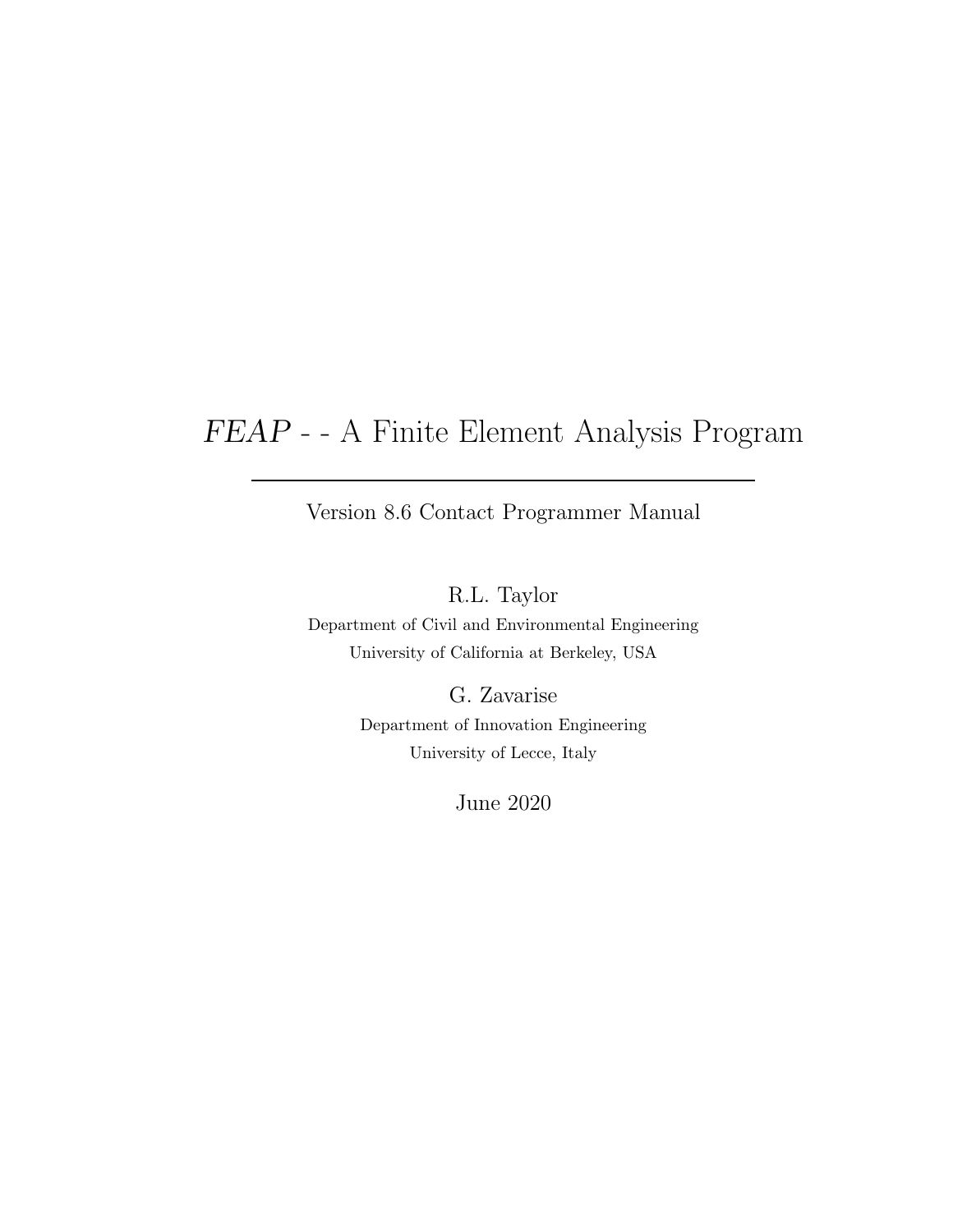# **Contents**

|         |     | 1 Introduction                                                                        |  |
|---------|-----|---------------------------------------------------------------------------------------|--|
|         |     |                                                                                       |  |
|         |     | Surface definition $\ldots \ldots \ldots \ldots \ldots \ldots \ldots \ldots$<br>1.1.1 |  |
|         |     | 1.1.2 Restrictions on input data $\ldots \ldots \ldots \ldots \ldots \ldots \ldots$   |  |
|         |     |                                                                                       |  |
|         |     | 1.2.1                                                                                 |  |
|         | 1.3 | Description of subprogram structure $\dots \dots \dots \dots \dots \dots \dots \dots$ |  |
|         |     | 1.3.1                                                                                 |  |
|         |     | Contact command control table 21<br>1.3.2                                             |  |
| $2^{-}$ |     | Contact driver: The CELMTnn subprogram<br>24                                          |  |
|         | 2.1 |                                                                                       |  |
|         | 2.2 |                                                                                       |  |
|         | 2.3 |                                                                                       |  |
|         | 2.4 | History data management and assignment 30                                             |  |
|         | 2.5 |                                                                                       |  |
|         |     | 2.5.1 Lagrange multiplier constraints 38                                              |  |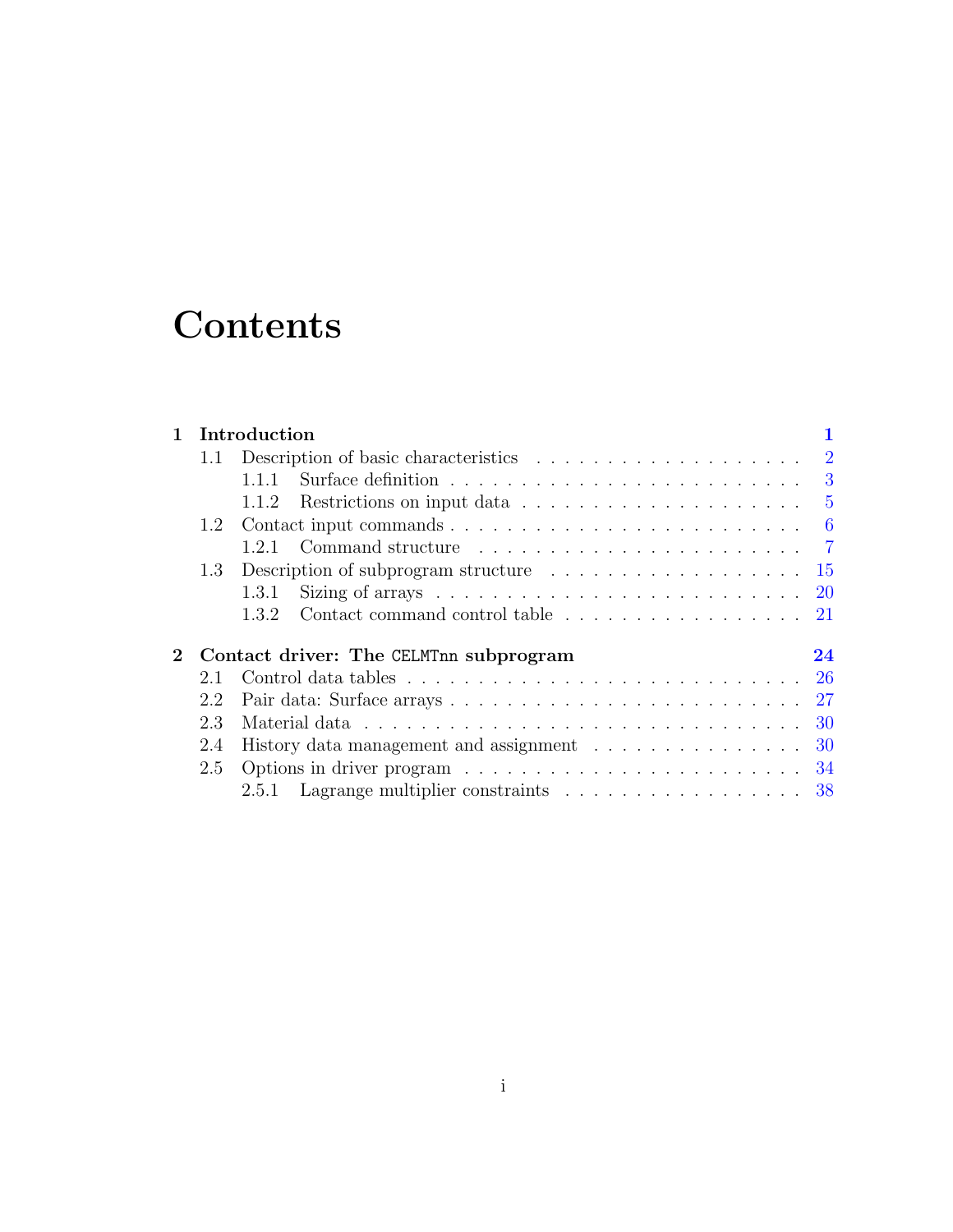# List of Figures

| 1.1 Mesh for indentor and platen for contact 4 |  |  |  |  |  |  |  |  |
|------------------------------------------------|--|--|--|--|--|--|--|--|
|                                                |  |  |  |  |  |  |  |  |
|                                                |  |  |  |  |  |  |  |  |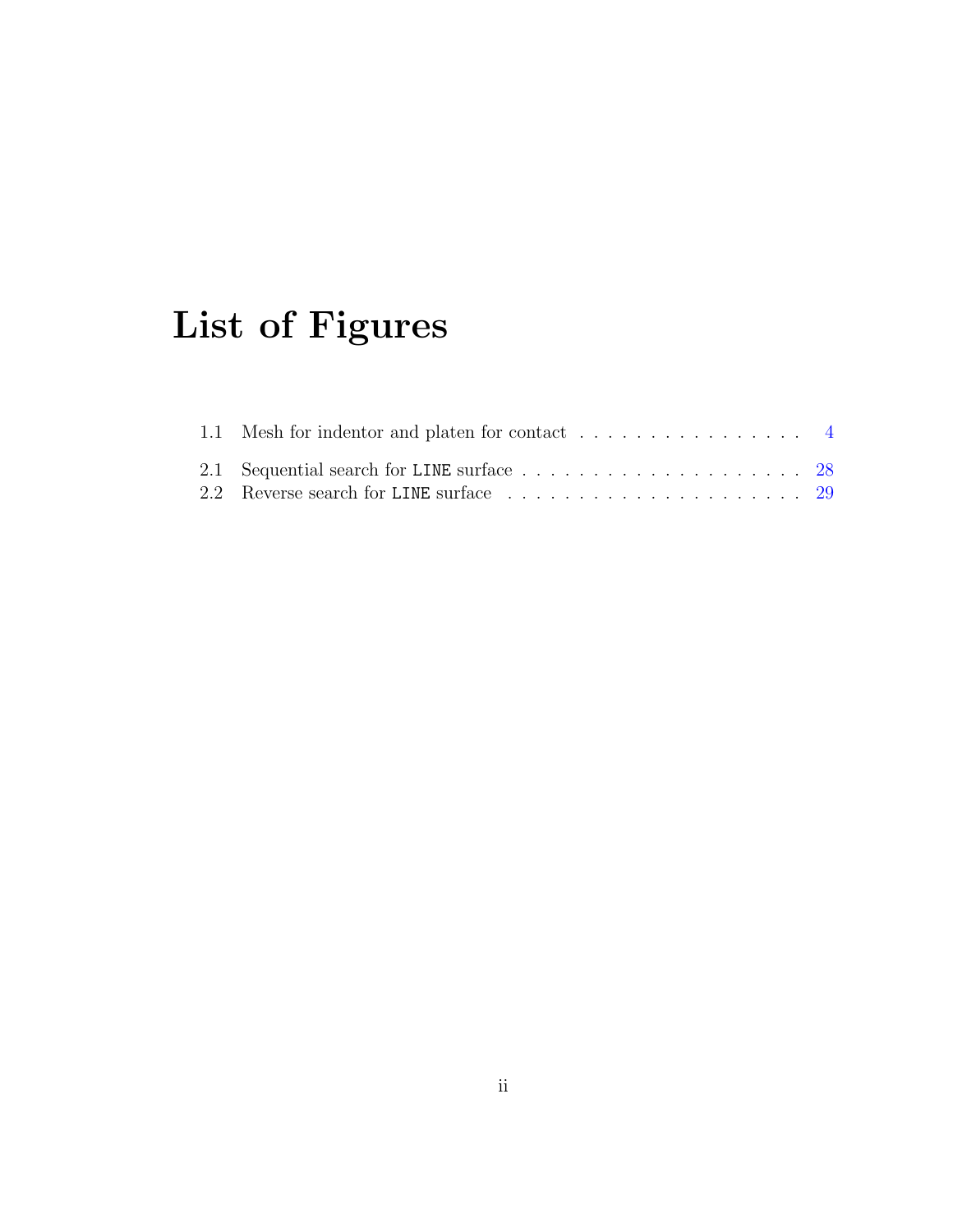# List of Tables

| Contact call actions based on CSW values 17                                                            |  |
|--------------------------------------------------------------------------------------------------------|--|
| Contact call actions based on CSW values 18                                                            |  |
| Program set contact pair control array - CPO 22                                                        |  |
| User set contact pair control array - CPO $\ldots \ldots \ldots \ldots \ldots$ 22                      |  |
| Variable names set in contact pair table 23                                                            |  |
|                                                                                                        |  |
|                                                                                                        |  |
|                                                                                                        |  |
| Parameters for use in contact driver programs 33                                                       |  |
| Existing calls to contact drivers (Part 1) $\ldots \ldots \ldots \ldots \ldots \ldots$ 35              |  |
| Existing calls to contact drivers (Part 2) $\ldots \ldots \ldots \ldots \ldots$ 41                     |  |
| Existing calls to contact drivers (Part 3) $\ldots \ldots \ldots \ldots \ldots$ 42                     |  |
| 2.7<br>Indirect calls to contact drivers $\dots \dots \dots \dots \dots \dots \dots \dots \dots \dots$ |  |
|                                                                                                        |  |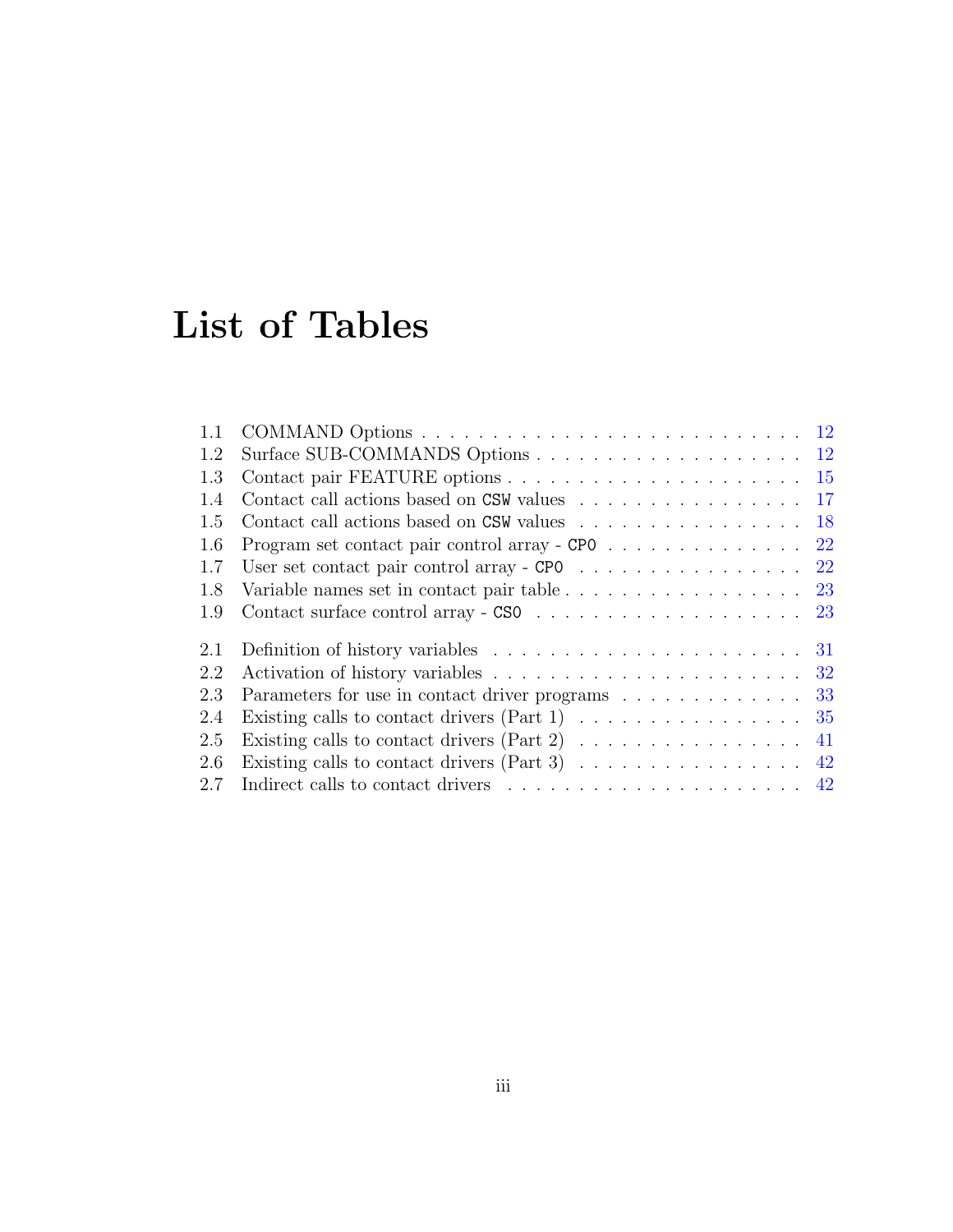## <span id="page-4-0"></span>Chapter 1

## Introduction

This manual is a short guide to describe the features of the FEAP contact algorithm. The contact algorithm comes with a small library of basic features. For the use of these existing features the algorithm can be treated as a *black box*. When implementing new contact formulations the algorithm may be treated partially as a black box. New contact formulations can be added similar to the way continuum elements are added; hence, the user is not directly involved in the management of arrays for history variables or in modifying some crucial data (e.g., the column height vector for the global stiffness matrix).

In the next paragraphs the basic input data organization is described. Moreover, the basic structure of the algorithm and the currently available features also are described. Finally, information is provided for users who are interested in implementing new features or their own contact formulation.

This manual is not intended to provide any detailed information about contact solution algorithms. However, it is assumed that the reader has some knowledge about how contact algorithms are solved using the finite element method. For example, some information on so called node to surface contacts may be found in reference [\[1\]](#page-46-0) with additional information in references [\[2\]](#page-46-1) to [\[58\]](#page-51-0).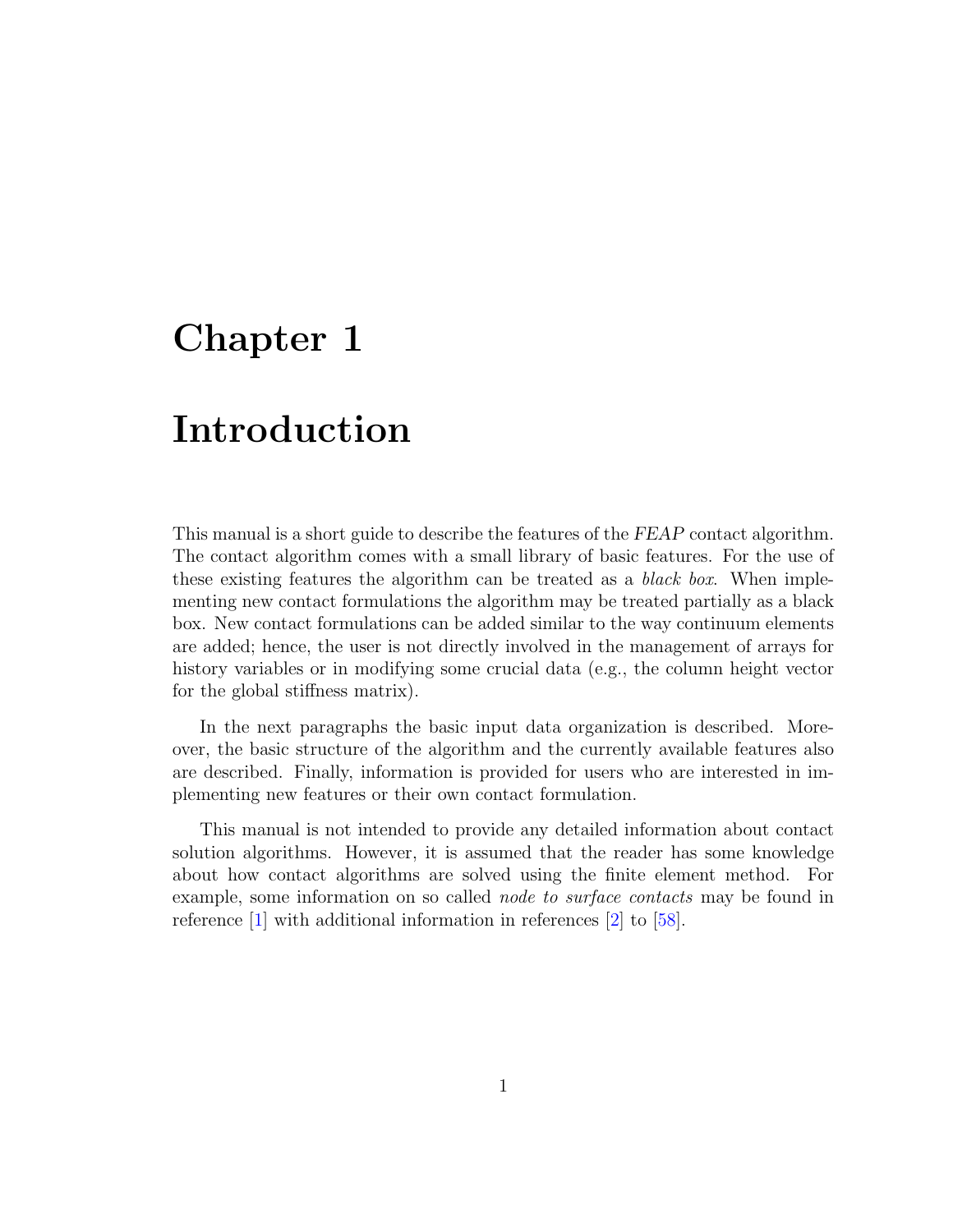## <span id="page-5-0"></span>1.1 Description of basic characteristics

Independent modules are used in FEAP to define contact interactions between surfaces. The data input for a contact interaction is provided after the initial mesh is defined. Accordingly, contact data *must* follow the END mesh command and any TIE mesh manipulation commands. The description of the contact algorithm is initiated by a CONTact command and is terminated by an END command. Contact input data is divided into three main categories:

1. SURFace definitions.

The SURFace definition is purely a geometrical description of any surfaces which may be considered in any analysis involving contact between bodies. A surface is defined as a group of element facets. A facet may be any geometric shape which the *contact formulation* can consider. Facets may be single *nodes*, edges of the finite elements defining each body, and/or faces of the finite elements.

2. MATEerial parameter definition.

The MATEerial parameter definition defines the constitutive characteristics of a contact surface. For analyses in which there is no constitutive equation for the normal direction but frictional behavior for sliding, the pseudo material model is called *standard* and defined by a **STANdard** command.

3. PAIR definitions.

The PAIR definition defines two surfaces which can interact, as well as, the associated material constitution(s) and details for the solution algorithm to be employed.

FEAP uses the surface and material data sets to construct two independent control arrays which guide the overall solution process. As part of the control array construction, FEAP determines the total number of facets, number of material parameter sets, and the sets of pair data. A user need not specify the total number of pairs, facet or material sets (e.g., this is similar to FEAP's ability to determine the total number of mesh nodes, elements, and element material sets in the problem). The pair data sets use the control array data sets to define and activate all contact elements which may then be assembled into the residual and tangent arrays during an analysis step. The use of the whole data structure is not mandatory. Consequently, a user may define contact surfaces or contact materials that are not used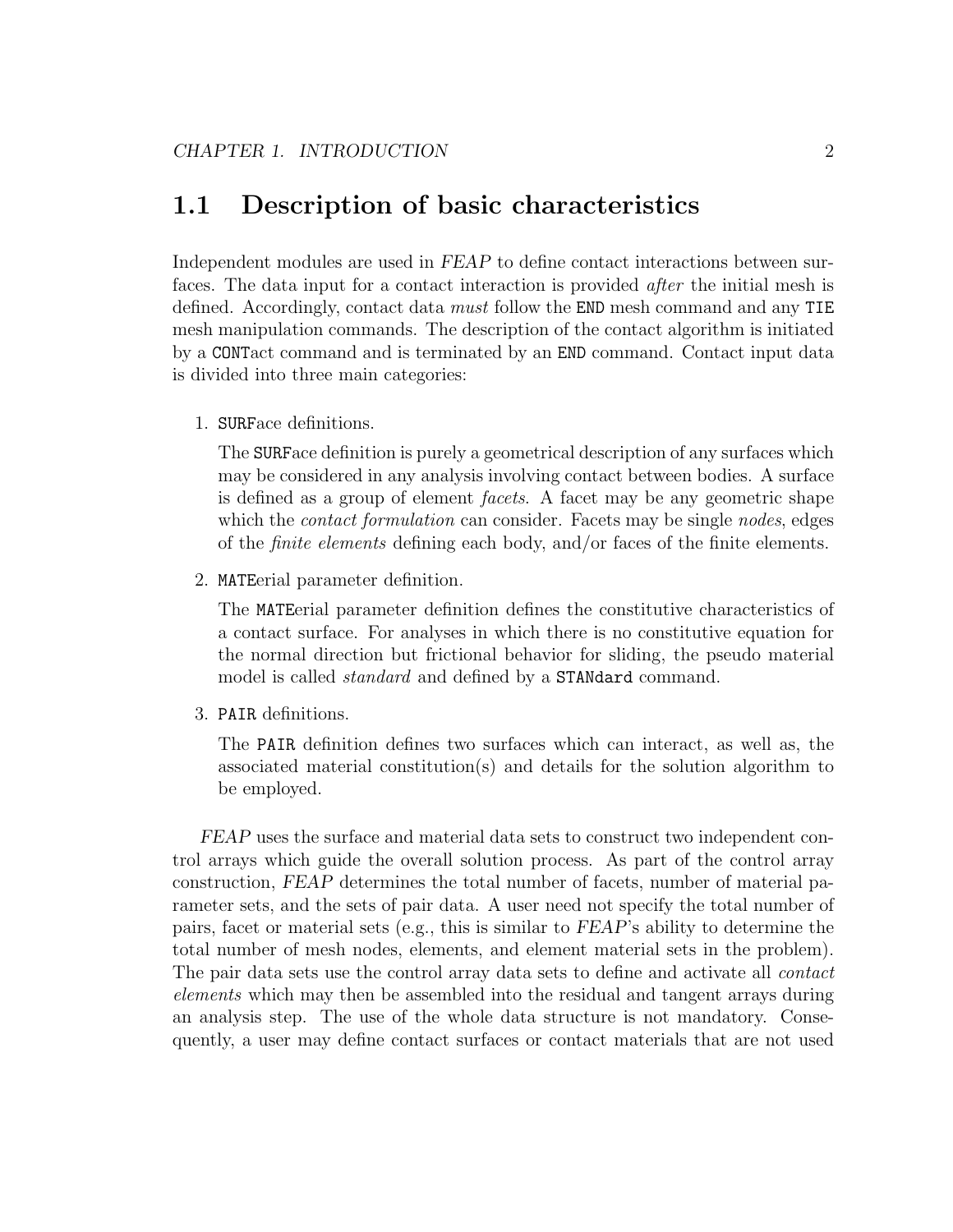within an analysis. This provides a flexibility to rapidly modify the characteristics of contact interactions. Moreover each contact pair may be enabled or disabled by specifying a feature option, without removing any data. Finally, the treatment of the contact part of an analysis can be *deactivated* simply by setting a flag. This feature permits a very efficient check on other features of the analysis without altering any contact data.

#### <span id="page-6-0"></span>1.1.1 Surface definition

Each surface is defined as a group of *facets*. A facet is defined within the FEAP system by a sequence of global node numbers. For example, in a two-dimensional analysis involving surface interactions between solid elements modeled by three-node triangular finite elements (or four-node quadrilateral finite elements) a planar facet is defined by two nodes which are sequenced to traverse a boundary such that an outward normal points away from the body (i.e., the body lies to the left of the facet). This involves a *counter clockwise* traversing of the boundary curve.

A user has the option to use the FACEt command and define each facet by a its global node numbers (generation options are provided as described later) or to define a surface segment (similar to the BLOCk or BLENd mesh commands) and let FEAP locate the facets which lie near the region defined by the surface segment.

As a simple example, consider the definition of a contact interaction between the indentor and the platen shown in Figure [1.1.](#page-7-0)

The FEAP input data for the contact part of the mesh shown in Figure [1.1](#page-7-0) is given by:

```
FEAP * * Start of Problem
  .......
END of mesh
CONTact
 SURFace 1 ! Define first surface
   LINEar
     FACEts
       1 0 9 8
       2 0 8 7
```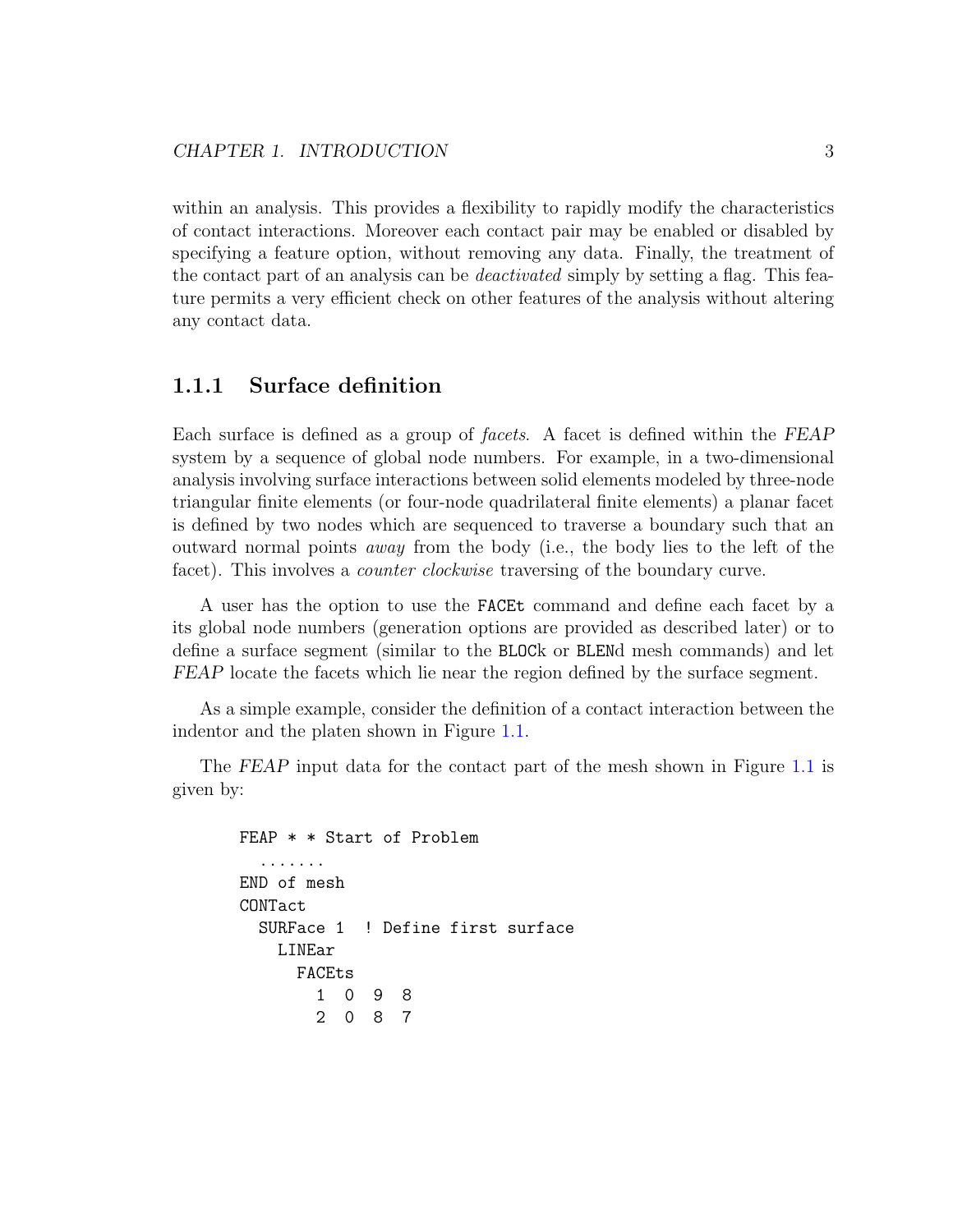

<span id="page-7-0"></span>Figure 1.1: Mesh for indentor and platen for contact

```
SURFace 2 ! Define second surface
   LINEar
     FACEts
       1 0 19 16
       2 0 16 13
       3 0 13 10
 PAIR 1 ! Define contact pair
   NtoS 1 2
     SOLM PENAlty 1.E+05
END contact
```
Note that in the above example no MATErial parameters are specified. For the PAIR command a penalty method is requested and its parameters are associated with the solution algorithm, not material characteristics. On the other hand, if a frictional contact is necessary, a frictional constitutive model must be defined. For a Coulomb model where normal contacts are *rigid* the required data is:

MATErial 1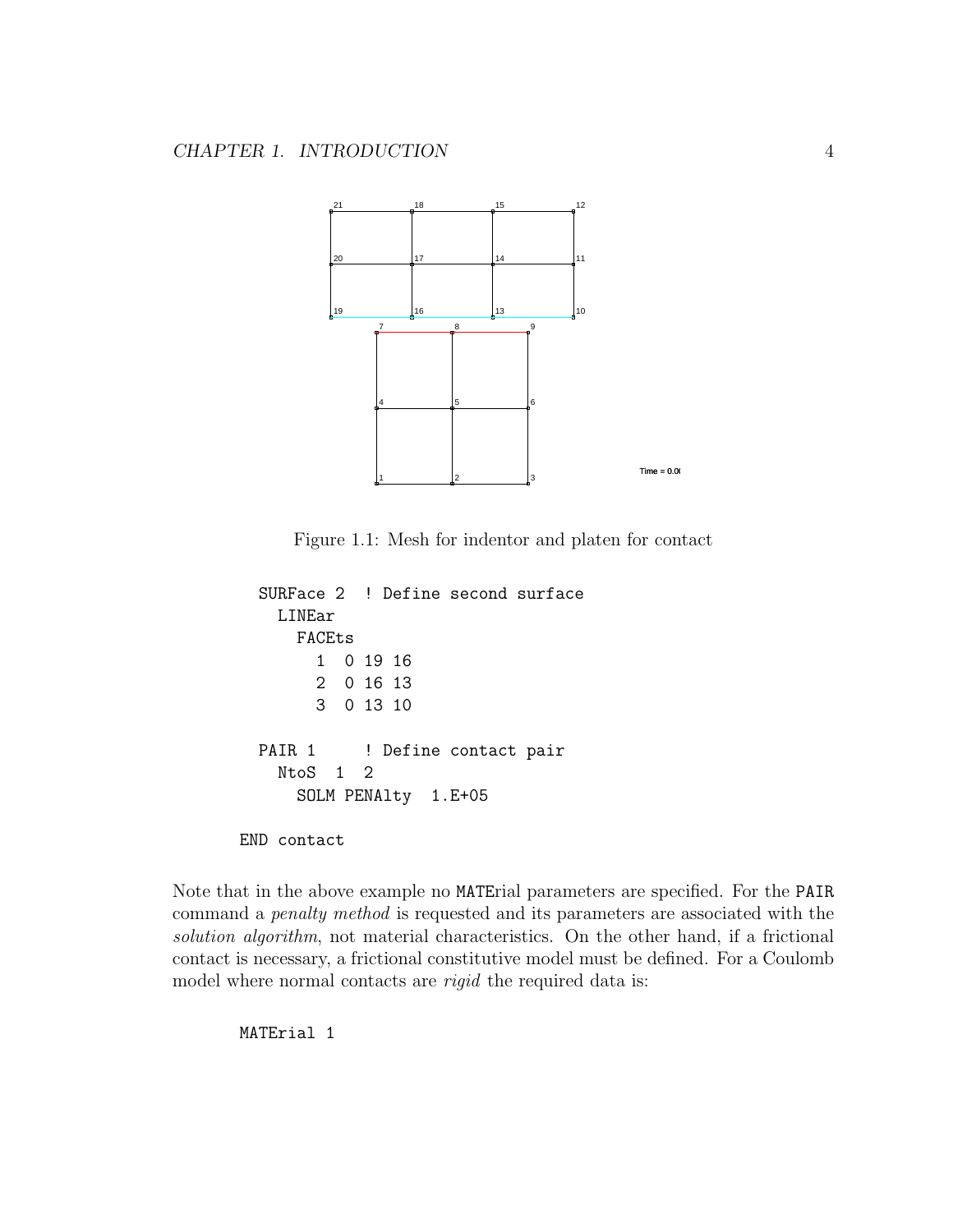STANdard model FRICtion COULomb 0.15

If a penalty method also is used to impose the friction, the solution strategy record would be modified to:

SOLUtion PENAlty 1.E+05 1.E+04

where, now, the first value applies to interactions normal to surfaces and the second to tangential interactions (i.e., the frictional behavior).

The structure of the algorithm consists of a basic skeleton which can be treated as a black box also from the programmers view point. This skeleton governs the whole data management and the data exchange within FEAP. The user can program and add new subroutines for data input of particular geometry, or automatic geometry data generation. In the same way routines to read data for a user specified material model can be added, as well as the implementation of completely new contact algorithms. Data input is organized by keywords. A dictionary of keywords is defined is defined by the programmer and, in the case of new algorithms, every new keyword should be recorded within the subprogram CONTINIT.

#### <span id="page-8-0"></span>1.1.2 Restrictions on input data

For the currently implemented input data forms there are some restrictions on use. These are:

- 1. A contact surface must be defined with facets all of the same type and number of nodes.
- 2. The surface element definition is strictly related to the continuum discretization.
- 3. A surface should pertain to only one region.
- 4. The same material properties are attributed to the entire surface or to the whole pair. They may be nonlinear or involve history type variables to model such phenomena as wear.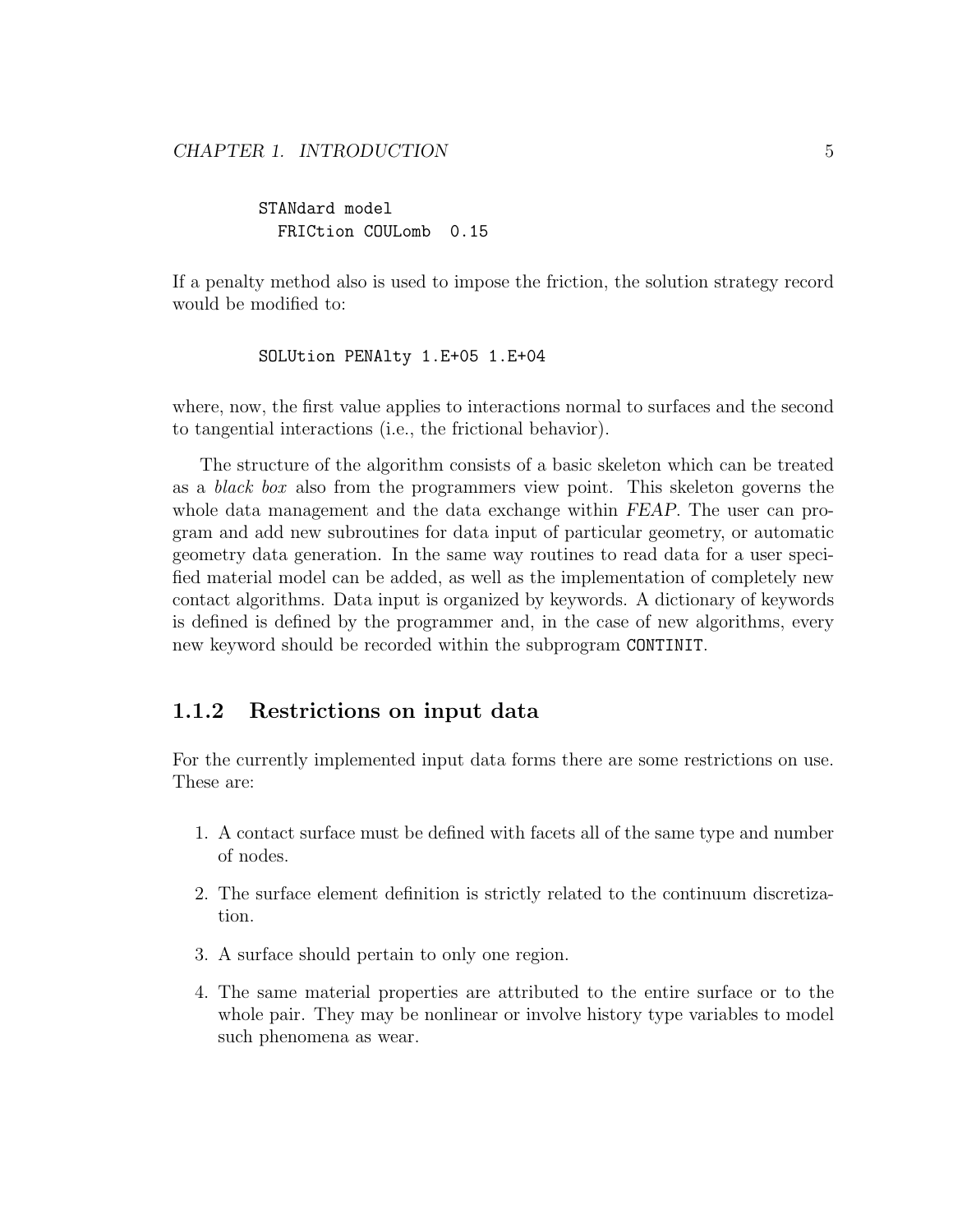### <span id="page-9-0"></span>1.2 Contact input commands

All the contact commands should be placed immediately after the END of mesh data and any mesh manipulation data (i.e., TIE or LINK commands, and should be included within the contact start command CONTact and the end command END.

Contact data are divided into three basic parts: (a) Definition of surfaces; (b) Definition of contact constitutive laws; and (c) Definition of contact pairs. There is complete independence of the data between the contact surfaces and the contact material sets. The coupling is carried out by a proper set of input data for the PAIR command.

The following is a second example of data file:

```
FEAP * * example input file
 ......
mesh data
 ......
END
CONT
 SURF 123 First surface
   LINE 2
   FACE
     1 1 1 2
    10 0 100 101
 SURF 27 Second surface
   LINE 2
   FACE
    1 1 700 701
    10 0 710 711
    BLOC SEGMENT
     1 0. 0.
     2 10. 2.
     3 5. 0.5
   FACE
     1 1 711 712
```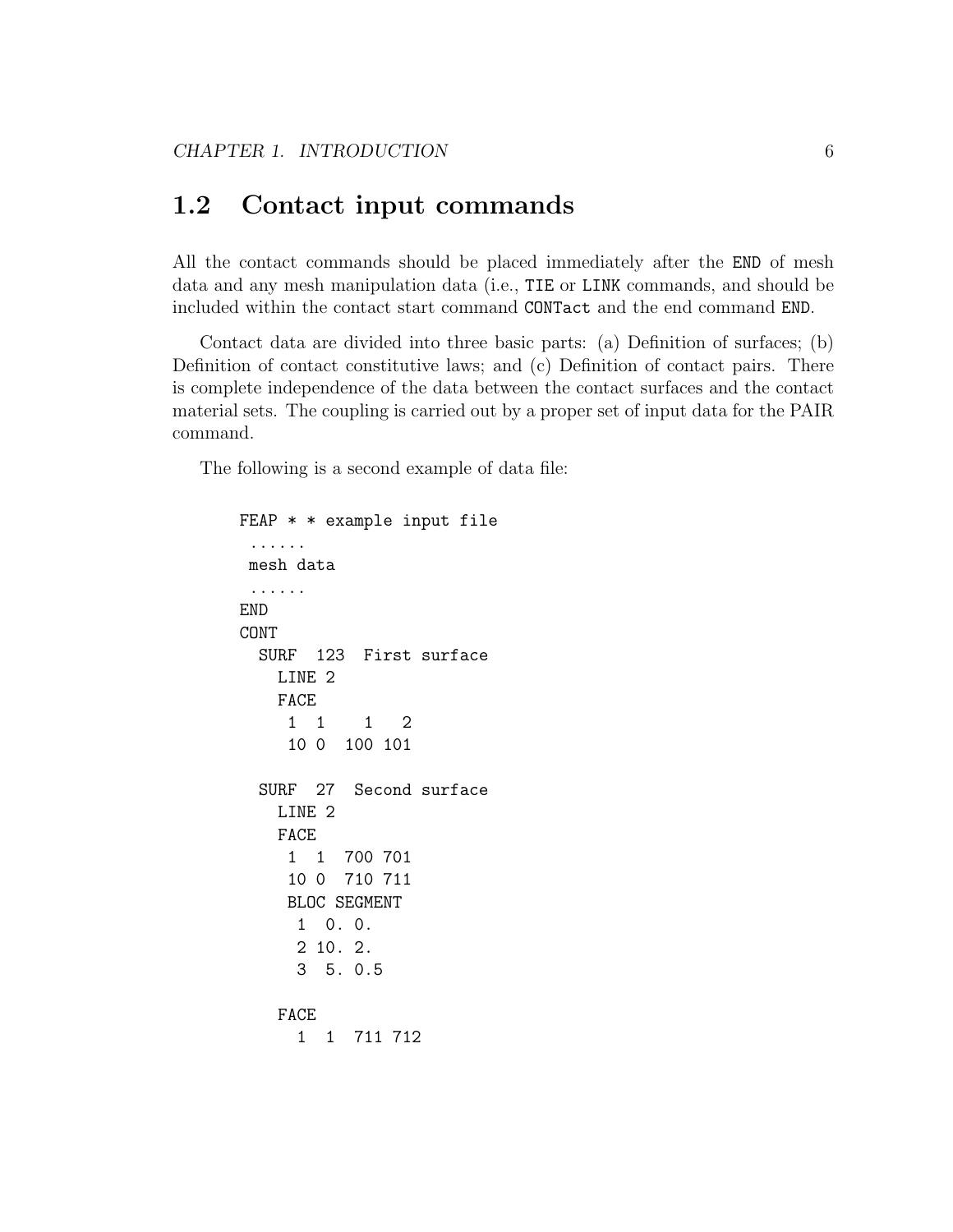```
10 0 718 719
MATE 8 Simple Coulomb friction
  STAN
    FRIC COUL 0.15
PAIR 5 First contact pair
  NTOS 27 123
    SOLM PENA 1.E5 1.E4
   MATE, , 8
```
END

In the preceding example indentation has been used to clarify interdependence between data sets.

#### <span id="page-10-0"></span>1.2.1 Command structure

All contact commands have a standard structure:

```
CONT,string,#,#
 COMMAND, #, Comment label
    type, #1, ....., #15
   type data (optional)}
       ! blank record closes type data if they exist
      feature, option, #1, ....., #14
      feature, option, #1, ...., #14feature, option, #1, ....., #14
      sub-command, option, #1, ....., #14
        subcommand data
        subcommand data (optional)
         ! blank record closes subcommand data and command
 COMMAND, #, Comment label
    ......
    ......
 END
```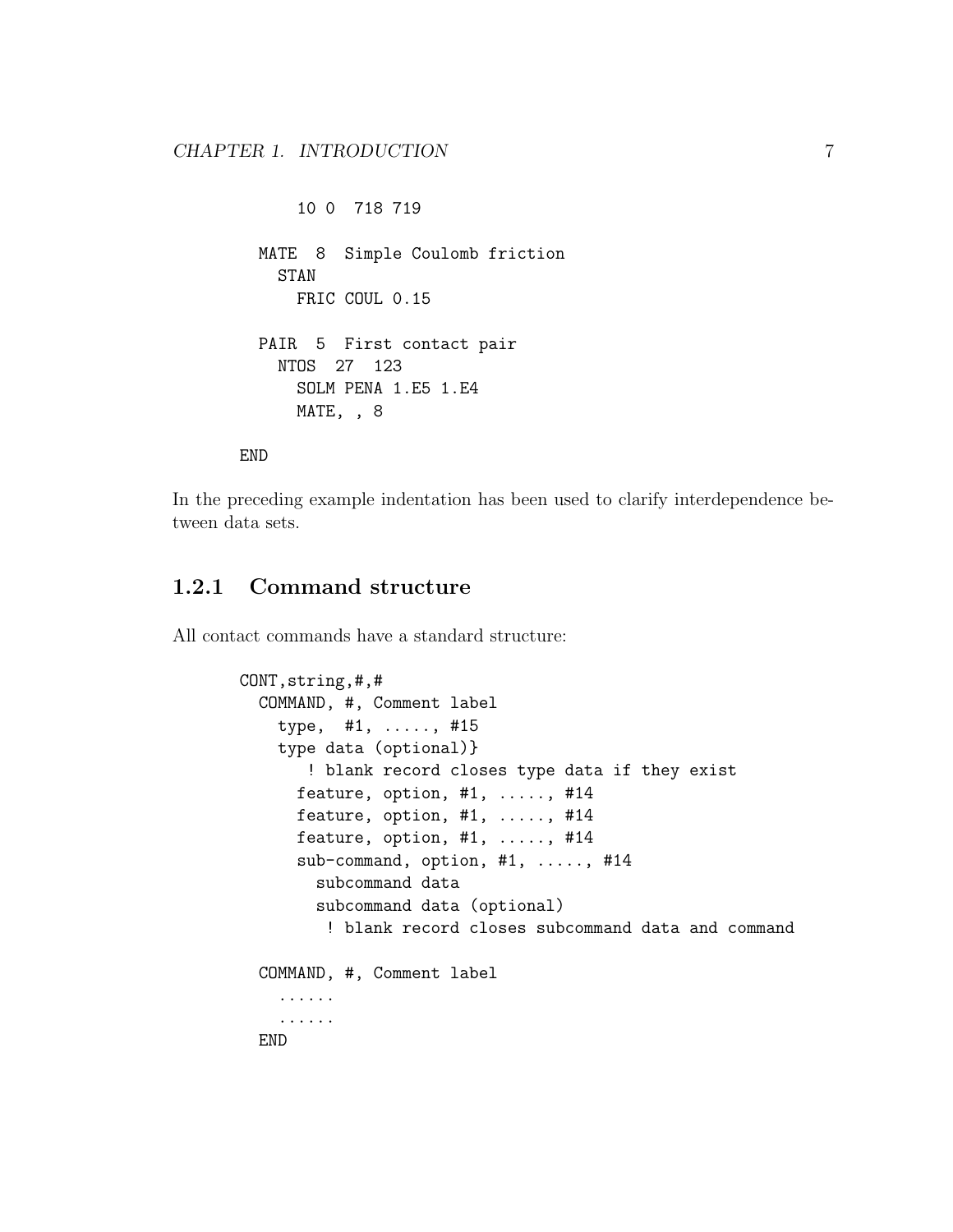Every command set is terminated one or more blank records. A single blank record also terminates input for a type and/or sub-command data set. Notice that there is no need to duplicate the blank record which closes the last subcommand of a command. All the commands have a fixed input structure, which identifies the associated data set (i.e., Surface 100 Comment; Material 1 Comment; Pair 11 Comment). It is not necessary to adopt a progressive numbering of surfaces, materials or pair sets, numbering does not affect memory allocation, which is based only on the number of commands input. This implies that one can define a problem with two contact surfaces whose numbers are 100 and 500, and then define a contact pair with number 123 that uses these surface numbers. Internally, FEAP will define a sequential numbering and assign tag number 100 to the first set and tag number 500 to the second (assuming they are input in this order).

The CONT main command has an option string and two numeric data values which are not used for normal purposes, but are very useful in debugging. The command

#### CONTact OFF

causes all contact data to be skipped. This option is useful for a preliminary checks on mesh data without contact. It permits the user to avoid deleting the contact data when the example is tested without contact.<sup>[1](#page-11-0)</sup>

Use of

```
CONTact DEBUg #1 #2
```
causes contact to execute in a debug mode. Special debug routines perform output of various arrays and each contact routine write its name on a file each time they are called. The two related numbers define respectively the file unit for list of call outputs and for array outputs, respectively. Default unit numbers are 99 and 98. Output is found in files named Cdebug (unit  $\#1$ ) and Cdebug0 (unit  $\#2$ ).

Use of

CONTact ON

<span id="page-11-0"></span><sup>&</sup>lt;sup>1</sup>Another option is to place a ! before the CONTact command.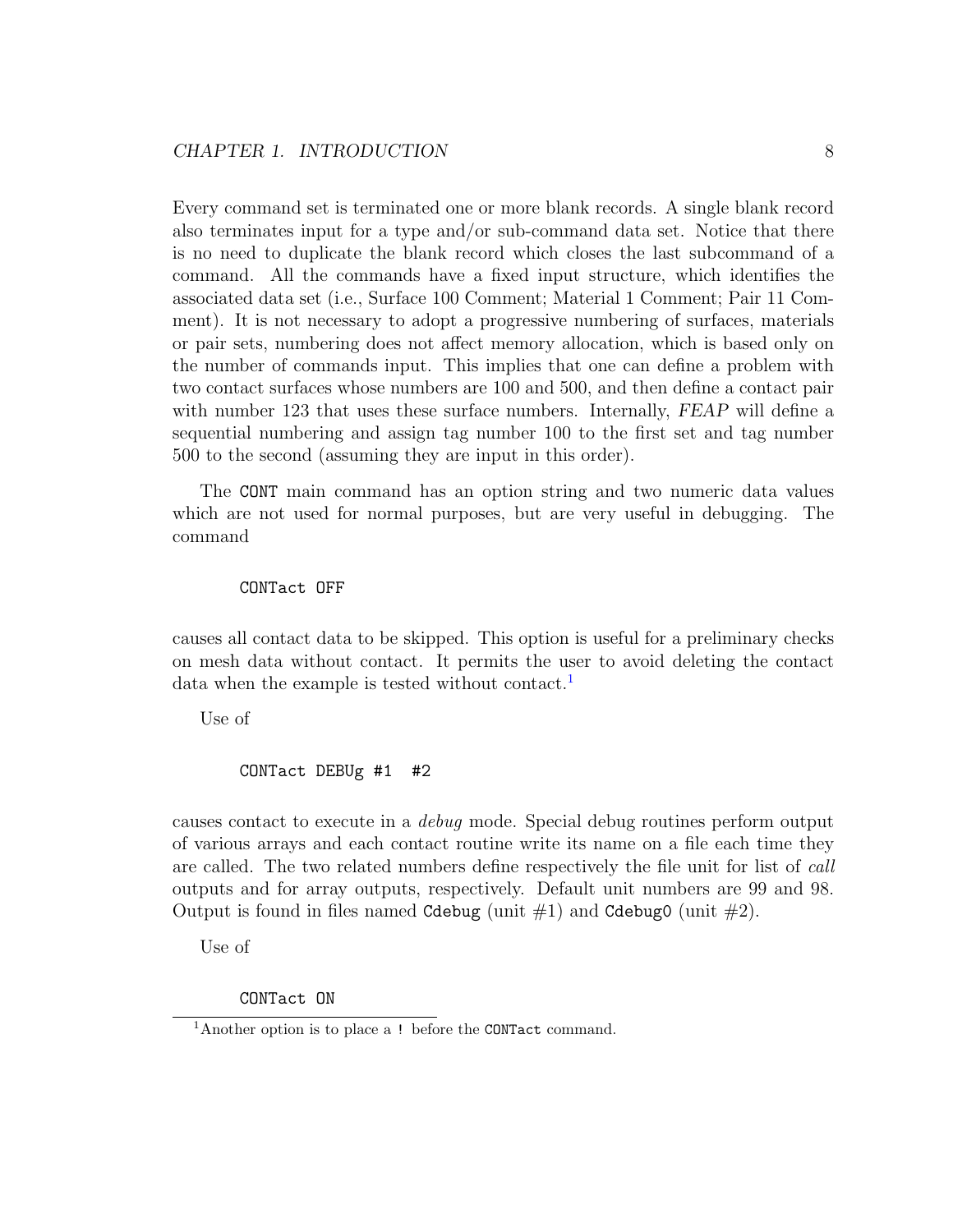#### CHAPTER 1. INTRODUCTION 9

results in normal execution mode (default mode when the option ON is not specified).

The currently available *contact commands* are the following:

| Name        | Description                     |
|-------------|---------------------------------|
| <b>SURF</b> | Input of contact geometry       |
| <b>MATE</b> | Input of contact materials      |
| <b>PAIR</b> | Definition of the contact pairs |
| <b>READ</b> | Switch input to another file    |
| <b>SAVE</b> | Save data on a file             |
| END.        | End of contact data input       |

The structure of each contact command record is:

#### COMMAND # Comment\_label

where # is a description number, and any comment label is simply placed in the output file.

Command data sets should terminate with a blank record. Each command can contain one or more additional data records. The first record after a command is a type declaration, which has the following structure:

type #1 #2 ..... #15

Such type declarations describe the main qualifying characteristic for each command, (i.e. the type of element used for the SURF command, the type of material used for the MATE command, the type of contact formulation for the PAIR command.

In particular, the type declaration of the MATE command permits one to define the subprogram to read material data, and the type declaration of the pair command permits one to describe the corresponding contact element. A type declaration does not have a second string description and accepts a maximum of 15 numerical input values. Each specified string description is converted in a numerical value which corresponds to the position within the control array. The values of all numerical parameters input are stored in the type column of the command control table (see section on control tables below). A type declaration can be followed by additional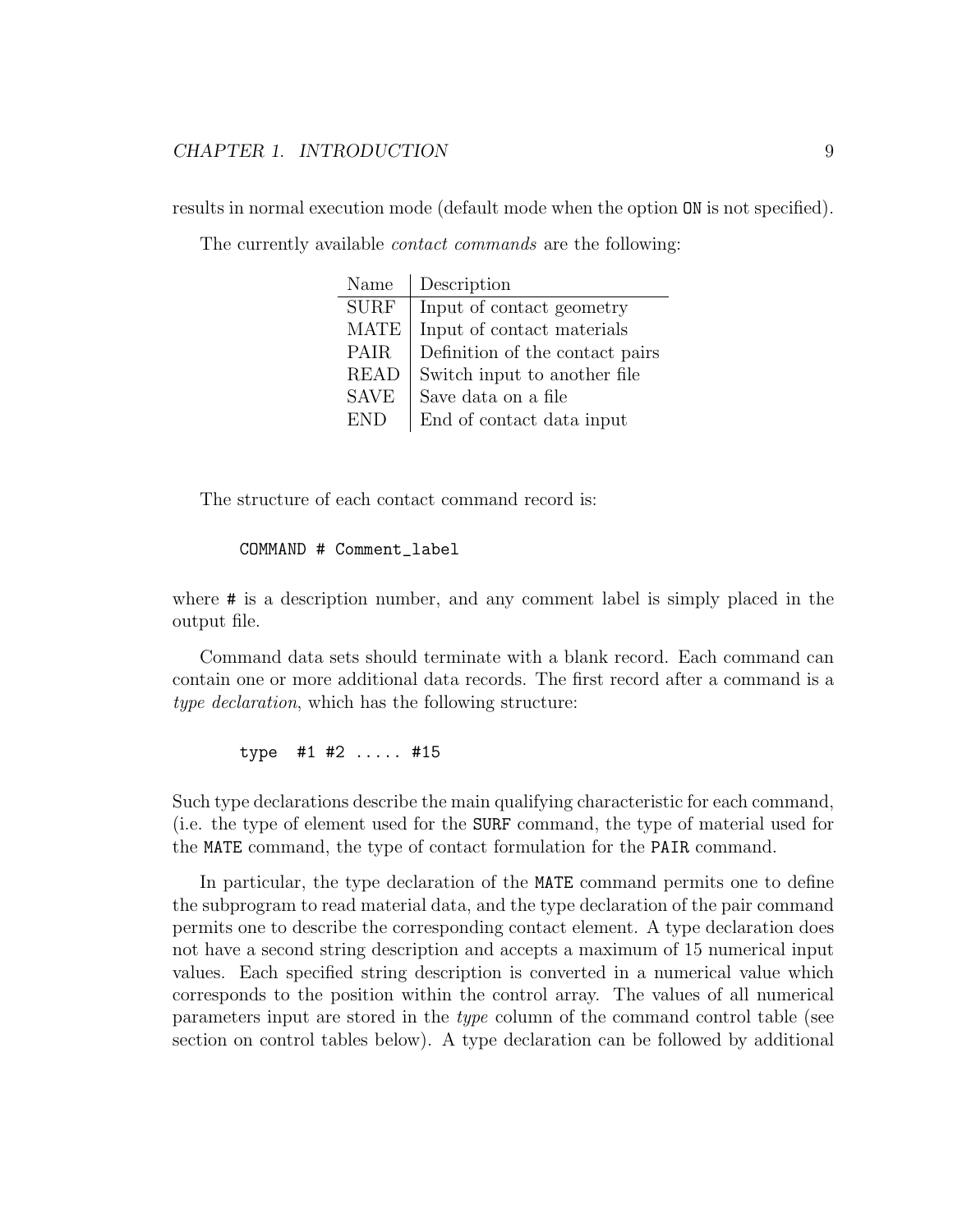data records. This data is input by user subroutines, hence the format may vary in each instance depending on how much is input; however a standard format consisting in two strings and up to 14 numerical data is strongly recommended. Such data are stored in suitably allocated arrays, e.g., the material vector. This is the case for the material data record FRIC COUL 0.15 in the previous example where the value of the friction coefficient must be stored as a material parameter (i.e., there are 50 values possible for each material set in the CM array).

A feature record contain information that characterizes basic choices in more detail than a type declaration. A feature data permits one to specify certain options available within the same contact element, e.g., the solution method using penalty or Lagrangian multipliers. The structure of a feature record is the following:

FEATURE, option, #1, #2, ...., ...., #14

Which means every feature has a string variable which describes an option of the feature, and up to 14 numerical values. Also in this case a numerical translation of the feature and option string is performed, and the data stored in a feature column of the command control table (see section on control tables). The number of the column correspond to the number of the feature within the control table (These are set by the order given in the subprogram CONTINIT).

Finally a sub-command declaration can be used to input and store data in the same way that the *type* declaration does.

Subcommand data is terminated by a blank record. Contact surface input can be performed by using subcommands such as: FACEt, BLOCkand/or BLENd. FACEt is a subcommand which has no options and no numeric variables on the same records. It causes input of the subsequent data records (i.e., nodal connections for each element). BLOCk and BLENd are a sub-commands which generate automatically nodal connections along an edge whose characteristics are declared in subsequent data records.

Sub-command dependent data records are read in user subroutines hence the input format has no restrictions; however, in this case also we strongly suggest to keep the feature data structure, i.e., two string data items and up to 14 numeric data items.

A programmer has the possibility to list in the database new type declarations, new features and feature options, new sub-command and sub-commands options.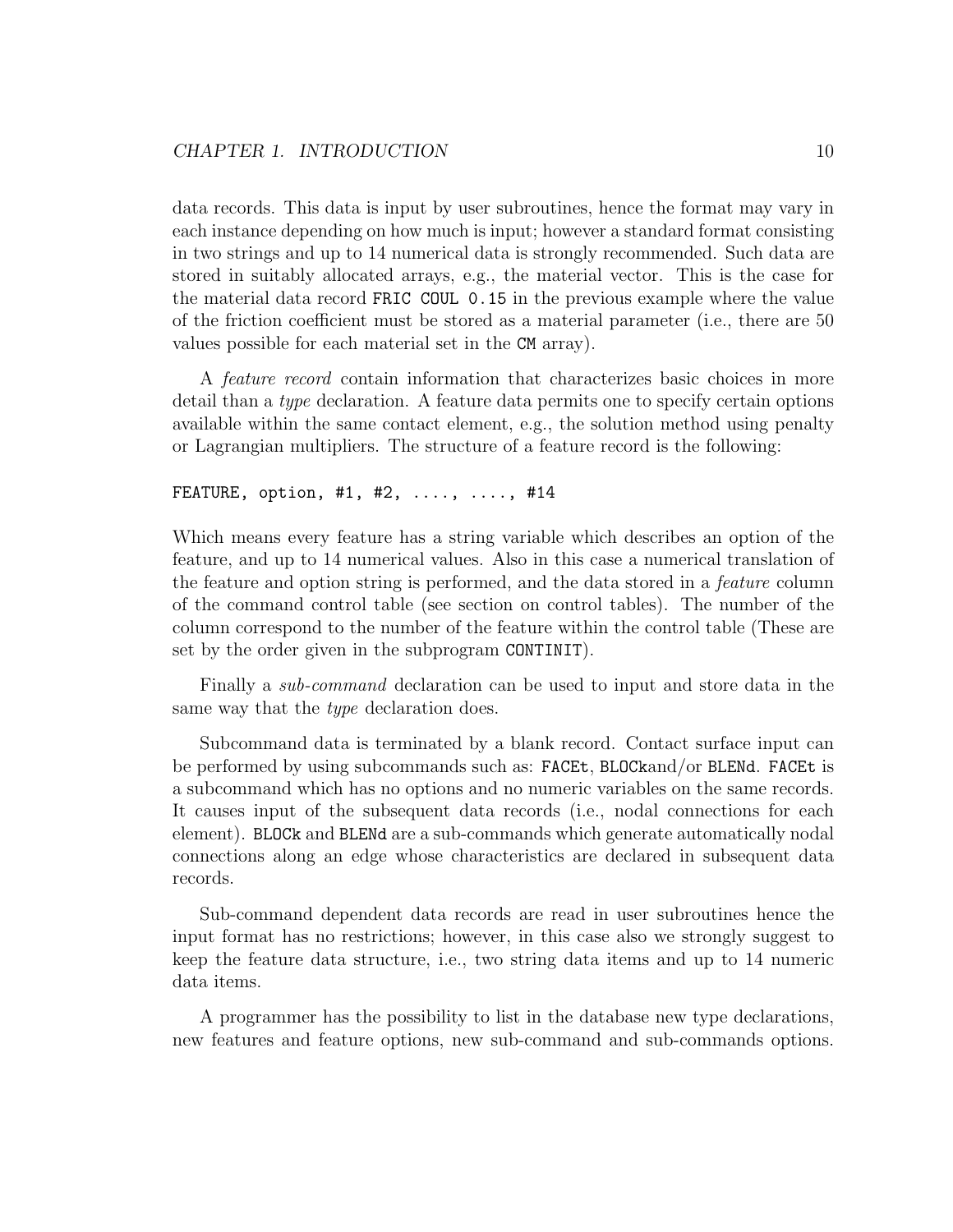A programmer also has also the possibility to add routines to input type declaration and sub-command data. Basic modifications proceed by making appropriate modifications to the subprogram CONTINIT.

However the current capability to input surface geometry can manage with most practical cases. Instead, it is more relevant for programmers to add new material input/computation routines.

#### SURFace descriptions

The SURF command record has the following type declarations listed:

TYPE,element type, # of nodes per element

Options available are shown in Table [1.1](#page-15-0) and described as:

- 1. LINE Two-dimensional contact element defined on the  $x y$  plane. The number of nodes (two or more) should be specified by the user.
- 2. TRIA Three-dimensional triangular contact element with three or more nodes.
- 3. QUAD Three-dimensional quadrilateral contact element with four or more nodes.
- 4. BEAM Beam contact element with two or more nodes.
- 5. POIN Point (nodal) contact element with one node.
- 6. RIGI Rigid contact surface with functional form.

Note that the availability of the input routines for the various geometries does not imply the existence of any contact driver to solve a problem (In particular no use of the beam type is available). These options are simply provided to the user to input data in a standard manner and to build the control arrays. We emphasize again that construction of control tables does not imply one will use it! All the input commands simply generate and arrange the data in a suitable way for developing the compute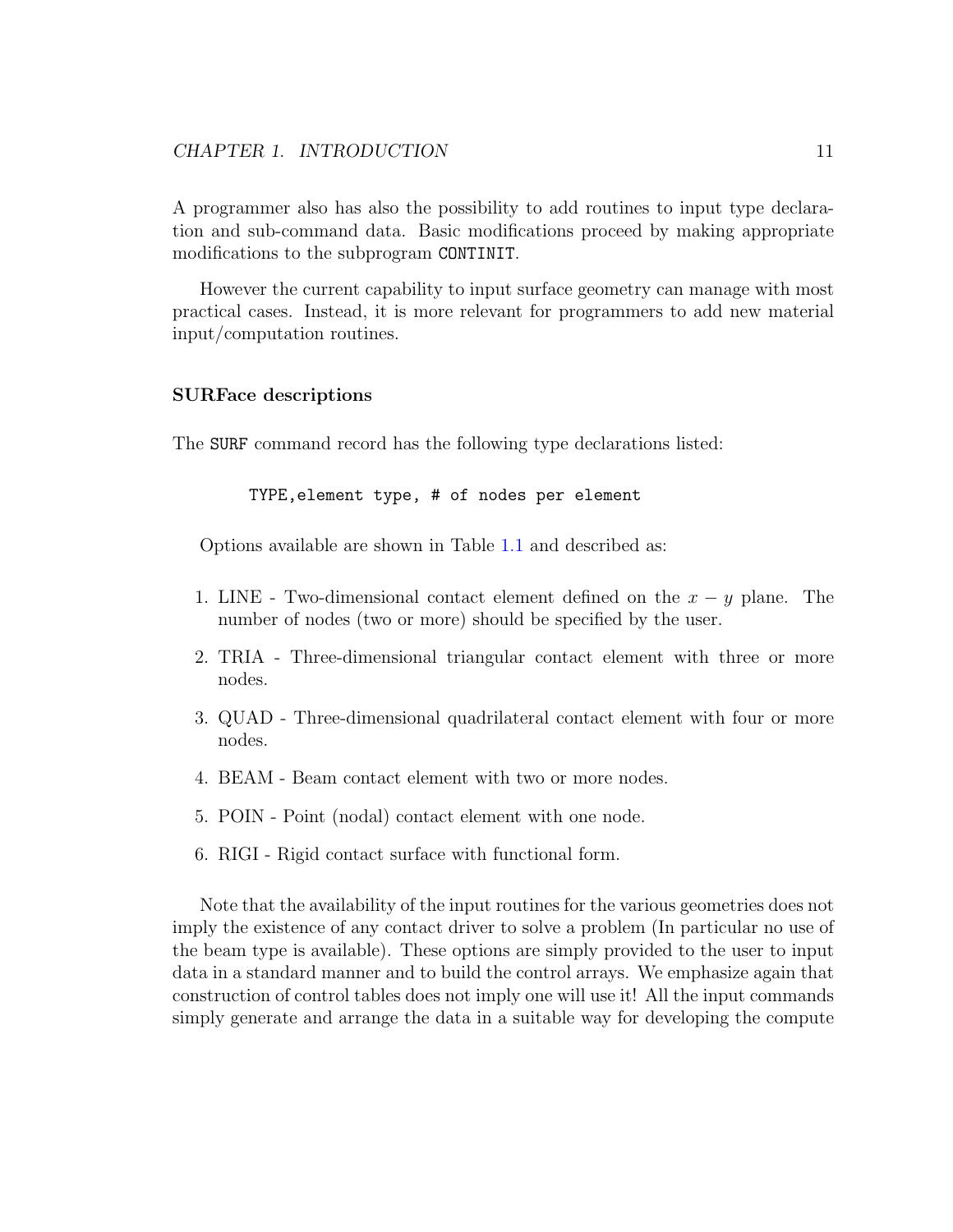|                | Commands    |             |                 |  |  |  |  |
|----------------|-------------|-------------|-----------------|--|--|--|--|
| Option         | 1           | 2           | 3               |  |  |  |  |
| Number         | SURF        | <b>MATE</b> | <b>PAIR</b>     |  |  |  |  |
| 1              | LINE        | <b>STAN</b> | <b>NTOS</b>     |  |  |  |  |
| $\overline{2}$ | TRIA        | <b>NLFR</b> | <b>PTOP</b>     |  |  |  |  |
| 3              | QUAD        | <b>USER</b> | <b>NTON</b>     |  |  |  |  |
| 4              | <b>BEAM</b> |             | <b>PTOR</b>     |  |  |  |  |
| 5              | POIN        |             | <b>NTOR</b>     |  |  |  |  |
| 6              | <b>RIGI</b> |             | <b>TIED</b>     |  |  |  |  |
|                |             |             | $\mathrm{CEL1}$ |  |  |  |  |
|                |             |             | to              |  |  |  |  |
|                |             |             | CE20            |  |  |  |  |

<span id="page-15-0"></span>Table 1.1: COMMAND Options

capability. The possibility to solve a specific problem is checked by verifying what the available contact drivers (i.e., the subprograms CELMT01 to CELMT20) can do.

No features are actually listed for the SURF command, instead it has the above cited sub-commands (i.e., FACE BLOC and BLEN), as well as, any additional ones listed in the FEAP user manual. Table [1.2](#page-15-1) summarizes the available subcommand options for each of the surface input sub-commands.

|        | Subcommands |             |             |             |                |  |  |  |  |  |  |
|--------|-------------|-------------|-------------|-------------|----------------|--|--|--|--|--|--|
| Option |             | 2           |             |             | $\overline{5}$ |  |  |  |  |  |  |
| Number | <b>FACE</b> | <b>BLOC</b> | <b>BLEN</b> | <b>REGI</b> | <b>FUNC</b>    |  |  |  |  |  |  |
|        |             | GAP         | GAP         |             | <b>CYLI</b>    |  |  |  |  |  |  |
| 2      |             | <b>SEGM</b> | <b>SEGM</b> |             | <b>SPHE</b>    |  |  |  |  |  |  |
| 3      |             | <b>POLA</b> | EXTE        |             | CART           |  |  |  |  |  |  |
|        |             | CART        |             |             | <b>PLAN</b>    |  |  |  |  |  |  |
| 5      |             | <b>REGI</b> |             |             | <b>POLY</b>    |  |  |  |  |  |  |

<span id="page-15-1"></span>Table 1.2: Surface SUB-COMMANDS Options

The FACE subcommand performs input of data as the standard ELEM command in mesh; however, there is no material or region associated for the contact case. If an increment different from zero is specified automatic generation of the missing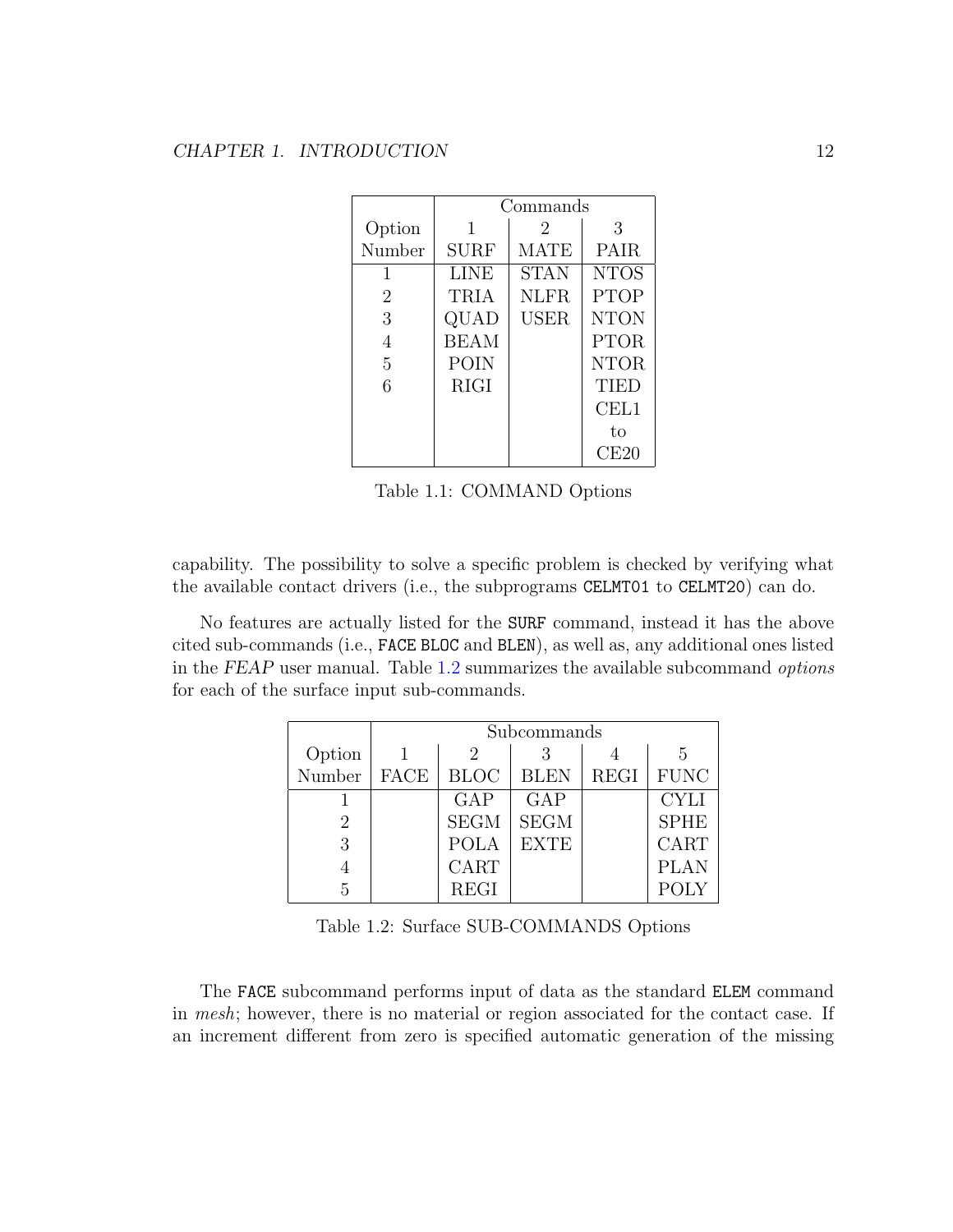elements between the current and the next one is performed. Such generation is based on the node number of the first element and on the specified increment. Node numbers of the next element are not involved. The element input these as follows:

| FACEt |                                  |  |  |
|-------|----------------------------------|--|--|
|       | $E1.$ #, increment, N1, N2, , NN |  |  |
|       | $E1.$ #, increment, N1, N2, , NN |  |  |

The BLOC and BLEN commands perform generation of contact element for two dimensional elements of LINE type and three dimensional elements of QUAD type. The BLOC sub-command requires the following data records:

#\_Block\_Node x y z

whereas the BLEN command requires a sequence of *super nodes* to describe the surface to be searched. The form of the data is given as

S\_node\_1 S\_node\_2 .....

#### MATErial descriptions

The MATErial command is used to input contact surface material characteristics. It should be recalled that for simple contact without friction the satisfaction of the nonpenetration conditions can be performed without any material command defined. In this case contact is treated as a purely geometrical constraint (frictionless contact). In case of frictional contacts the material friction coefficient must be specified as a material parameter. We note that in the case of a penalty method one more parameter is necessary, (i.e., the penalty value). Due to the fact that this is not a material value, but a solution strategy value, it is specified as parameter in the a feature record of the PAIR command. The MATE commands should be followed by the TYPE record. The type declaration has the following structure

material\_type #\_of\_surface

where the  $\#$ -of-surface field take value 1 if the material model is specific to one surface, or 2 if the material model takes into account the characteristics of both the contacting surfaces.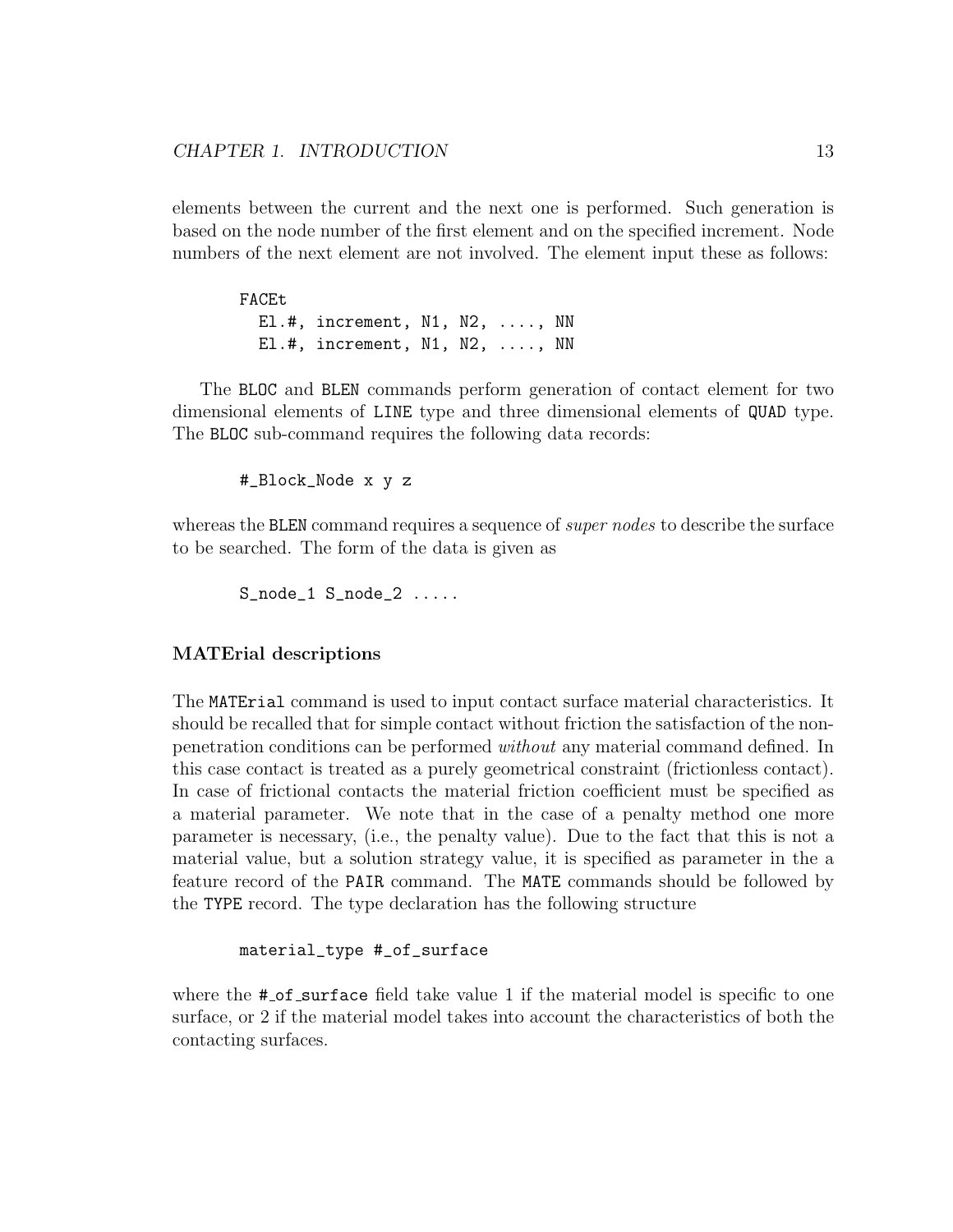MATEerial types available are:

1. STAN - Standard rigid-with-friction material. Material data are specified in following feature-dependent data records. For the material currently available only a Coulomb friction model is available.

#### FRIC,COUL, friction coefficient

- 2. NLFR Nonlinear friction model.
- 3. USER User specified model.

It should be noted that the choice to place the input for the friction coefficient on a separate record, declaring the friction model COUL, will permit one to easily add different friction models later.

#### PAIR descriptions

The PAIR command collects information from the SURF and MATE data to complete the data for each contact problem. Moreover some features that pertain to the solution strategy to be employed are specified. All options have a default value, except the solution method (SOLM), which requires specification of the method and any values needed (e.g., PENA and the value of the penalty parameters). The available features and options are the following:

- 1. DETA: Detection algorithm to check contact status
- 2. MATE: Mechanical Properties to be used for contact stiffness
- 3. SOLM: Solution method
- 4. AUGM: Augmentation
- 5. SWIT: Activate / deactivate a contact stiffness
- 6. TOLE: Specify contact tolerances

The available options for the cited features are given in Table [1.3.](#page-18-1) It has to be restated that the availability of the listed features does not imply the existence of any contact driver which uses all of them. It is the programmers responsibility to develop specific contact drivers which use specific combinations of the above features.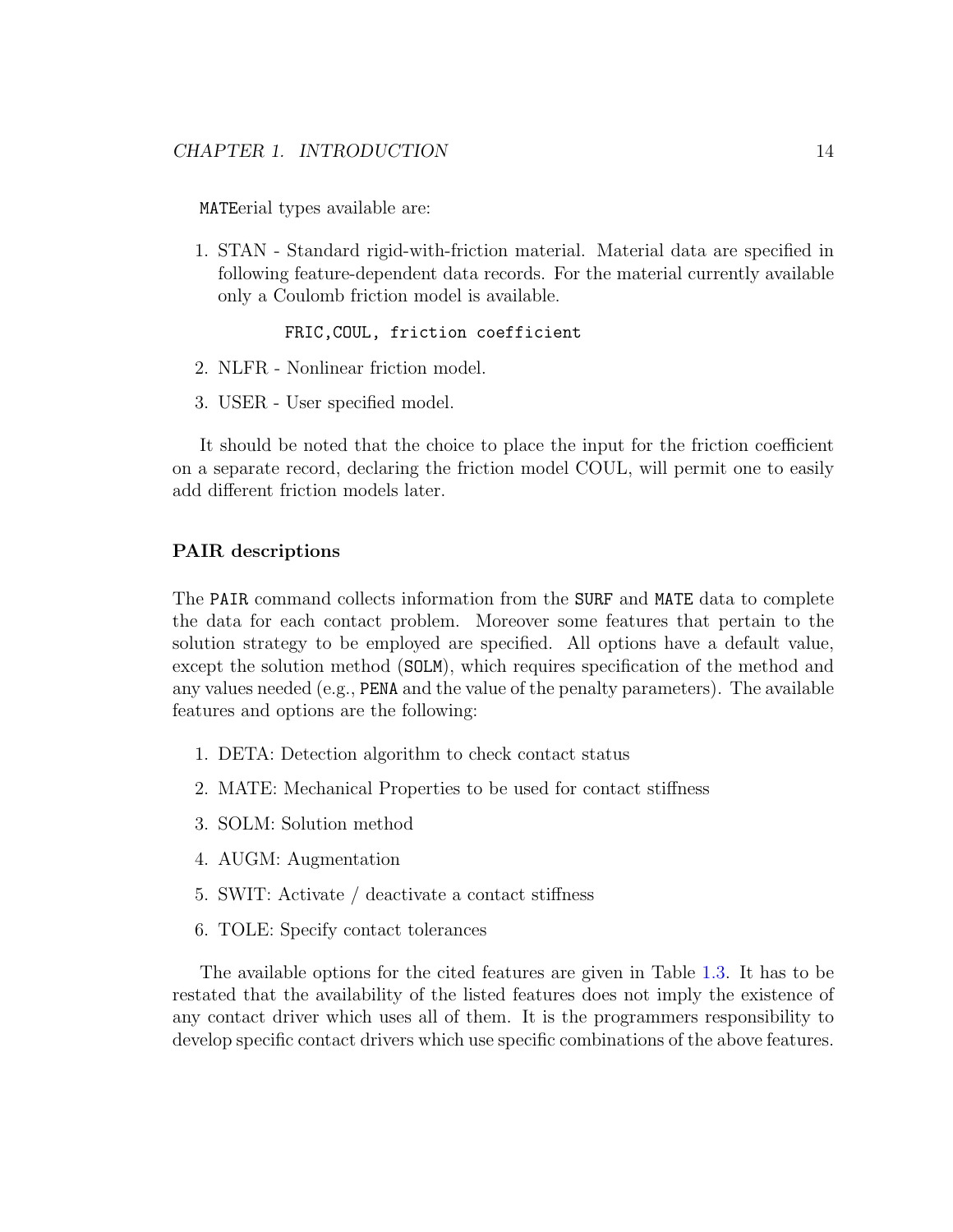|                |             | Features       |             |             |             |             |             |  |  |  |  |
|----------------|-------------|----------------|-------------|-------------|-------------|-------------|-------------|--|--|--|--|
| Option         |             | $\overline{2}$ | 3           | 4           | 5           |             |             |  |  |  |  |
| Number         | <b>SWIT</b> | <b>SOLM</b>    | <b>DETA</b> | <b>MATE</b> | <b>AUGM</b> | TOLE        | <b>ADHE</b> |  |  |  |  |
|                | <b>OFF</b>  | <b>PENA</b>    | <b>BASI</b> |             | OFF         | <b>NONE</b> | <b>INFI</b> |  |  |  |  |
| $\overline{2}$ | ON          | <b>LAGM</b>    | <b>SEMI</b> |             | <b>BASI</b> | <b>PENE</b> | <b>STRE</b> |  |  |  |  |
| 3              | <b>TIMF</b> | <b>CROC</b>    | <b>RIGI</b> |             | <b>HSET</b> | <b>OPEN</b> |             |  |  |  |  |
| $\overline{4}$ |             | <b>CONS</b>    |             |             | <b>LISE</b> | <b>OUTS</b> |             |  |  |  |  |
| 5              |             | <b>SHAK</b>    |             |             | <b>SMAU</b> |             |             |  |  |  |  |
| 6              |             | <b>RATT</b>    |             |             |             |             |             |  |  |  |  |

<span id="page-18-1"></span>Table 1.3: Contact pair FEATURE options

#### Other command descriptions

All other commands READ, SAVE, END are executed by calling existing subroutine of the MESH section, hence they are properly described in the FEAP Manual.

### <span id="page-18-0"></span>1.3 Description of subprogram structure

The contact algorithm structure is modular. The FEAP system connections to data are limited only to a contact switch(CSW). All the connections are performed by calling the same routine with a proper value of the switch. The main routine then performs a set of calls to a contact driver routine or to other FEAP subprograms in order to satisfy the input request. In case of data exchange with the rest of the program the contact driver routine retrieves the necessary arrays. There is no direct data exchange through the parameters of the call. Some data is exchanged by accessing FEAP common blocks. The main contact driver routine is called each time the element library is called. For a solution step there are two calls: (a) One just before the finite element array (residual and tangent) computations; and (b) the second just after. These entries are characterized by the contact switch CSW value which takes a value equal to the continuum element switch ISW for the second call (i.e., after the call to the finite element library), and the same value as ISW plus 100 (i.e., CSW = ISW + 100) for calls just before the finite element library call. Moreover there are direct and special calls identified by the switch values  $CSW =$ 200-299, 300-399, 400-499. Tables [1.4](#page-20-0) and [1.5](#page-21-0) show all currently defined values, and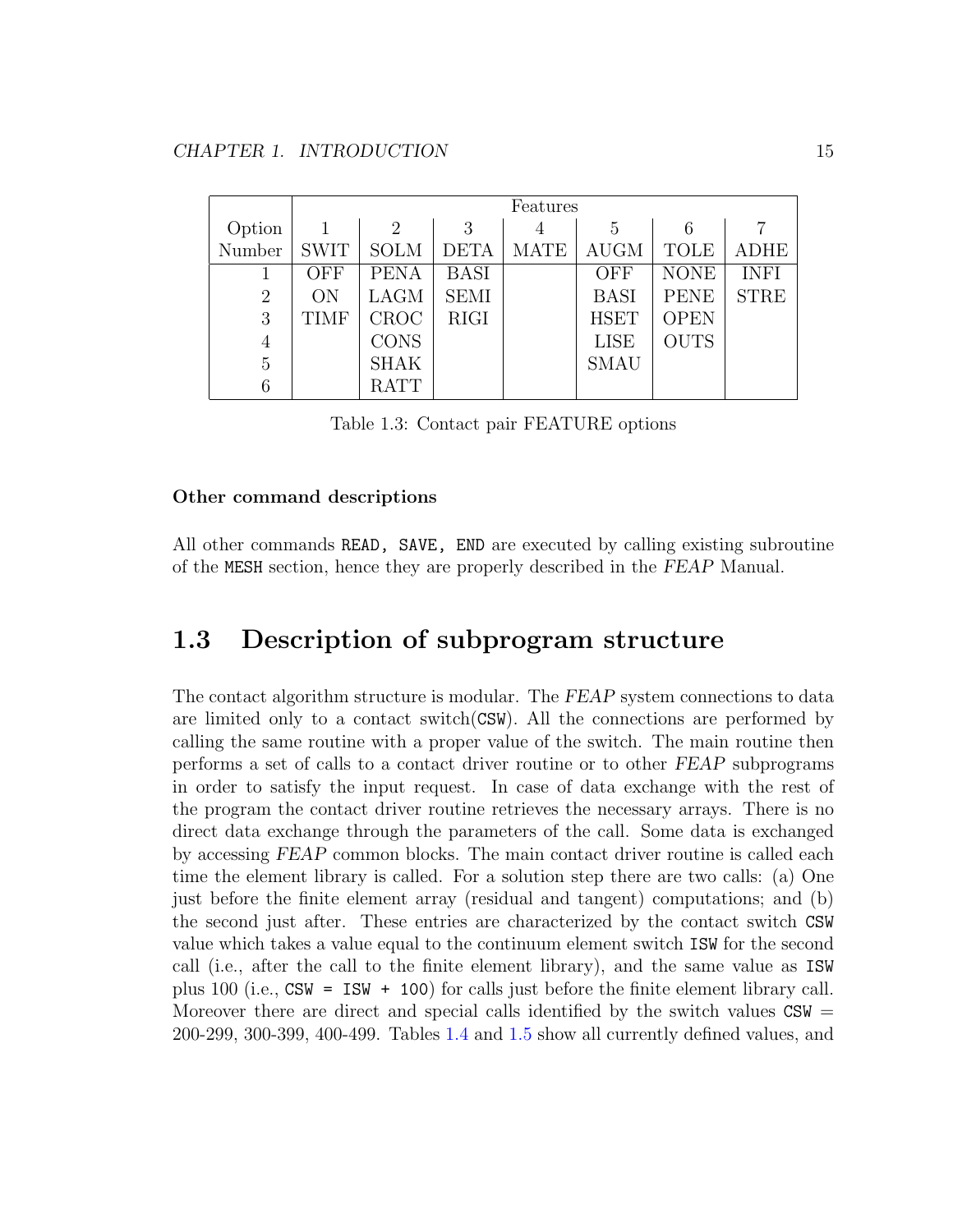the correspondent action performed.

The following list provides a brief description of the contact subroutines.

- 1. Data input CSW=1
	- (a) SKIPCONT Skip contact input data if contact is non active.
	- (b) CONTINIT Initialize input dictionary for commands, type definitions, features, feature options, sub-commands, sub-command options, set dimensions of command control tables.
	- (c) PNUMC Determine the number of surfaces,materials and pairs.
	- (d) COMCONTAB Set up dimensions of contact command control tables and the length of the array requested to store them.
	- (e) PALLOC Allocate memory for command control tables (C0). Allocate memory for the material data vector (CM). Allocate memory for the nodal connections data (ICS). At this stage the number of nodes to be stored is not known.
	- (f) PCONT Main driver routine of the input phase. All the input commands are filtered here.
	- (g) PALLOC Extend memory area for nodal connection vector, allocate memory for the history variable management correspondence array (HIC).
	- (h) DEFAULTP Set default of all non explicitly declared options for the contact pair.
	- (i) CONTLIB Switch to the requested contact element to perform the initialization phase.
	- (j) STOHMAN Store history management correspondence vector.
	- (k) PALLOC Allocate memory for the contact history variables (vector CH). This vector is then fragmented in three vectors, CH1, CH2, CH3, which correspond to the continuum element vectors H1, H2 and H3, respectively.

The listed subroutines call the following second, third and fourth level routines:

The following call structure is the simplest one, because it requires a direct call to the contact driver with the appropriate contact switch value. The contact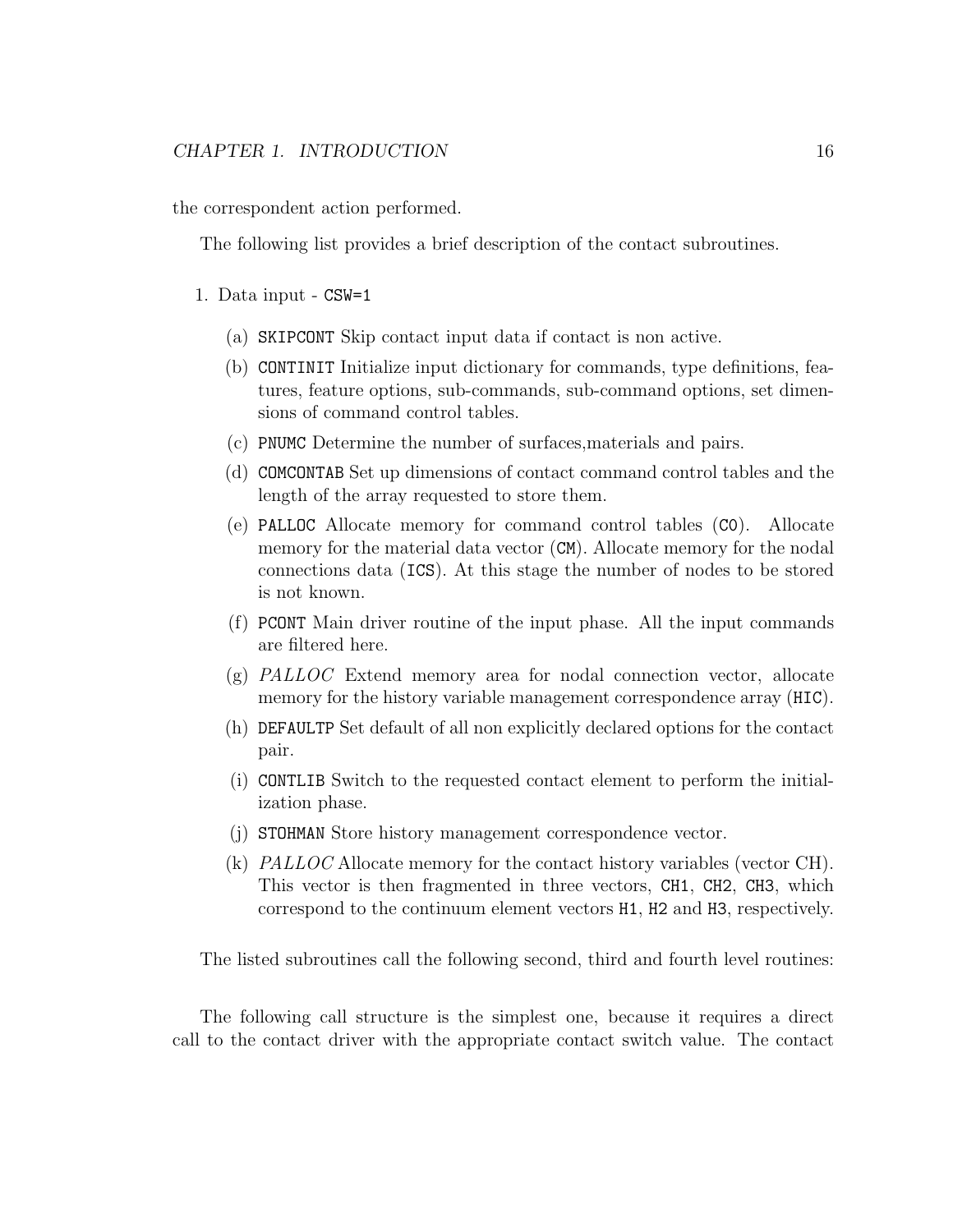| $\overline{0}$ |                | 100 |                          | 200 | $\mathbf X$    | Show element<br>infor-   |
|----------------|----------------|-----|--------------------------|-----|----------------|--------------------------|
|                |                |     |                          |     |                | mation                   |
| $\mathbf{1}$   | X              | 101 |                          |     |                | Input of data            |
| $\overline{2}$ | X              | 102 |                          |     |                | Check of data            |
| 3              | $\overline{2}$ | 103 | $\mathbf X$              |     |                | Form stiffness / check   |
|                |                |     |                          |     |                | geometry                 |
| $\overline{4}$ |                | 104 | $\overline{\phantom{0}}$ | 204 | $\overline{2}$ | Print contact status     |
| $\overline{5}$ |                | 105 |                          |     |                |                          |
| $\,6\,$        |                | 106 |                          |     |                |                          |
| $\overline{7}$ |                | 107 |                          |     |                |                          |
| 8              |                | 108 |                          |     |                |                          |
| 9              |                | 109 |                          |     |                |                          |
| 10             |                | 110 |                          |     |                |                          |
| 11             |                | 111 |                          |     |                |                          |
| 12             |                | 112 |                          |     |                |                          |
| 13             |                | 113 |                          |     |                |                          |
| 14             | $\overline{2}$ | 114 |                          |     |                | Initialize history vari- |
|                |                |     |                          |     |                | ables                    |
| 15             |                | 115 |                          |     |                |                          |
| 16             |                | 116 |                          |     |                |                          |
| 17             |                | 117 |                          |     |                |                          |
| 18             |                | 118 |                          |     |                |                          |
| 19             |                | 119 |                          |     |                |                          |
| 20             |                | 120 |                          |     |                |                          |
|                |                |     |                          |     |                |                          |
| 300            | $\overline{2}$ |     |                          |     |                | Profile<br>maximization  |
|                |                |     |                          |     |                | (obsolete)               |
| 301            | X              |     |                          |     |                | Time step update         |
| 302            | X              |     |                          |     |                | Back-up to the begin-    |
|                |                |     |                          |     |                | ning of the step         |
|                |                |     |                          |     |                |                          |
| 403            | X              |     |                          |     |                | Reset profile for active |
|                |                |     |                          |     |                | contacts                 |

 $\text{CSW} \mid \text{A} \mid \text{CCW} \mid \text{A} \mid \text{CSW} \mid \text{A} \mid \text{ACTION}$ 

<span id="page-20-0"></span>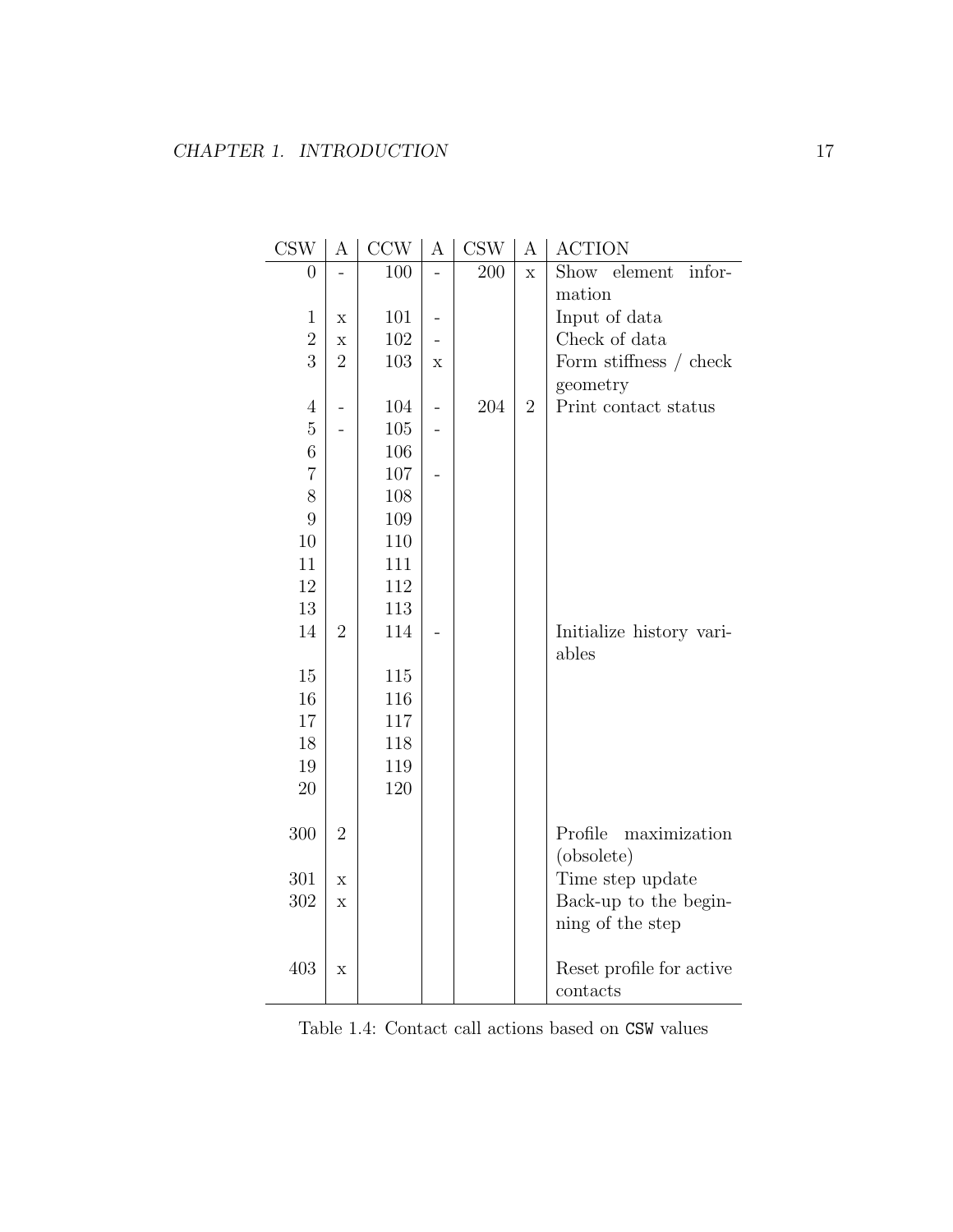driver (user developed) can then perform the requested action locally or can call other routines (see also the description of the node-to-segment contact driver). This structure is used to satisfy request for data check  $(CSW=2)$ ; Compute stiffness and residuum (CSW=3); Initialize data at the start (CSW=14); print contact status (CSW=204); profile maximization (CSW=300).

- 1. For the values: CSW=2, 3, 14, 204, 300 The listed subroutines call the following second level routines:
	- (a) CDRIVLIB Contact driver library.
		- i. SETCOMP Load on commons contact pair data for the current pair
		- ii. CDRIV# Contact driver required by the problem described in the PAIR features
	- (b) The following call structure is used to check active contact and, compute geometrical variables and determine the new shape of the stiffness matrix.
		- i. For CSW=103:
			- A. CDRIVLIB Contact driver library for geometry check
			- B. RSTPRF Reset profile for continuum discretization

| <b>CSW</b> Values       | Description                              |
|-------------------------|------------------------------------------|
| $0 \leq CSW \leq 20$    | Call from FORMFE after continuum ele-    |
|                         | ments to perform an equivalent action    |
| $100 \leq CSW \leq 120$ | Call from FORMFE before continuum ele-   |
|                         | ment call to perform special action      |
| $200 \leq CSW$          | Direct call outside FORMFE to perform an |
|                         | equivalent action                        |
| $300 \leq CSW$          | Call for element non-standard calls      |
| $400\leq$ =CSW          | Special internal calls                   |
| $\mathbf{x}$            | Action performed in a proper section     |
| #                       | Action performed in section #            |
|                         | Not allowed $-$ return with no warning   |
|                         | Action still not defined—return with no  |
|                         | warning                                  |
|                         | Internal call not from CONTLIB           |

<span id="page-21-0"></span>Table 1.5: Contact call actions based on CSW values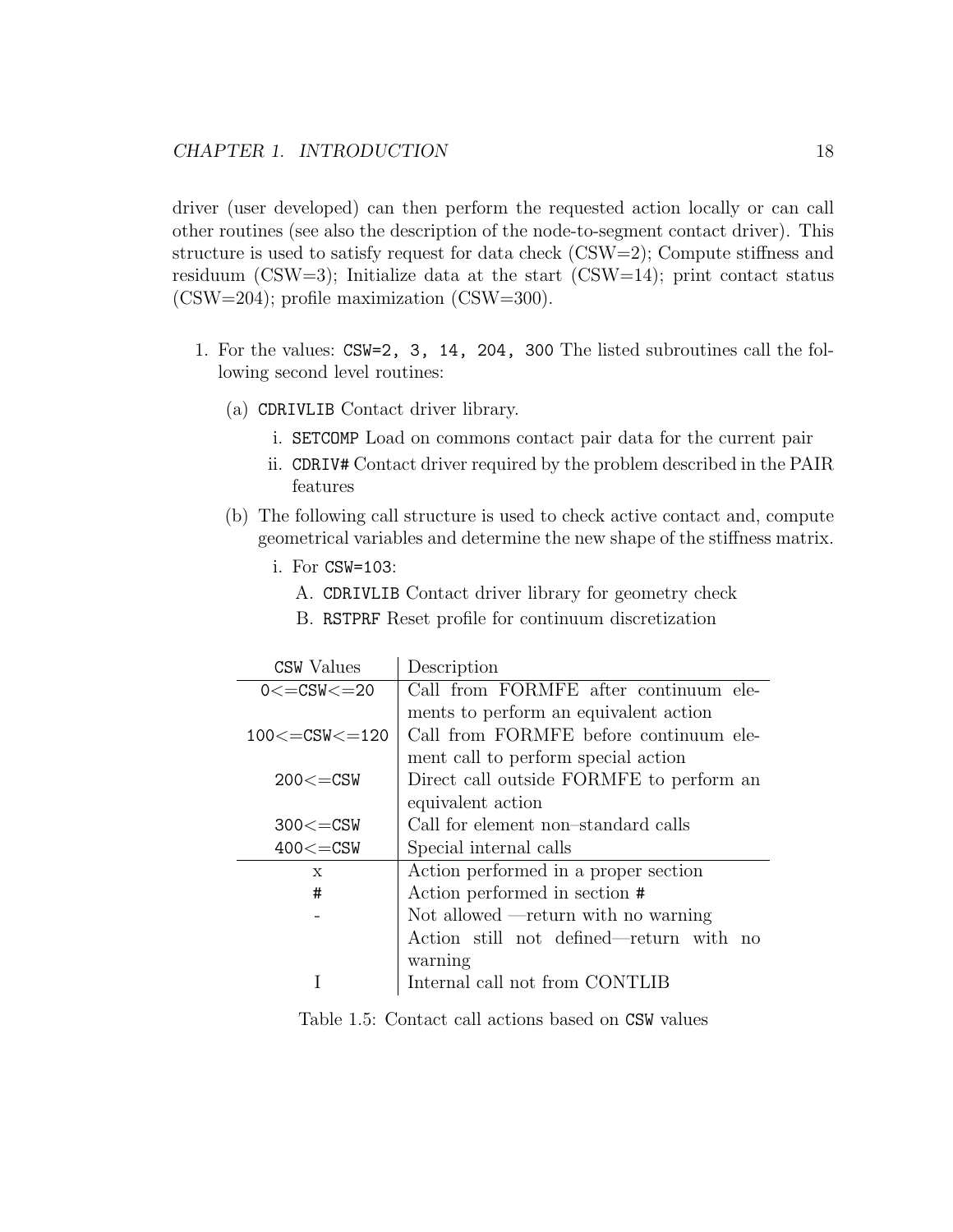| Subprogram      | Description                                             |
|-----------------|---------------------------------------------------------|
| <b>SKIPCDAT</b> | Skip input data between contact commands.               |
| <b>CRSURF</b>   | Driver to read and print surfaces data.                 |
| <b>CRMATE</b>   | Driver to read and print material data.                 |
| <b>CRPAIR</b>   | Driver to read and print pair data.                     |
| <b>READFL</b>   | Switch input data reading to another file.              |
| <b>SAVEFL</b>   | Save data on a file.                                    |
| CUNU1           | Unused contact command #1.                              |
| CUNU2           | Unused contact command #2.                              |
| CUNU3           | Unused contact command #3.                              |
| <b>CRTYPE</b>   | Input subroutine for reading type declarations.         |
| CRDATA          | Input subroutine to read features and sub-commands.     |
| CREL01          | Read surface element connections generated by the       |
|                 | FACE sub-command                                        |
| CREL02          | Read surface element connections generated by the       |
|                 | BLOC sub-command                                        |
| CRBLOK          | Perform automatic generation of the BLOC command        |
| CRMAT01         | Read material data requested by the type declaration,   |
|                 | for simple no-material with Coulomb friction            |
| CRMAT02         | Unused subroutine available for a new material          |
| <b>CUMATER</b>  | Unused subroutine available for a new material          |
| <b>CRSURF</b>   | Unused routine to read type declaration data or sub-    |
|                 | command data.                                           |
| <b>SETCOMP</b>  | Load on commons contact pair data for the current pair  |
| CELMT#          | Contact driver routine. Equivalent to the standard ele- |
|                 | ment routine $ELMT#$                                    |
| <b>ACTIVE</b>   | Function that performs variable activation and defini-  |
|                 | tion of the number of sets required for the pair.       |

- C. CDRIVLIB Internal call (CSW=403) to reset profile for contact
- D. NWPROF Set new pointers for the profile
- (c) The following structure is used to show element information. In this case all the available element are scanned to check their properties.
	- i. For: CSW=200
		- A. CDRIVLIB Contact driver library for geometry check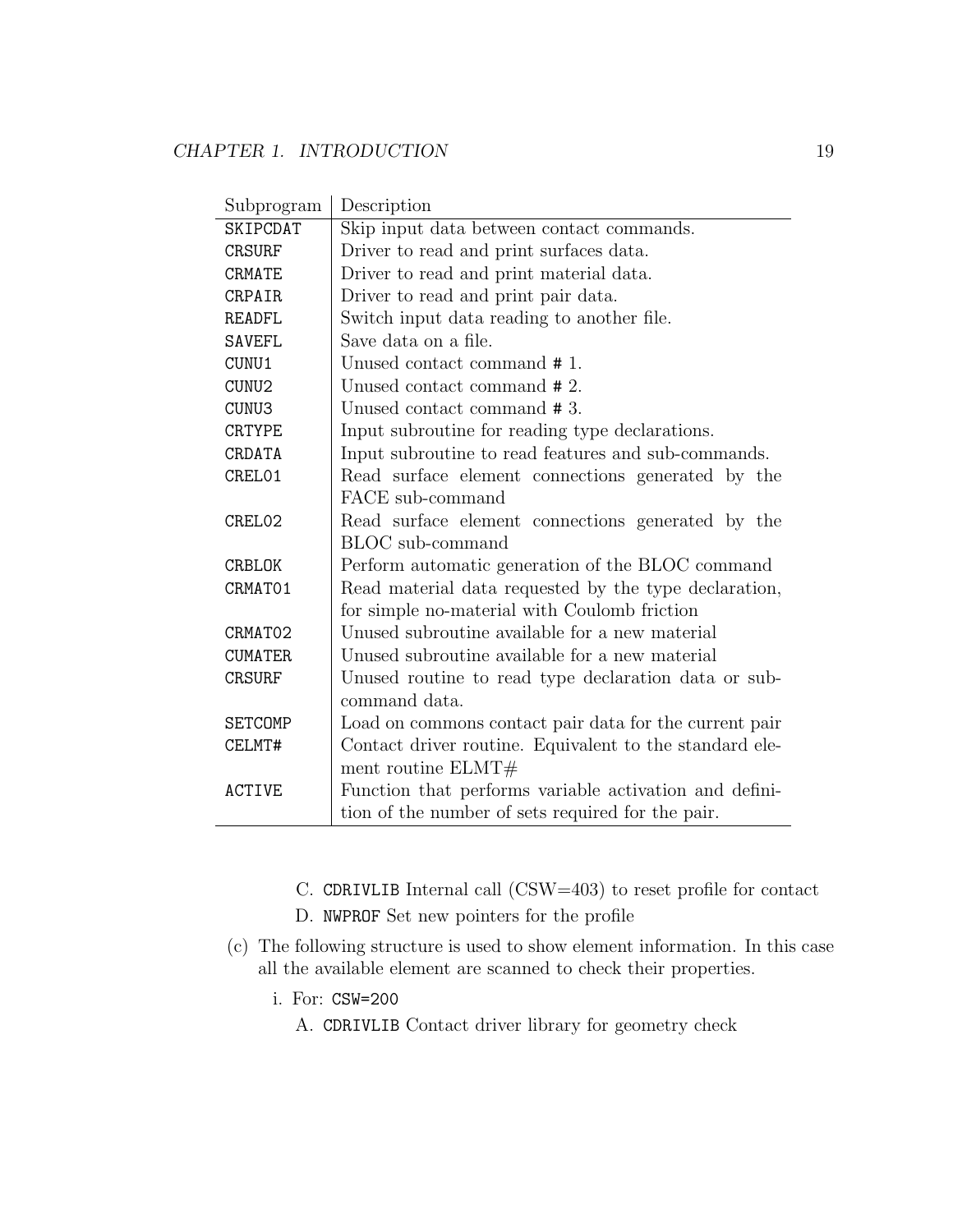B. RSTPRF Reset profile for continuum discretization

Also in this case the listed subroutines call the same second level routines of the previous case.

- (d) The next structure is called to perform time step updates
	- i. For CSW=301

A. CRESHIS Perform dump of the history vector CH2 on to CH1 No higher level subroutines are called.

- (e) The next structure is called to perform time step update
	- i. For CSW=302

A. CRESHIS Perform copy back of the history vector CH1 on to CH2. No higher level subroutines are called.

All the other still undefined or not allowed entries are processed in silent mode.

#### <span id="page-23-0"></span>1.3.1 Sizing of arrays

The limits on storage of various data arrays in the contact elements is set in the include file  $C_0$ .H. The file is given as

! CONTACT PARAMETERS

```
integer c_ncc,c_ncs,c_ncel,c_lp1,c_lp3,c_lmv
parameter (c_ncc=10) ! # available contact commands
parameter (c_ncs=200) ! # available command strings
parameter (c_ncel=22) ! # available contact elements
parameter (c_lp1 = 200) ! # available history variables
                        ! for vectors CH1 & CH2
parameter (c_lp3 = 100) ! # available history variables
                            for vectors CH3
parameter (c_lmv = 50) ! # available material parameters
```
Generally, this file must be included in any file which contains contact common files (i.e., any include file which has name C xxxx.H.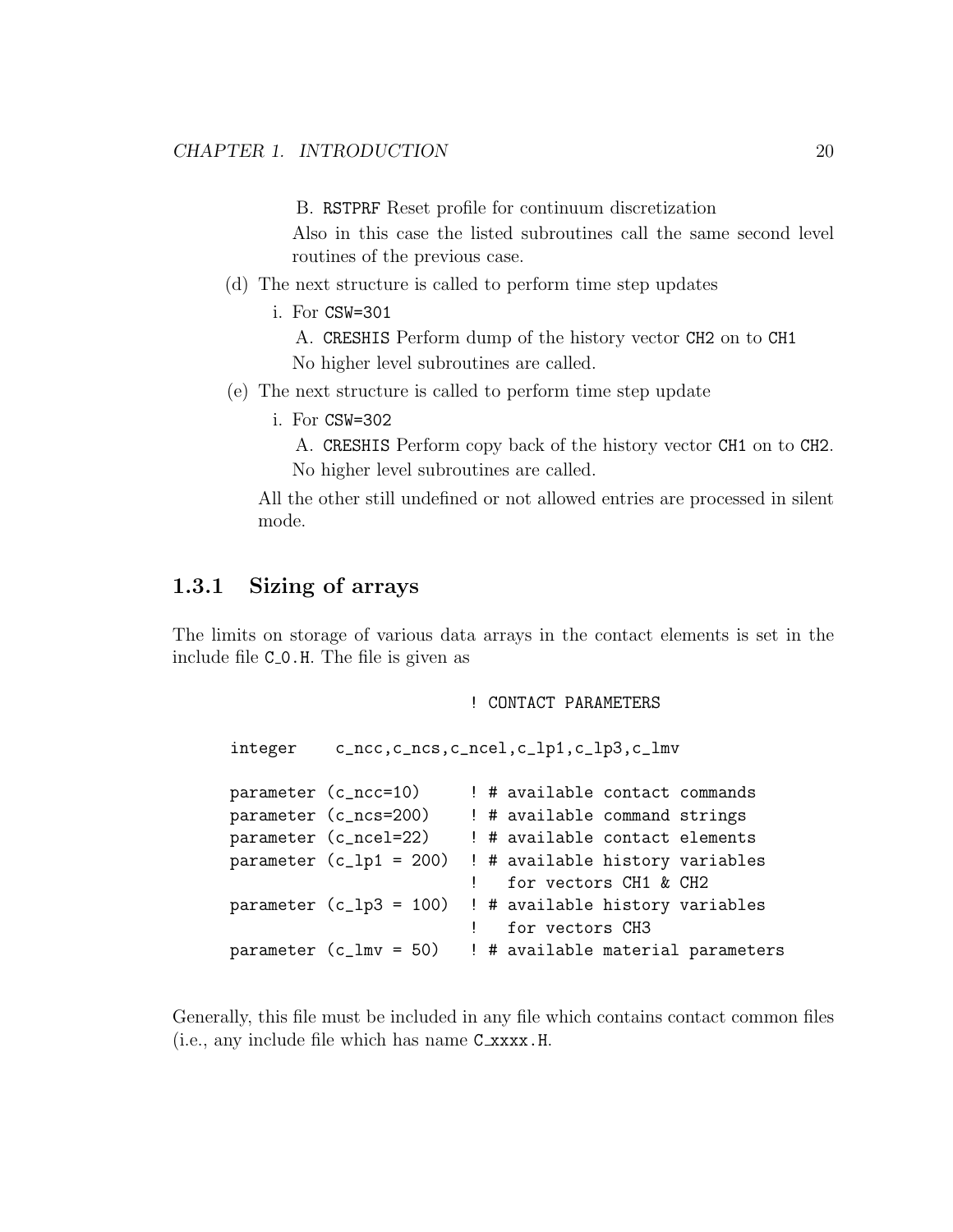#### <span id="page-24-0"></span>1.3.2 Contact command control table

For each contact command used in the input file a control table is built up. Such table permits to store all the options associated to the command. It permits also to deposit memory offsets or other values specifically related to the command itself. In case some options are not specified in input, default values are assigned.

This control table is a matrix here all the descriptions for input or default data are stored. All the control tables have the same number of rows, currently set to 16. This corresponds to the maximum number of variables which may be assigned to data record. The number of columns depends on the number of features defined for the command, plus the number of *user* defined columns, plus the number of *system* defined columns, plus a type declaration column. The number of rows is the same for all the table, and the size of each control table is hence defined by:

- 1. Feature columns: There is one columns for each assigned feature. The number of features is assigned in subprogram CONTINIT.
- 2. User extra columns: These columns are available for the user to store user values related to that specific command. The number of user extra-columns should be set in the initialization routine CONTINIT, the default value is zero.
- 3. System extra columns: These columns are used by the contact skeleton to store pointers or other global values. They have been set for each table and should not be changed. Generally, the system columns are assigned to negative column indices in each control table and are not passed to the contact driver routine.
- 4. Type declaration column: This column is similar to the feature columns, and stores the type data. This data is assigned to column zero in each table.

All the values which define the size of each control table are grouped in the subroutine CONTINIT, and can be easily modified.

The number of control tables depends on the number of commands input to describe the contact problem. One pair control table is defined for each command PAIR appearing in the input data and one surface control table is constructed for each SURFace command appearing. All control tables are assigned to the array C0 allocated by the subprogram PALLOC. Tables are stored by contact command order, and then tables related to the same commands are sorted by number.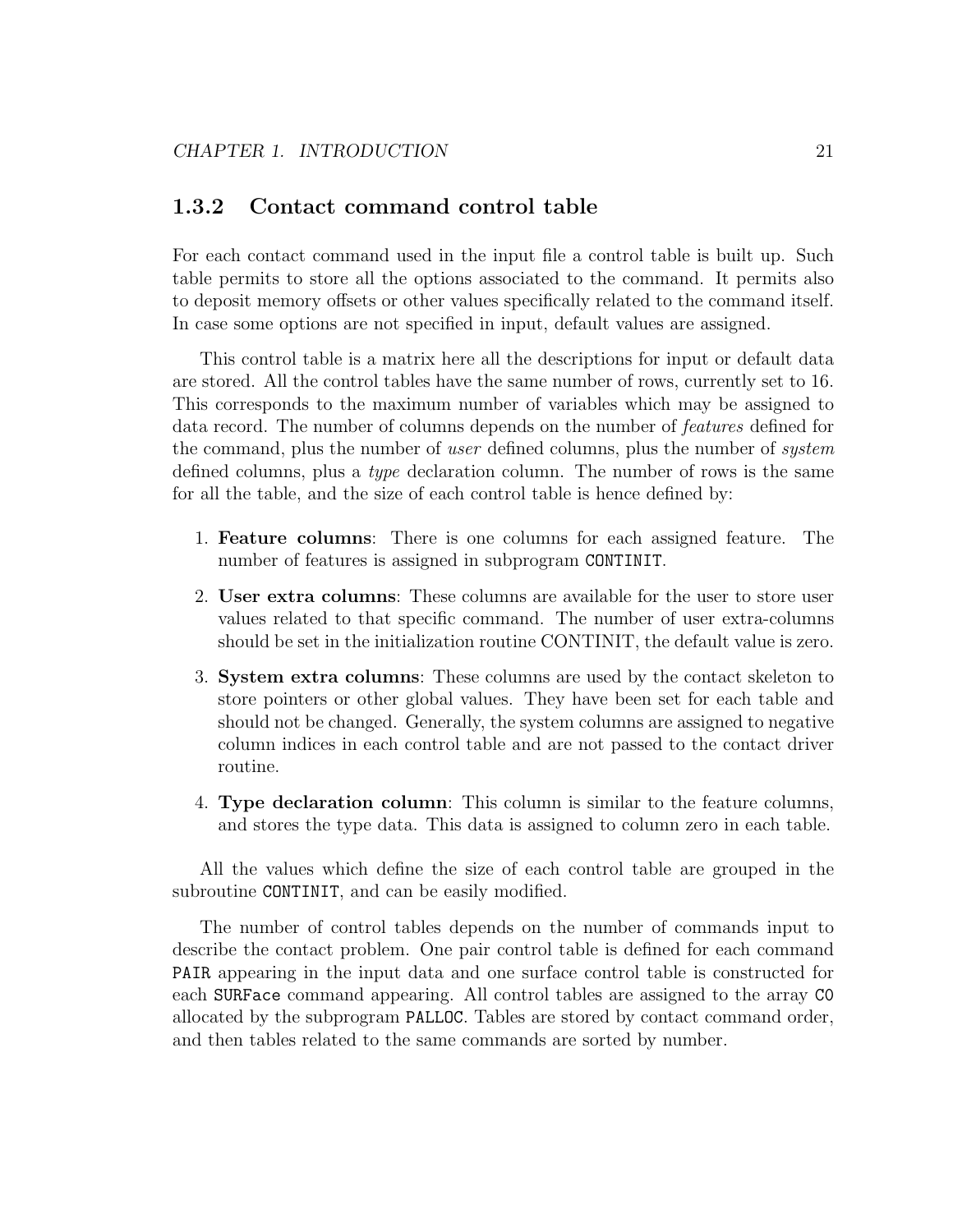| Command        | System        | Type     |
|----------------|---------------|----------|
| Number         | $-1$          |          |
| 1              | Pair No.      | ELMT No. |
| $\overline{2}$ | $h1_{offset}$ | $S_1$    |
| 3              | $h3_{offset}$ | $S_2$    |
| $\overline{4}$ | $l_{h1}$      |          |
| 5              | $l_{h,3}$     |          |
| 6              | nset          |          |
| $\overline{7}$ | nsurf1        |          |
| 8              | nsurf2        |          |
| 9              | nmat1         |          |
| 10             | nmat2         |          |
| 11             | nacte         |          |
| 12             | genf          |          |
| 13             | ncdim         |          |

<span id="page-25-0"></span>Table 1.6: Program set contact pair control array - CP0

| Command        |             | Features       |             |             |                |                          |               |  |  |
|----------------|-------------|----------------|-------------|-------------|----------------|--------------------------|---------------|--|--|
| Number         |             | $\overline{2}$ | 3           |             | G,             |                          |               |  |  |
|                | <b>SWIT</b> | <b>SOLM</b>    | <b>DETA</b> | <b>MATE</b> | <b>AUGM</b>    | TOLE                     | ADHE          |  |  |
| $\overline{2}$ | Opt.        | Opt.           | Opt.        | Opt.        | Opt.           | Opt.                     | Opt.          |  |  |
| 3              | Norm.       | $K_n$          |             | $M_1$       | $\overline{a}$ | tlpen                    | $\sigma_{ad}$ |  |  |
| 4              | Tang.       | $K_t$          |             | $M_2$       |                | tlopn                    | $\sim$        |  |  |
|                | Ther.       | $K_h$          |             |             |                | tlout                    |               |  |  |
|                |             |                |             |             |                | $\overline{\phantom{0}}$ |               |  |  |

<span id="page-25-1"></span>Table 1.7: User set contact pair control array - CP0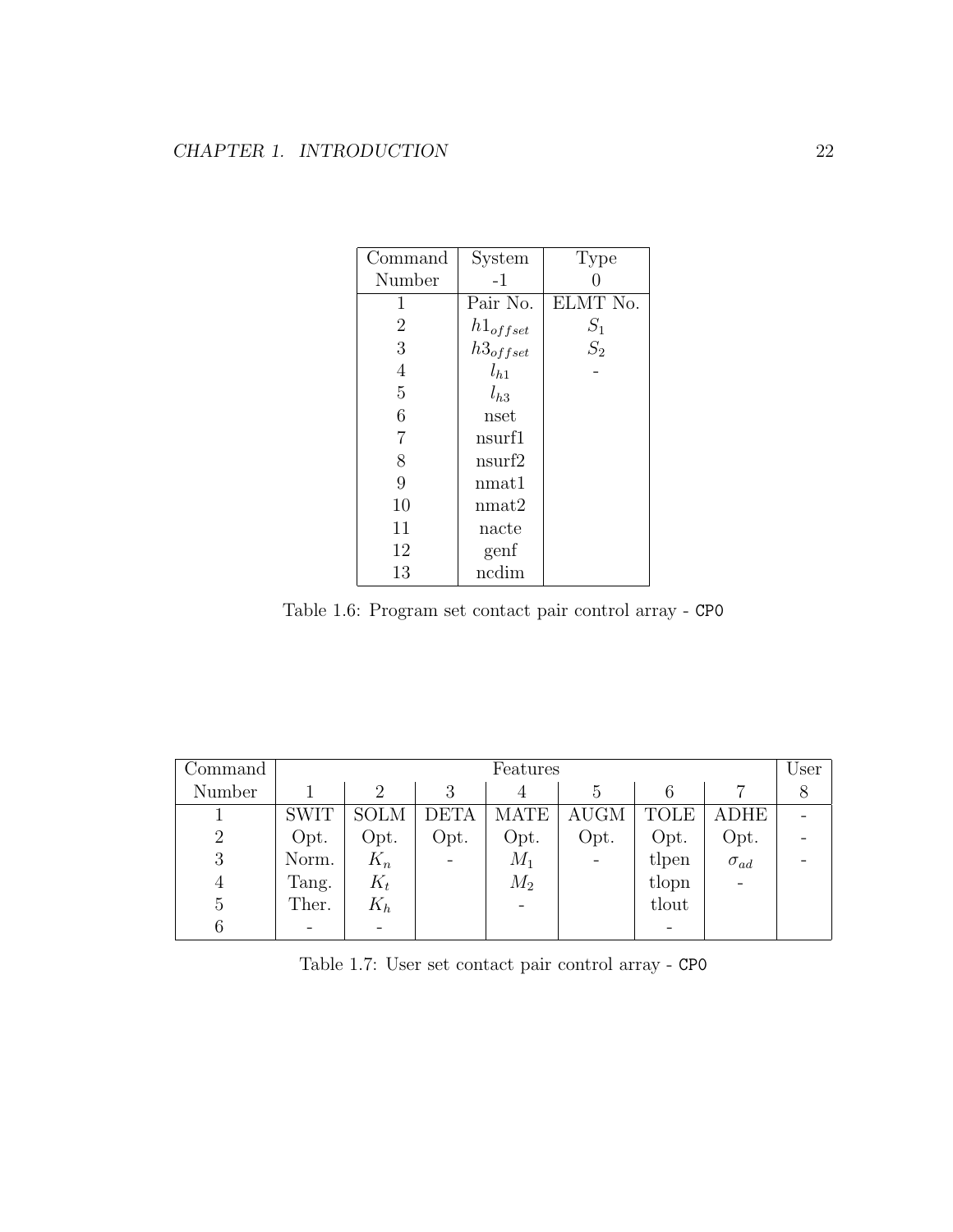| Option           |                  |                |              |                | Features |                |        |        |                |
|------------------|------------------|----------------|--------------|----------------|----------|----------------|--------|--------|----------------|
| Number           | $-1$             | $\overline{0}$ | $\mathbf{1}$ | $\overline{2}$ | 3        | $\overline{4}$ | 5      | 6      | $\overline{7}$ |
| $\mathbf{1}$     | npair            | ndry           |              |                |          |                |        |        |                |
| $\sqrt{2}$       | of h1            |                |              | ifsolm         | ifdeta   |                | ifaugm |        | ifadhe         |
| 3                | ofh <sub>3</sub> |                | ifon         |                |          |                |        | tlipen |                |
| $\overline{4}$   | lh1              |                | iffric       |                |          |                |        | tlopen |                |
| $\bf 5$          | lh3              |                |              |                |          |                |        | tlouts |                |
| 6                | nset             |                |              |                |          |                |        |        |                |
| $\overline{7}$   | nsurf1           |                |              |                |          |                |        |        |                |
| 8                | nsurf2           |                |              |                |          |                |        |        |                |
| $\boldsymbol{9}$ | nmat1            |                |              |                |          |                |        |        |                |
| 10               | nmat2            |                |              |                |          |                |        |        |                |
| 11               | nacte            |                |              |                |          |                |        |        |                |
| 12               |                  |                |              |                |          |                |        |        |                |
| 13               | cndm             |                |              |                |          |                |        |        |                |

<span id="page-26-0"></span>Table 1.8: Variable names set in contact pair table

| System       | Type        | Feature | User |
|--------------|-------------|---------|------|
| $-1$         |             |         |      |
| No. Surf.    | <b>TYPE</b> |         |      |
| $s_{offset}$ | nope        |         |      |
| $e_{max}$    |             |         |      |
| dnope        |             |         |      |
|              |             |         |      |

<span id="page-26-1"></span>Table 1.9: Contact surface control array - CS0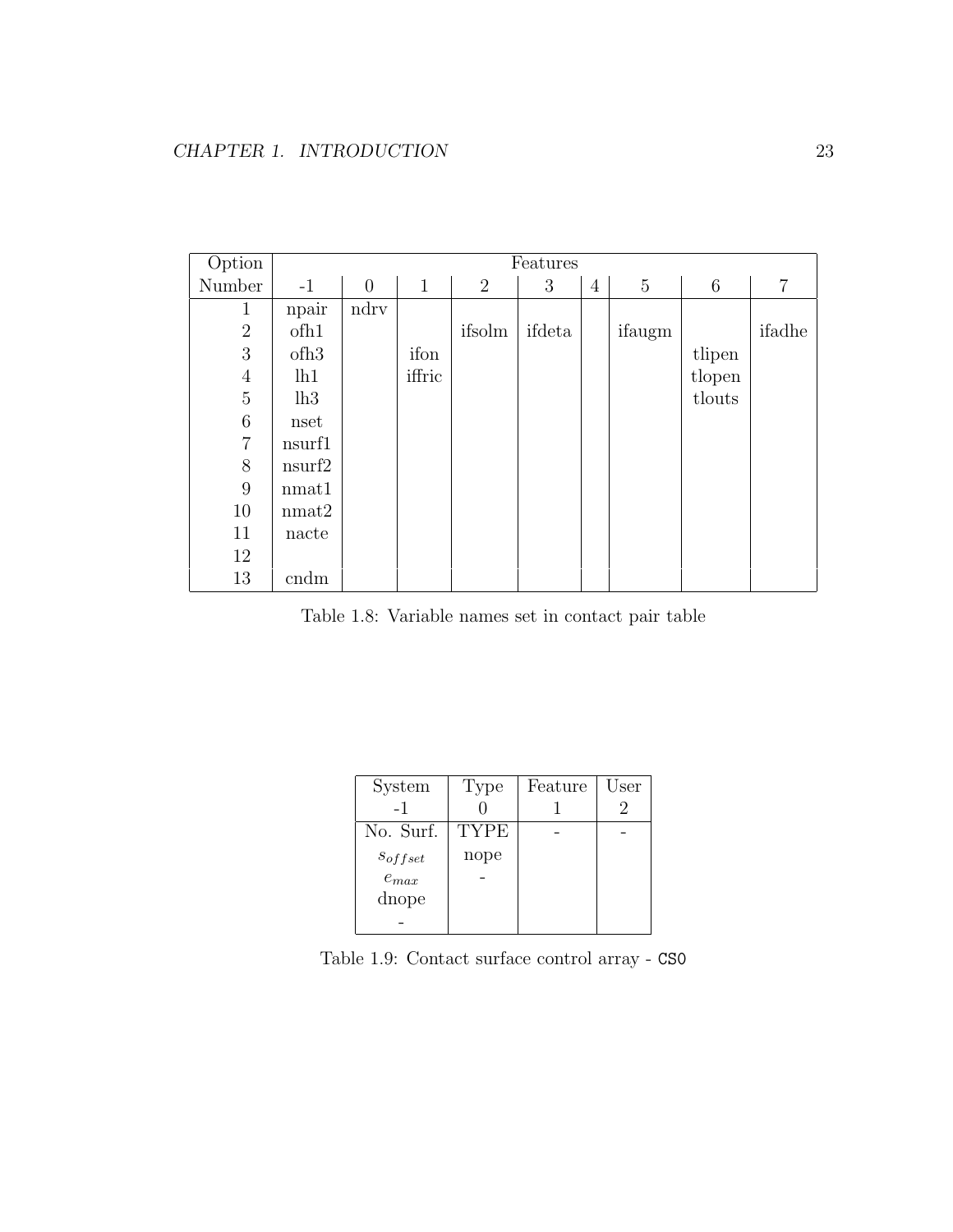## <span id="page-27-0"></span>Chapter 2

# Contact driver: The CELMTnn subprogram

All the connection with the FEAP program takes place through the main contact subroutine CONTACT. The subroutine receives only the contact switch value for CSW, and then performs the requested activity switching to the input routines, or to the contact elements library routine CONTLIB which calls the appropriate contact driver routine (e.g., a routine between CELMT01 and CELMT20). A typical structure for a contact driver routine is given by:

|              | subroutine celmt01 (ndm, ndf, x, u, |                                            |  |                                                         |  |  |  |  |  |
|--------------|-------------------------------------|--------------------------------------------|--|---------------------------------------------------------|--|--|--|--|--|
|              |                                     | & csw, npair, cs01, cs02, cm01, cm02, cp0, |  |                                                         |  |  |  |  |  |
|              | &                                   |                                            |  | $ix1, ix2, cm1, cm2, ch1, ch2, ch3, ww1, ww3)$          |  |  |  |  |  |
|              |                                     |                                            |  |                                                         |  |  |  |  |  |
| C.           | Inputs :                            |                                            |  |                                                         |  |  |  |  |  |
| $\mathsf{C}$ |                                     |                                            |  | ndm - Space dimension of mesh                           |  |  |  |  |  |
| $\mathsf{C}$ | ndf                 Number dof/node |                                            |  |                                                         |  |  |  |  |  |
| $\mathsf{C}$ | $x(*)$ - Nodal coordinates          |                                            |  |                                                         |  |  |  |  |  |
| $\mathsf{C}$ |                                     |                                            |  | $u(*)$ - Current nodal solution vectors                 |  |  |  |  |  |
| C.           | csw - Contact switch                |                                            |  |                                                         |  |  |  |  |  |
| C            |                                     |                                            |  | $npair$ - # of current pair                             |  |  |  |  |  |
| C            |                                     |                                            |  | $cs01(*)$ - Contact surface control data for surface 1  |  |  |  |  |  |
| C.           |                                     |                                            |  | $cs02(*)$ - Contact surface control data for surface 2  |  |  |  |  |  |
| $\mathsf{C}$ |                                     |                                            |  | $cm01(*)$ - Contact material control data for surface 1 |  |  |  |  |  |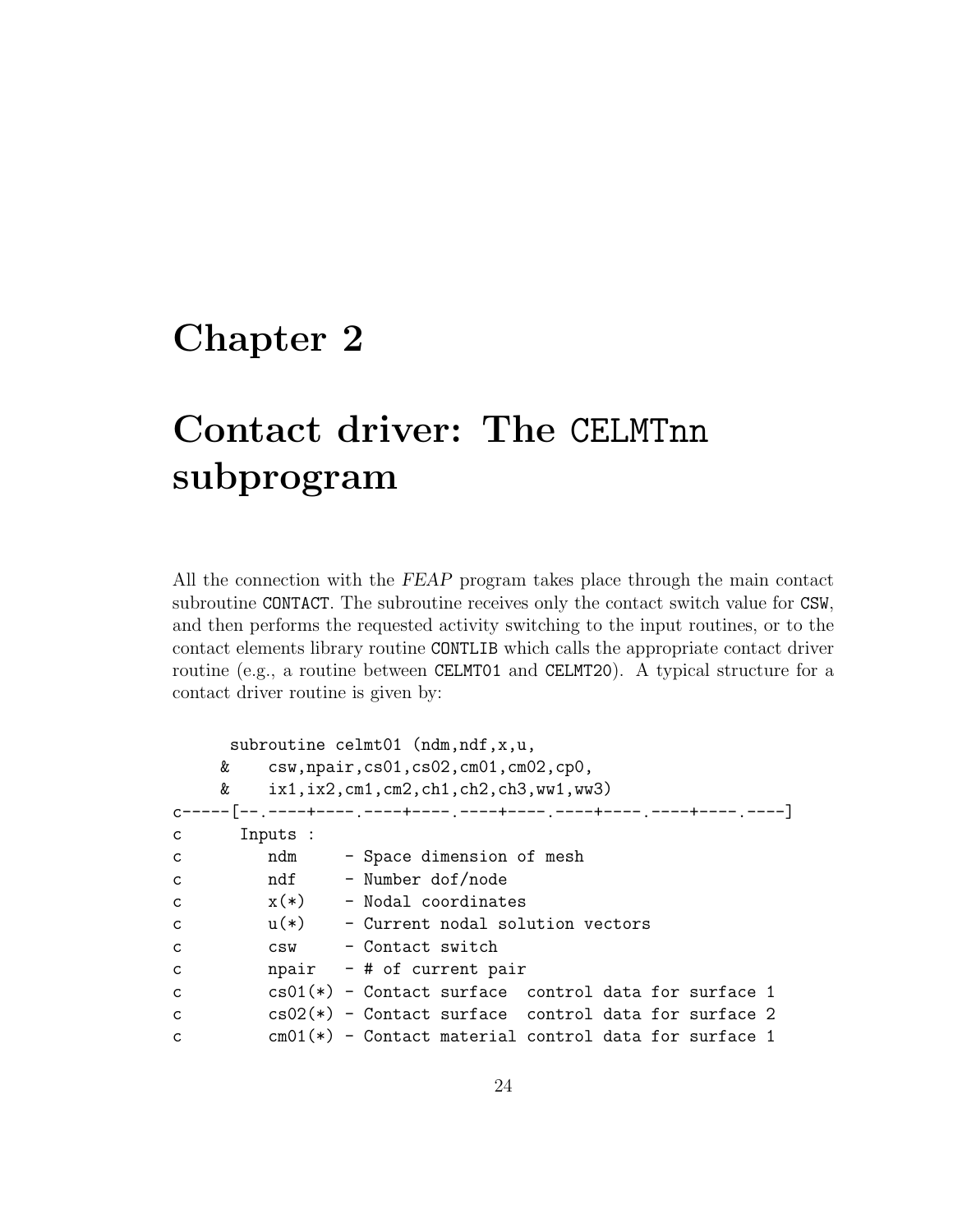```
c cm02(*) - Contact material control data for surface 2
c cp0(*) - Contact pair control data
c ix1(*) - Element nodal connection list for surface 1
c ix2(*) - Element nodal connection list for surface 2
c cm1(*) - Contact materials data storage for surface 1
c cm2(*) - Contact materials data storage for surface 2
c Outputs:
c ch1(*) - Contact history variables (old)
c ch2(*) - Contact history variables (current)
c ch3(*) - Contact history variables (static)
c ww1(*) - Dictionary of variables for CH1 & CH2
c ww3(*) - Dictionary of variables for CH3
c-----[--<sub>.</sub>----+----<sub>.</sub>----+----<sub>-</sub>----+----<sub>-</sub>----+----<sub>-</sub>----+----<sub>-</sub>----+----<sub>-</sub>----]
      implicit none
     include 'c_0.h' ,'c_comnd.h','c_contac.h','c_geom.h',
     include 'c_keyh.h','c_mate.h','c_pair.h','c_tole.h'
     include 'iofile.h','print.h'
     character ww1(*)*(*), ww3(*)*(*)integer ndm,ndf,csw,npair,ix1(dnope1,*),ix2(dnope2,*)
     real*8 cs01(nr0,n0c1:*),cs02(nr0,n0c1:*),cm01(nr0,n0c2:*)
     real*8 cm02(nr0, n0c2:*), cp0(nr0, n0c3:*), cm1(*), cm2(*)real*8 ch1(lh1,*),ch2(lh1,*),ch3(lh3,*),x(ndm,*),u(ndf,*)
     call cdebug0 (' celmt01',csw) ! Outputs debug data
     if ((csw.eq. 1) then ! Initialize assign history
     elseif ((csw.eq. 3) then ! Compute tangent and residual
     elseif ((csw.eq.103) then ! Compute contact geometry
     elseif ((csw.eq. 14) then ! Initialize history data
     elseif ((csw.eq.400) then ! Start new problem
       once = .true.
     endif
     end
```
The first few arguments in the driver subprogram CELMTnn are values associ-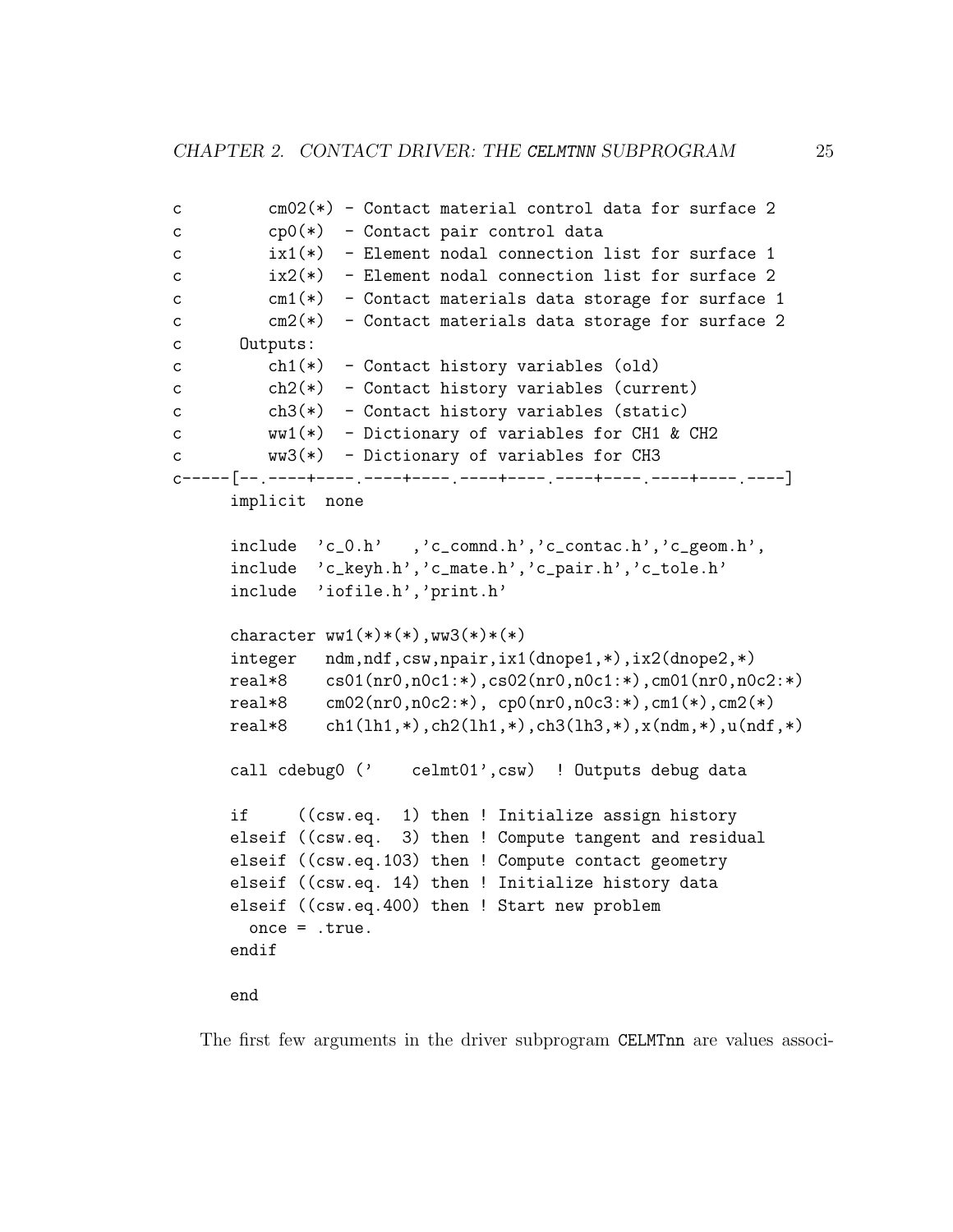ated with the finite element model. Thus, NDM and NDF are the space dimension of the mesh and the (maximum) number of degrees of freedom associated with each node, respectively; X is the array of nodal coordinates (type REAL\*8) dimensioned  $X(NDM, *)$ ; and U is the array of solution parameters  $(REAL*8)$  dimensioned  $U(NDF,*)$  (actually the array is dimensioned  $U(NDF, NNEG, 3)$  where the second and third columns contain incremental values; however, the geometric aspects of contact normally require only the solution parameters to construct current coordinates). Using these two arrays, the current position of a node NN may be computed as

```
DO I = 1, NDMx_ccur(I) = X(I,NN) + U(I,NN)END DO ! I
```
where it is assumed that  $u_i$ ,  $i = 1$ ,  $ndm$  contains displacements in the direction of  $x_i$ .

The next two arguments on CELMTnn are the contact switch parameter CSW and the pair number being processed, NPAIR, both are of type INTEGER. The NPAIR parameter is used only for output and thus is not usually needed during any computation phase.

## <span id="page-29-0"></span>2.1 Control data tables

The arguments CS01 and CS02 provide the values in the surface control data tables for surface number 1 (the first surface number on the PAIR command) and surface number 2 (the second surface number on the PAIR command, respectively. These tables are dimensioned

REAL\*8 CS01(NR0,N0C1:\*),CS02(NR0,N0C1:\*)

The number of rows in each array is NR0 and is currently set to 16. The column numbers define the feature and user columns and N0C1 is currently set to 1. Based on the problem input records the data in these arrays is assigned as described in Tables [1.2](#page-15-1) and [1.9.](#page-26-1)

Similarly, the material control data is passed through arguments CM01 and CM02. These are dimensioned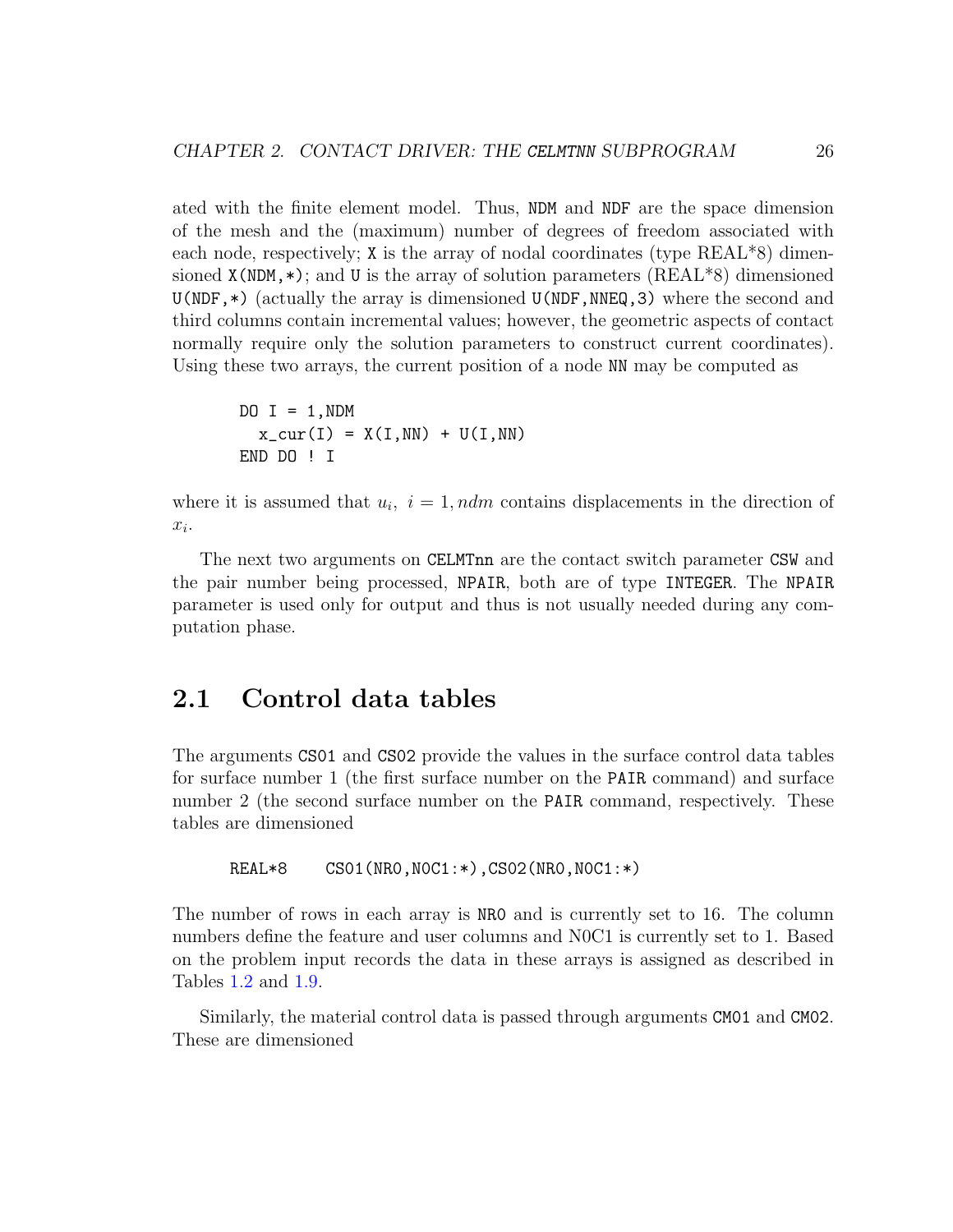REAL\*8 CM01(NR0,N0C2:\*),CM02(NR0,N0C2:\*)

These also describe the feature and user data starting with N0C2 (currently set to 1).

Finally, the pair control data is passed as the argument CP0 and is dimensioned

REAL\*8 CP0(NR0,N0C3:\*)

in which N0C3 is set to 1. The data is stored as described in Tables [1.3,](#page-18-1) [1.6](#page-25-0) and [1.7.](#page-25-1)

### <span id="page-30-0"></span>2.2 Pair data: Surface arrays

The nodal connection lists for surface 1 and surface 2 are passed through the arguments IX1 and IX2, respectively. These are dimensioned

INTEGER IX1(DNOPE1,\*),IX2(DNOPE2,\*)

in which DNOPE1 and DNOPE2 are defined in common block C GEOM as described in Table [2.3.](#page-36-0) The actual number of nodes attached to each connection array may differ from the dimension and are given by the parameters NOPE1 and NOPE2, also passed through common C GEOM. The main difference is for the LINE option where there are two added columns to assist locating the geometric point of contact. A typical array (e.g., IX1) then has the form

NODE\_1 NODE\_2 ELMT\_1 ELMT\_2  $IX1(1,*)$   $IX1(2,*)$   $IX1(3,*)$   $IX1(4,*)$ 

in which NODE<sub>1</sub> and NODE<sub>2</sub> are the facet global node numbers and **ELMT**<sub>1</sub> is the facet number adjacent to the current facet (before) and ELMT 2 is the facet number which is adjacent (after). A zero ELMT<sub>-1</sub> or ELMT<sub>-2</sub> define the ends of the surface (note there can be only one ELMT<sub>-1</sub> and one ELMT<sub>-2</sub> defining end points on any one surface  $-$  i.e., the surface must be connected). Using this scheme it is easy to locate an adjacent element when the contact node slides from one facet to an adjacent one.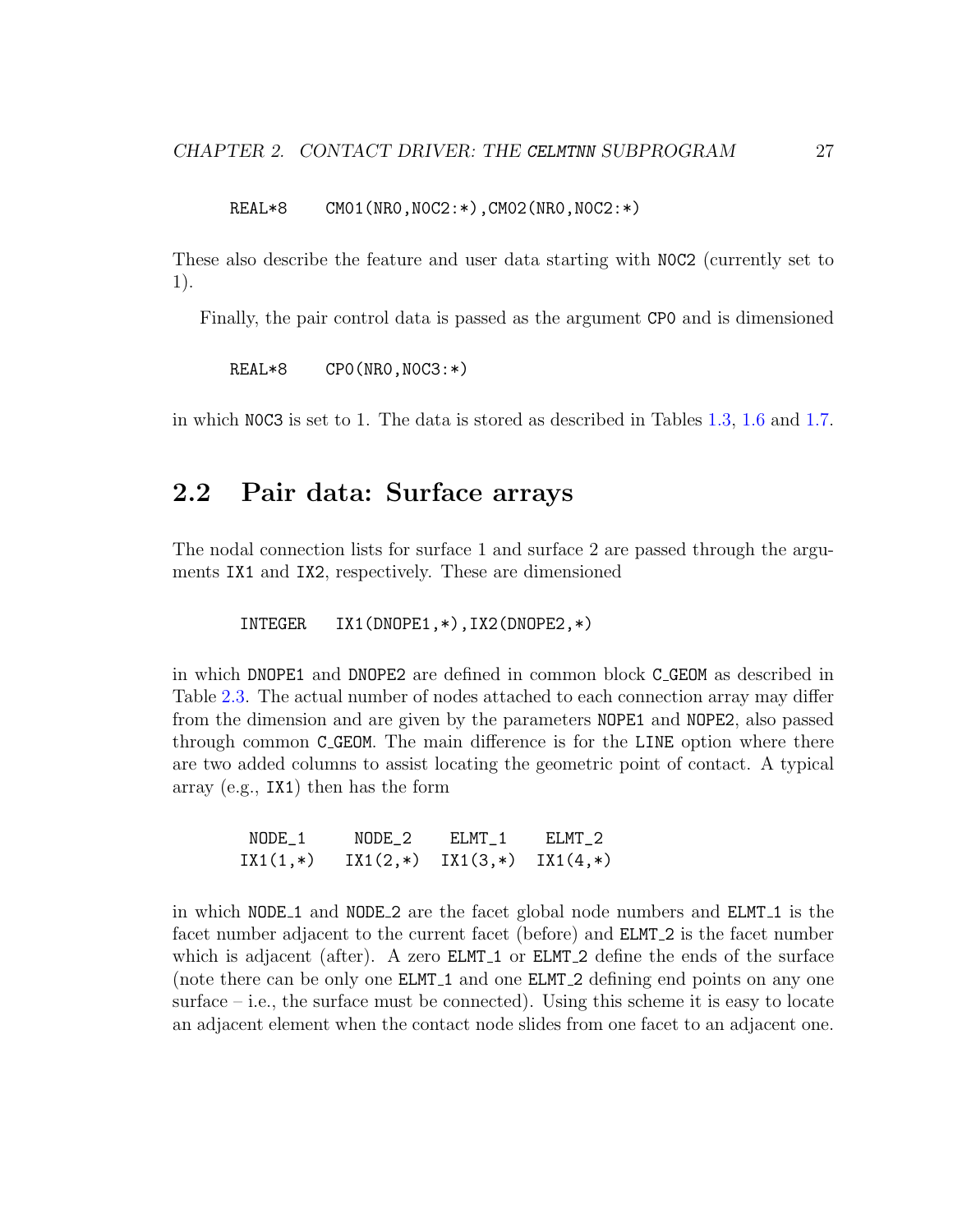```
c Locate start segment
     do nel1 = 1, neps1if(ix1(dnope1-1,nel1).eq.0) then
         ns1 = nel1go to 100
       endif
     end do ! nel1
 100 continue
c Loop over segments (Forward sequence)
     check1 = .true.do while (check1)
        ixl(1) = ixl(1, ns1)... Insert rest of code
       ns1 = ix1(dnopel, ns1)if(ns1.le.0) then
          check1 = .false.endif
     end do ! while check1
```
<span id="page-31-0"></span>Figure 2.1: Sequential search for LINE surface

A simple example for a search which starts at the first segment and continues to the last is given in the code fragment of Fig. [2.1.](#page-31-0)

When matching with another surface to find a possible contact pair one may wish to traverse in a reverse sequence. A code fragment for this is given in Fig. [2.2.](#page-32-0)

Other command options than LINE do not have additional columns (thus, DNOPE1 = NOPE1), and thus, all columns denote potential contact node numbers.

The geometry of the facets described by the surface node connection numbers in arrays IX1 and IX2 are used to find which parts of surface pairs are in contact and which are not. Thus, when  $CSW = 103$  it is necessary to check all the facets on surface IX1 against those on surface IX2 and determine, using whatever contact strategy is being considered, whether a contact state exists or not. This aspect is quite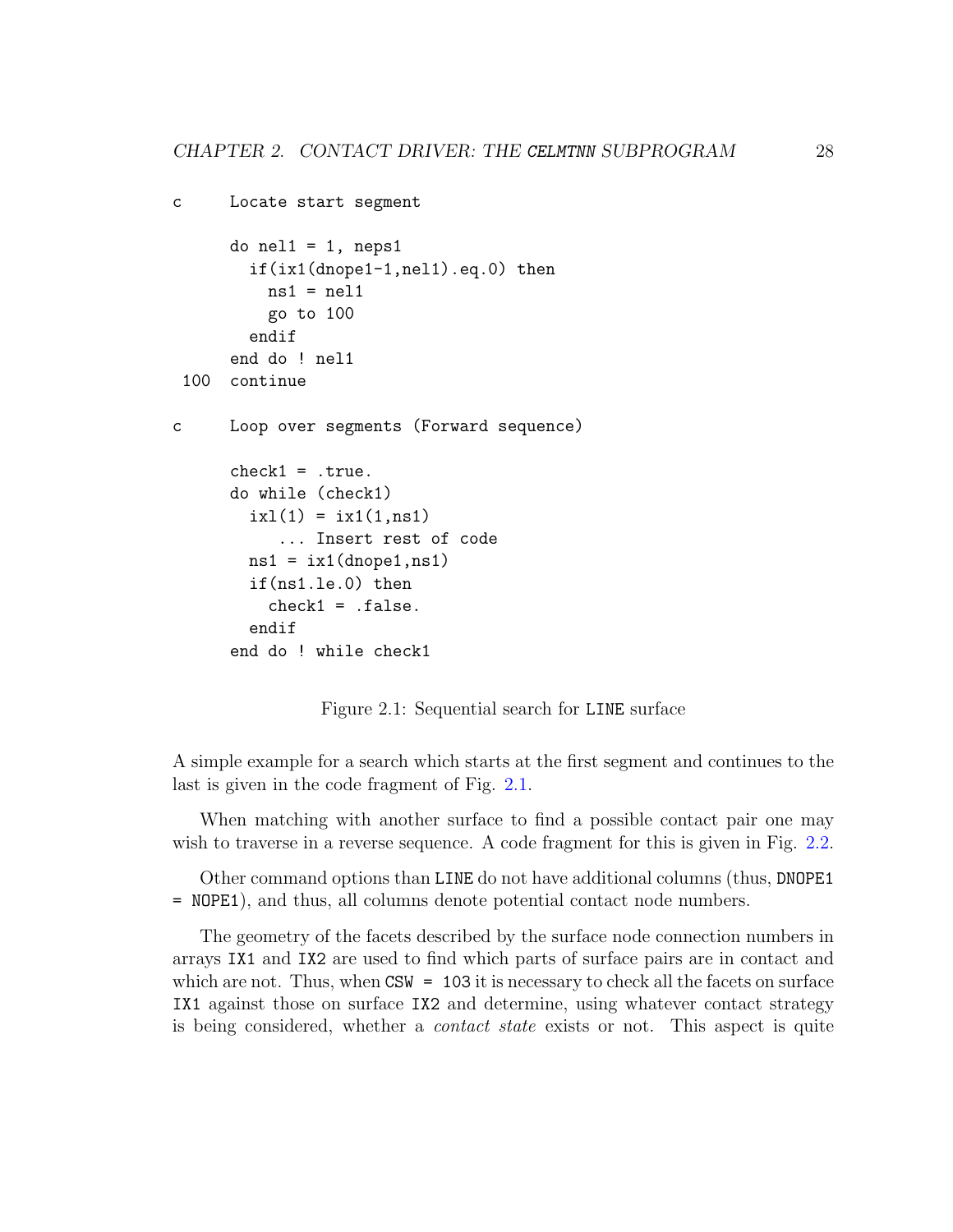```
c Locate start segment
     do nel2 = 1, neps2if(ix2(dnope2,nel2).eq.0) then
         ns2 = nel2go to 200
       endif
     end do ! nel2
200 no2 =ns2c Loop over segments (Reverse order)
     ns2 = no2 ! Can use to restart at 'no2'
     check2 = .true.do while (check2)
       ixl(...) = ix2(1, ns2)... Insert rest of code
       ns2 = ix2(dnope2-1,ns2)if(ns2.le.0) then
         check2 = false.
       endif
     end do ! while check2
```
<span id="page-32-0"></span>Figure 2.2: Reverse search for LINE surface

different from coding of standard finite elements for FEAP and why it is necessary to have a special module to carry out contact. Currently implement algorithms use either a node to node algorithm (NtoN or PtoP option on the PAIR command) or a node to surface algorithm (NtoS option on the PAIR command. Thus, for any other strategy it is necessary for users to construct their own module (i.e., the contact driver routine CELMTnn). Indeed, users may find better strategies for even the node to node or node to surface algorithms currently in the program.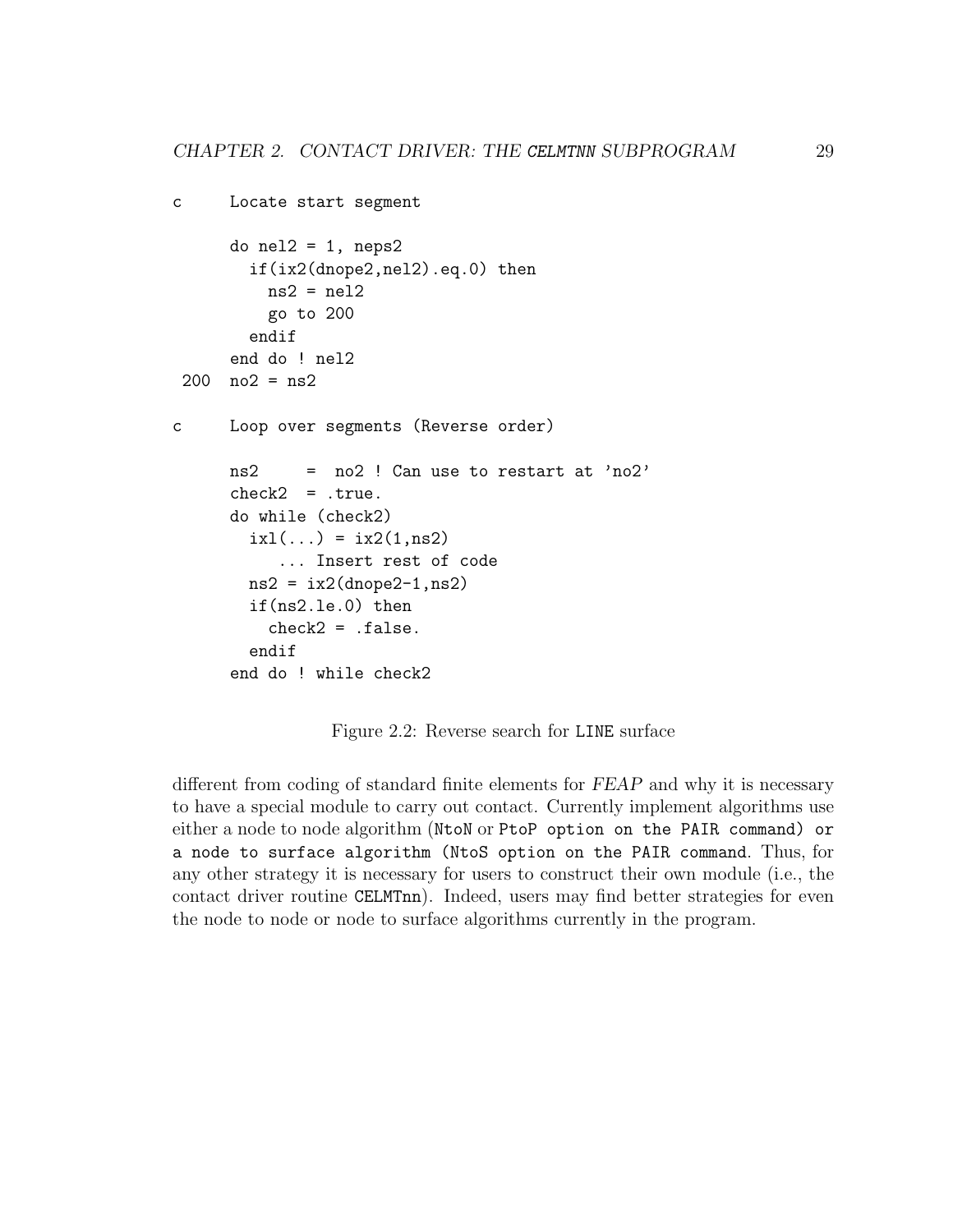### <span id="page-33-0"></span>2.3 Material data

For material models which have parameters to describe their behavior the contact driver passes the arrays CM1 and CM2 for the surface pairs 1 and 2, respectively. These arrays are dimensioned

REAL\*8 CM1(\*),CM2(\*)

and, thus, it is evident they apply to all facet pairs of the current contact surfaces.

### <span id="page-33-1"></span>2.4 History data management and assignment

The arrays which contain any history data are passed through the arguments CH1 (for data defined at  $t_n$ ), CH2 (for data described at  $t_{n+1}$ ) and CH3 for data independent of time. In addition two character arrays W1 and W3 are passed to facilitate the assignment of specific data items to each of the history arrays. The W1 and W2 arrays are dimensioned as

CHARACTER  $W1(*)*(*)$ ,  $W3(*)*(*)$ 

To understand how the CHi data is used, it is necessary to describe in more detail the method used within the contact module to manage this data.

To manage the assignment of the history data depending on what data in actually input, two routines are written which describe all the types of history variables possible and those which are actually active. One subprogram is the define routine and the other the activate routine which will look at the data and make appropriate choices. A typical definition routine, called DEFHV01 here, is given in Table [2.1.](#page-34-0)

During contact definition (generally when  $CSW = 1$  the necessary parameters to perform a contact analysis are activated using a set of calls to ACTIVE. These may be placed in an activation routine, called ACTHV01 here, as shown in Table [2.2.](#page-35-0) With this structure it is possible to have just the number of history variables needed to solve each specific problem. There are a number of parameters which are set automatically depending on the contact data provided as input. A list of these parameters is given in Table [2.3.](#page-36-0)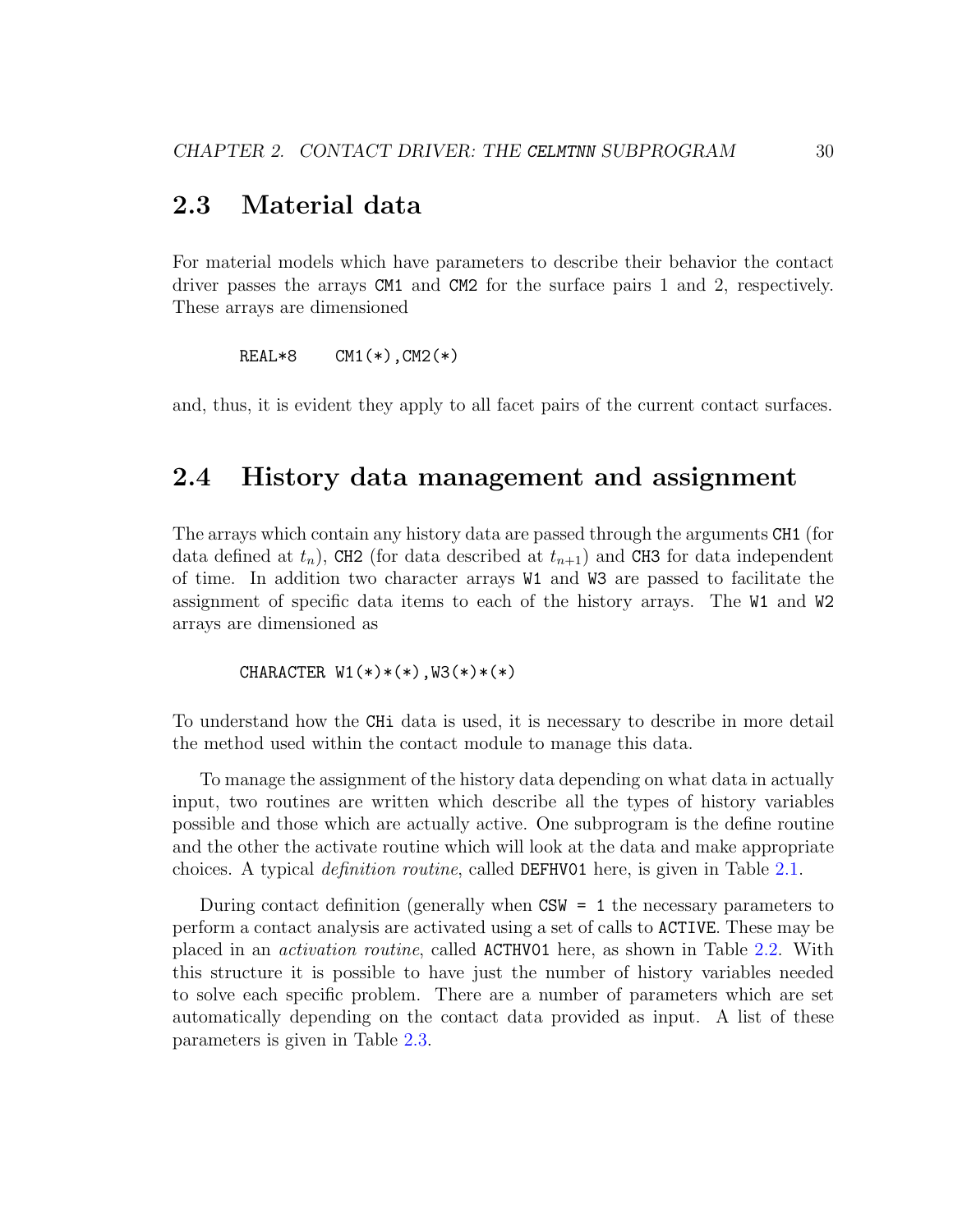```
subroutine defhv01 (ww1,ww3)
c-----[--<sub>.</sub>----+----<sub>-</sub>----++----<sub>-</sub>----+----<sub>-</sub>----+----<sub>-</sub>----+----<sub>-</sub>---+----<sub>-</sub>
c Outputs:
c ww1(*) - Dictionary of variables for CH1 & CH2
c ww3(*) - Dictionary of variables for CH3
c-----[--.----+----.----+----.----+----.----+----.----+----.----]
      implicit none
      character ww1(*)*8,ww3(*)*8call cdebug0 (' defhv01',0)
c CH1 & CH2 VARIABLES (dynamic, CH2 copied in CH1)
      ww1(1) = 'masts' ! Master segment number
      ww1(2) = 'istgn' ! Contact normal state indicator
      ww1(3) = 'istgt' ! Contact friction state indicator
      ww1(4) = 'gapn' ! Contact normal gap
      ww1(5) = 'gapt' ! Contact tangential slip
      ww1(6) = 'fn' ! Normal contact force
      ww1(7) = 'ft' ! Tangential contact force
c CH3 VARIABLES (static, never automatically modified)
      ww3(1) = 'area' ! Area of contact surface
      end
                  Table 2.1: Definition of history variables
```
<span id="page-34-0"></span>As noted above, the history variables for each contact pair are passed through the argument list of the contact driver subprogram (CELMTnn) as CH1 (data at time  $t_n$ ), CH2 (data at time  $t_{n+1}$ ) and CH3 (data not changing with time). The arrays CH1, CH2 and CH3 are dimensioned in the driver as:

REAL\*8 CH1(LH1,\*),CH2(LH1,\*),CH3(LH3,\*)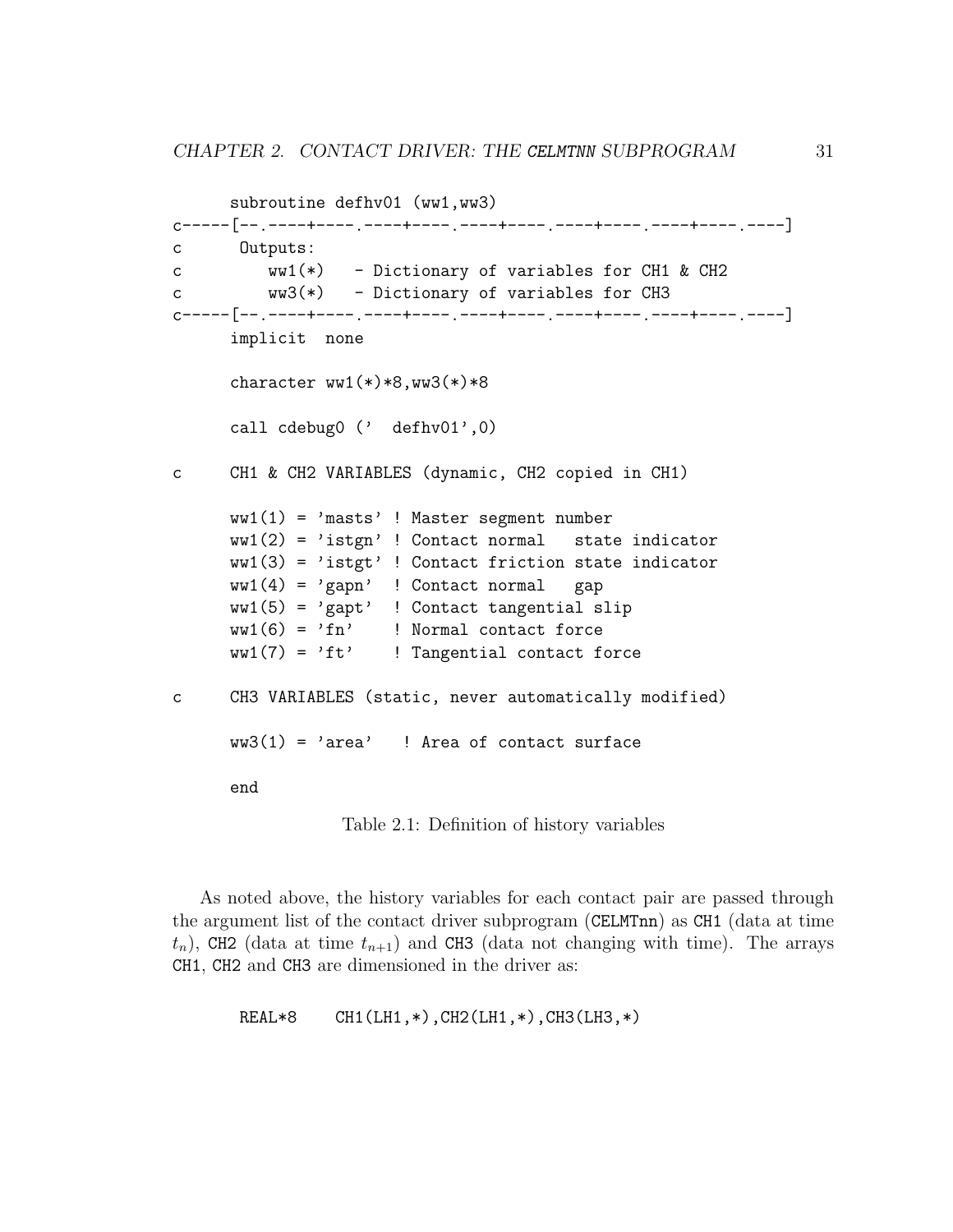```
subroutine acthv01 (nset)
c-----[--<sub>.</sub>----+----<sub>-</sub>----++----<sub>-</sub>----+----<sub>-</sub>----+----<sub>-</sub>----+----<sub>-</sub>---+----<sub>-</sub>
c Inputs :
c nset - # of history set required for contact pair
c-----[--.----+----.----+----.----+----.----+----.----+----.----]
      implicit none
      include 'c_pair.h'
      logical errck,active
      integer nset
      call cdebug0 (' acthv01',0)
c Activation of variables
      errek = active ('istgn', 1)errck = active ('gapn', 1)errck = active ('fn', 1)errck = active ('area' , 1)if (iffric.eq.1) then ! SET FOR FRICTION
        erack = active ('istgt', 1)errck = active ('gapt' ,2) ! Two components in 3-D
        errck = active ('ft', 2) ! Two components in 3-D
      endif
c Stop variable activation and define # of data sets
      errck = active('stop', nset) ! Must be last call
      end
```
<span id="page-35-0"></span>Table 2.2: Activation of history variables

where LH1 is the number of variables assigned to each contact element for the CH1 and CH2 arrays (this is the number allocated by the subprogram ACTHVnn as  $W1(i)$ ) items) and LH3 is the same for the items named W3(j). Note that all history variables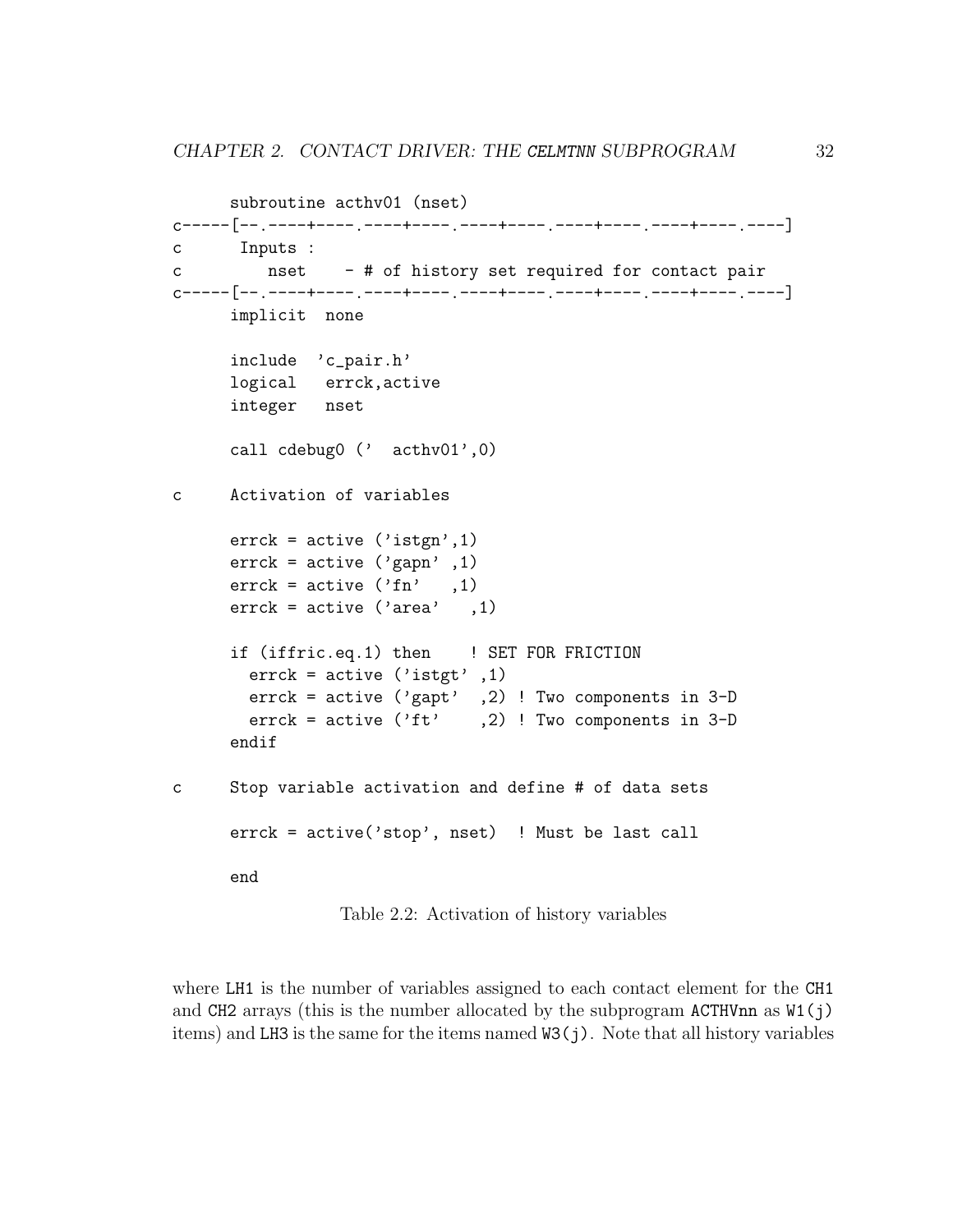| Variable                 | <b>Type</b> | <b>COMMON</b>      | Description                                      |
|--------------------------|-------------|--------------------|--------------------------------------------------|
| Name                     |             | <b>BLOCK</b>       | (Values)                                         |
| iffric                   | Int         | $C$ -PAIR          | $0 =$ Frictionless; 1 = Friction                 |
| ifsolm                   | Int         | <b>C_PAIR</b>      | $1 = PENA$ ; $2 = LAGM$ ; $3 = CROC$ ; $4 =$     |
|                          |             |                    | <b>CONS</b>                                      |
| ifdeta                   | Int         | <b>C_PAIR</b>      | $1 = BASI$ ; $2 = SEMI$ ; $3 = RIGI$             |
| ifaugm                   | Int         | <b>C_PAIR</b>      | $0,1 =$ OFF; $2 =$ BASI; $3 =$ HSET; $4 =$ LISE; |
|                          |             |                    | $5 = \text{SMAU}$                                |
| ifadhe                   | Int         | <b>C_PAIR</b>      | $1 =$ INFI; $2 =$ STRE                           |
| tlipen                   | Real        | <b>C_TOLE</b>      | Tolerance for initial penetration                |
| tlopen                   | Real        | <b>C_TOLE</b>      | Tolerance for opening gap                        |
| tlouts                   | Real        | <b>C_TOLE</b>      | Tolerance for out of segment                     |
| neps1                    | Int.        | <b>C_GEOM</b>      | Number of elements on surface 1                  |
| neps2                    | Int.        | C_GEOM             | Number of elements on surface 2                  |
| dnope1                   | Int.        | <b>C_GEOM</b>      | Dimension for IX1 array                          |
| $d$ <sub>n</sub> ope $2$ | Int.        | C_GEOM             | Dimension for IX2 array                          |
| nope1                    | Int.        | <b>C_GEOM</b>      | Number nodes/element on surface 1                |
| nope2                    | Int.        | $C_{\text{-GEDM}}$ | Number nodes/element on surface 2                |
| ifsty1                   | Int.        | <b>C_GEOM</b>      | Surface 1 type: $1 =$ LINE; $2 =$ TRIA; $3 =$    |
|                          |             |                    | $QUAD$ ; $4 = BEAM$ ; $5 = POIN$ ; $6 = RIGI$    |
| $i$ fsty $2$             | Int.        | <b>C_GEOM</b>      | Surface 2 type: $1 =$ LINE; $2 =$ TRIA; $3 =$    |
|                          |             |                    | $QUAD$ ; $4 = BEAM$ ; $5 = POIN$ ; $6 = RIGI$    |
| ifmty1                   | Int.        | <b>C_MATE</b>      | Surface 1 material type: $1 = \text{STAN}; 2 =$  |
|                          |             |                    | $NLFR$ ; 3 = USER                                |
| if <i>m</i>              | Int.        | <b>C_MATE</b>      | Surface 2 material type: $1 = \text{STAN}; 2 =$  |
|                          |             |                    | $NLFR$ ; 3 = USER                                |

<span id="page-36-0"></span>Table 2.3: Parameters for use in contact driver programs

are stored as REAL\*8 values, thus, as in treatment of history variables in the finite elements, it is necessary to recast any integer values using a statement

$$
II = NINT(CH1(\ldots))
$$

Specific data items are found using two *pointer* arrays named  $P1(*)$  for those associated with W1(\*) assignments and P3(\*) for that of W3(\*). For example, to extract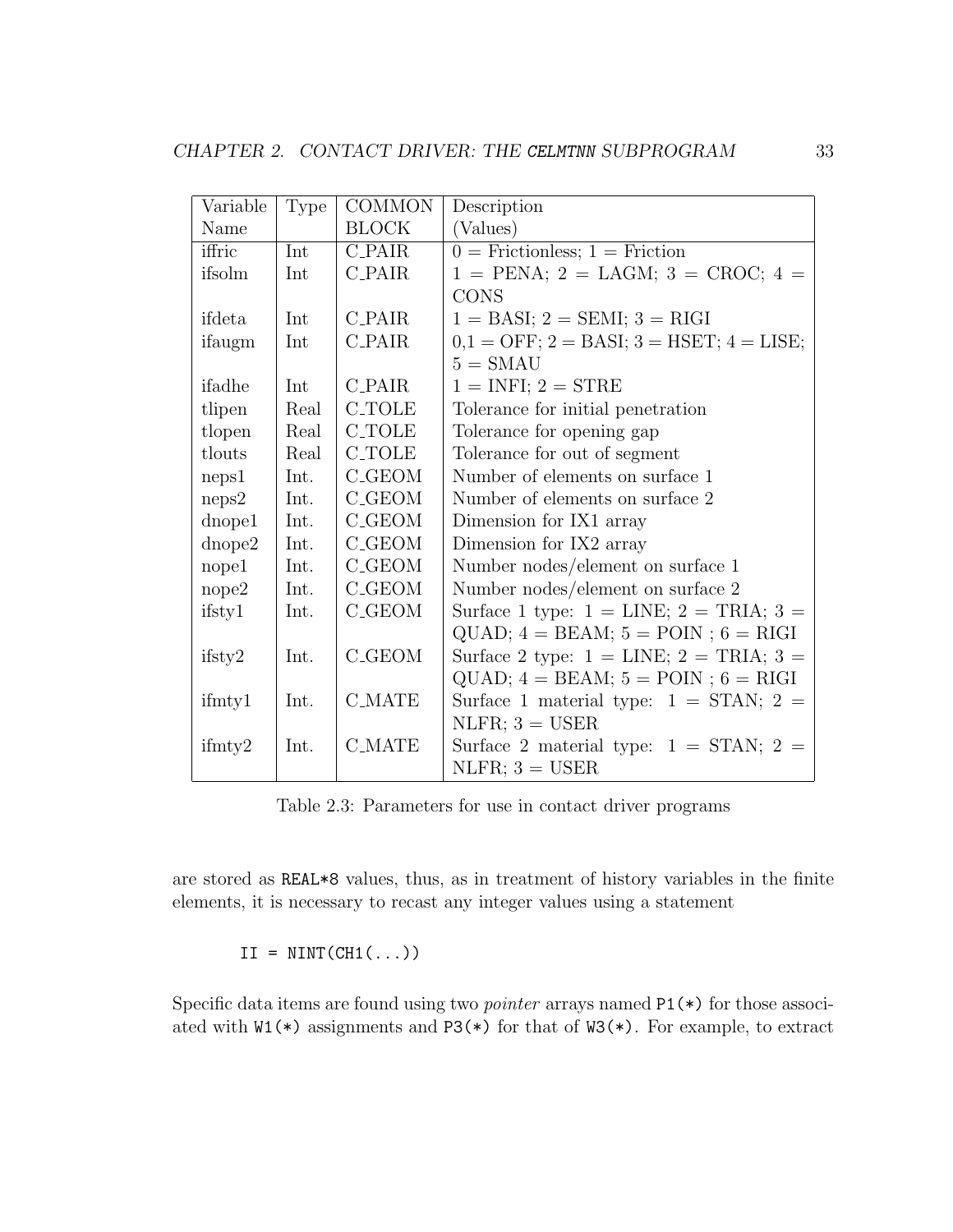the value of the gap at time  $t_n$  for the *element* number NELM for the assignment order given in Table [2.1,](#page-34-0) one uses the statement:

 $NGAP = CH1(P1(4), NELM)$ 

since the normal gap is defined by  $W(4)$ . Note that it is not necessary to use the same name as given for the definition, only the same position. Similarly if one wanted to extract the area to be used for the same element one uses the statement

 $AREA = CH3(P3(1), NELM)$ 

Care must be taken to ensure that the specific variable was activated for the problem at hand (i.e., checks such as given in the activation subprogram described in Table [2.2](#page-35-0) should be included). For example to extract the friction force one should use

```
IF(IFFRIC.EQ.1) THEN
 FT = CH2(P3(7), NELM)ELSE
  FT = 0.0d0ENDIF
```
to ensure that correct extraction is made (of course the above may need to be modified if other friction models are described for the IFFRIC variable).

## <span id="page-37-0"></span>2.5 Options in driver program

Tables [2.4](#page-38-0) to [2.6](#page-45-0) describe all the direct calls to CELMTnn which currently exist. A user will not need to code all of the options to get a working element (see below for more information on what MUST always be implemented).

The other indirect calls to the contact elements are defined by the CSW values shown in Table [2.7](#page-45-1)

Remarks: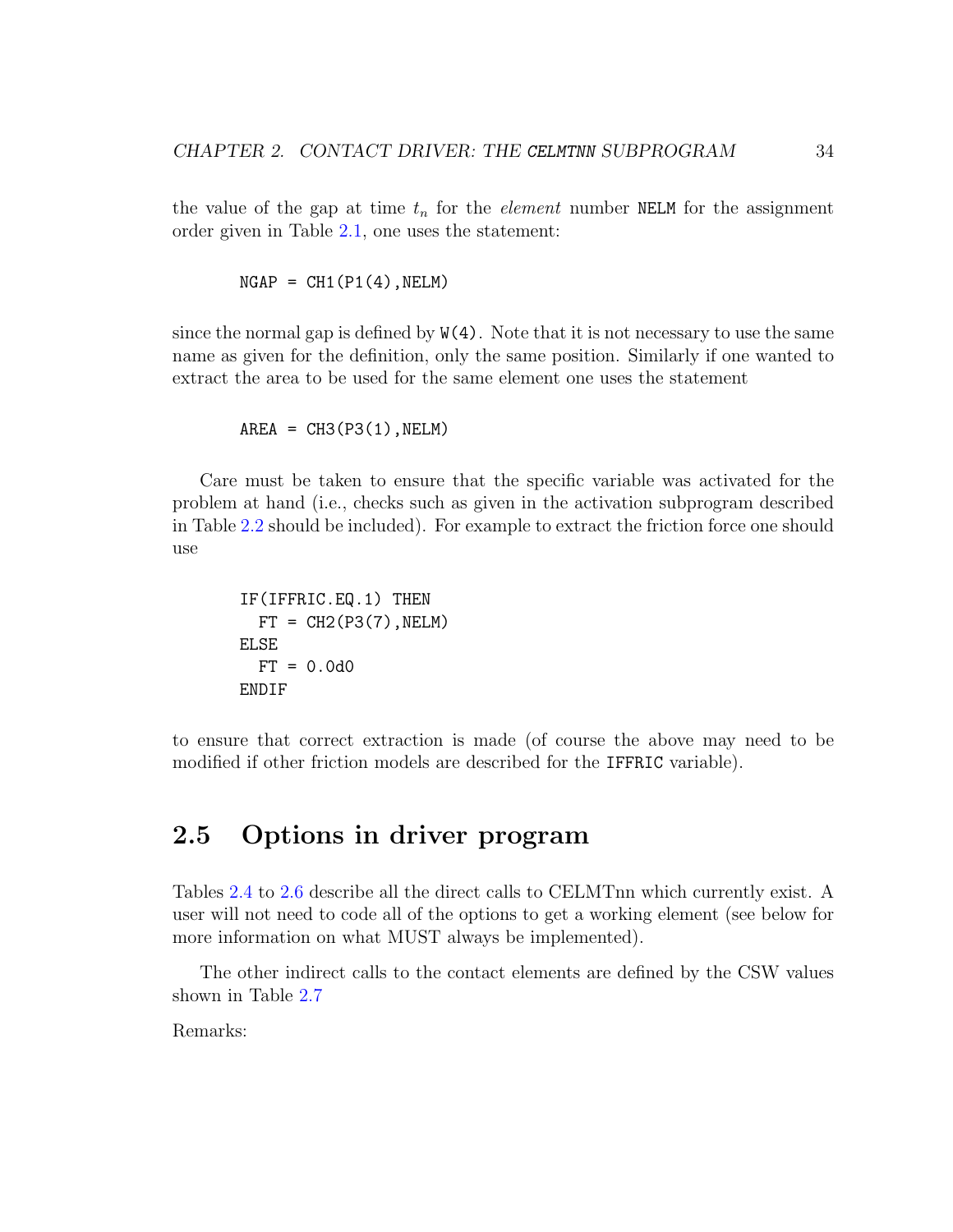| Calling        |                | <b>CSW</b>       | Description of action to be performed                                                                                                                                                                                                                                                                                                                                                                                                                                                       |
|----------------|----------------|------------------|---------------------------------------------------------------------------------------------------------------------------------------------------------------------------------------------------------------------------------------------------------------------------------------------------------------------------------------------------------------------------------------------------------------------------------------------------------------------------------------------|
| Routine        |                | Value            | in contact driver routine.                                                                                                                                                                                                                                                                                                                                                                                                                                                                  |
| <b>FORMFE</b>  | X              | isw              | Perform operation equivalent to isw in FE's Not<br>called when 'isw' is $1$ (MATE); $4$ (STRE); $5$<br>(MASS); or 7 (Obsolete surface load treatment).<br>N.B. FORMFE is the routine which does all finite<br>element array calculations – it always calls CON-<br>TACT (ISW).                                                                                                                                                                                                              |
| <b>CONTACT</b> | X              | $\theta$         | Called after initialization to allow users<br>to change default pair name 'celn' to any character<br>name.                                                                                                                                                                                                                                                                                                                                                                                  |
| <b>PCONTR</b>  | X              | $\mathbf{1}$     | Called immediately after 'CONT' act data input.<br>Perform any sets on 'input' parameters; must de-<br>fine all history variables which can ever exist. Must<br>be processed only once, thus it requires a 'once'<br>flag to test against. N.B. In fact, like normal input<br>data, FEAP reads the contact data twice: Once to<br>determine how many surfaces, pairs, materials ex-<br>ist (used to define the tables) and Second to store<br>the data in the appropriate allocated arrays. |
| PMACR1         | X              | $\overline{103}$ | Determine which elements are in contact to adjust<br>matrix storage.<br>First pass: $CSW = 103$<br>Second pass: $CSW = 403$ : $ICCOM = 1$ ; NCEN<br>$= 0$ ; NUMELC $= 0$ .<br>If NUMELC $\zeta$ 0 after second pass then:<br>Third pass: $CSW = 403$ : $ICCOM = 2; NUMELC$<br>$= 0.$<br>If optimization of profile or Lagrange multiplier<br>then:<br>Fourth pass: $CSW = 403$ : $ICCOM = 3$ ;<br>For sparse solver another pass is required:<br>Last pass: $CSW = 403$ : $ICCOM = 4$ .     |
| PMACR5         | $\overline{X}$ | 200              | Called when command 'SHOW CONT' given.                                                                                                                                                                                                                                                                                                                                                                                                                                                      |

<span id="page-38-0"></span>Table 2.4: Existing calls to contact drivers (Part 1)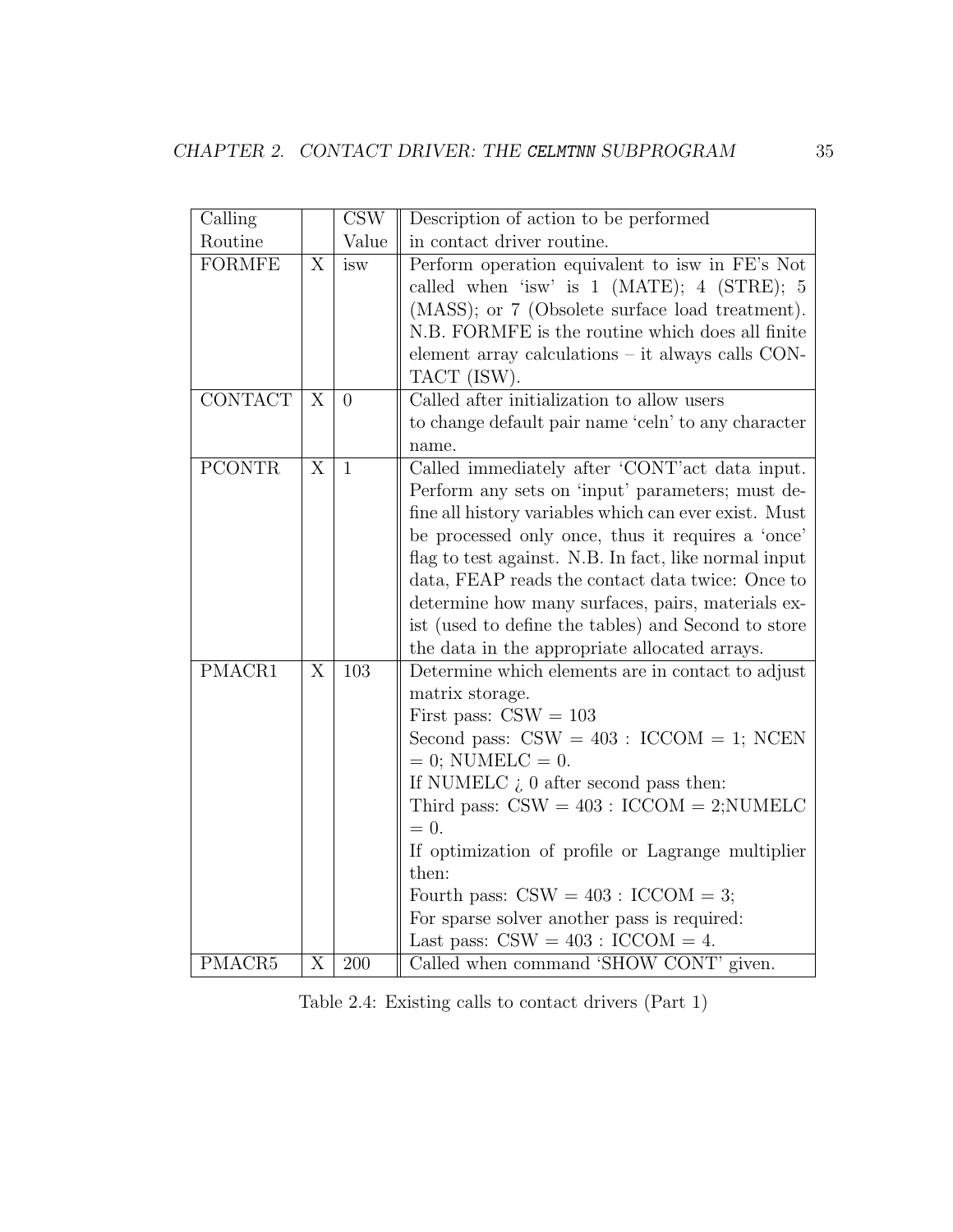- N.B. The following values of CSW are not processed:  $\text{CSW} = 0, 4, 5, 7$ . Any others not given above let the element decide: IFCHIS  $=$  F; call sets CSW  $=$ ISW.
- Any omitions may be checked in file 'contact.f' in the /contact/main directory.
- An 'X' in the second column indicates that the contact driver will be called with the CSW set to the value indicated. If not, 'description' gives CSW the 'value' in the 'call contact (value)' indicated.

The CSW values which MUST be in the CELMTnn driver:

•  $CSW = 0$ : Change default names 'cell' to 'ce20' to user defined name. Inset statements below:

```
include 'umac1'
logical pcomp
integer typ
  ...
if(csw.eq.0) then
  if(pcomp(uct, 'cell', 4)) then
    uct = 'user_name' ! 4-characters
  endif
```
where **n** is the number of the contact element (i.e., the number after CELMT without the zero) and 'celn' is given as 'cell' to 'ce20' depending on the n value.

- CSW = 1 : Set variable once to .false. (Note it can be set true at  $\text{CSW} =$ 400). Define all possible history variables (DEFHVAR).
- $\text{CSW} = 14$ : Initialize any non-zero history variables.
- $\text{CSW} = 3$ : Compute tangent and residual must finish with call to routine CONSTASS.
- $CSW = 6$ : Compute residual must finish with call to routine CONSTASS. (same for  $\text{CSW} = 206$ ).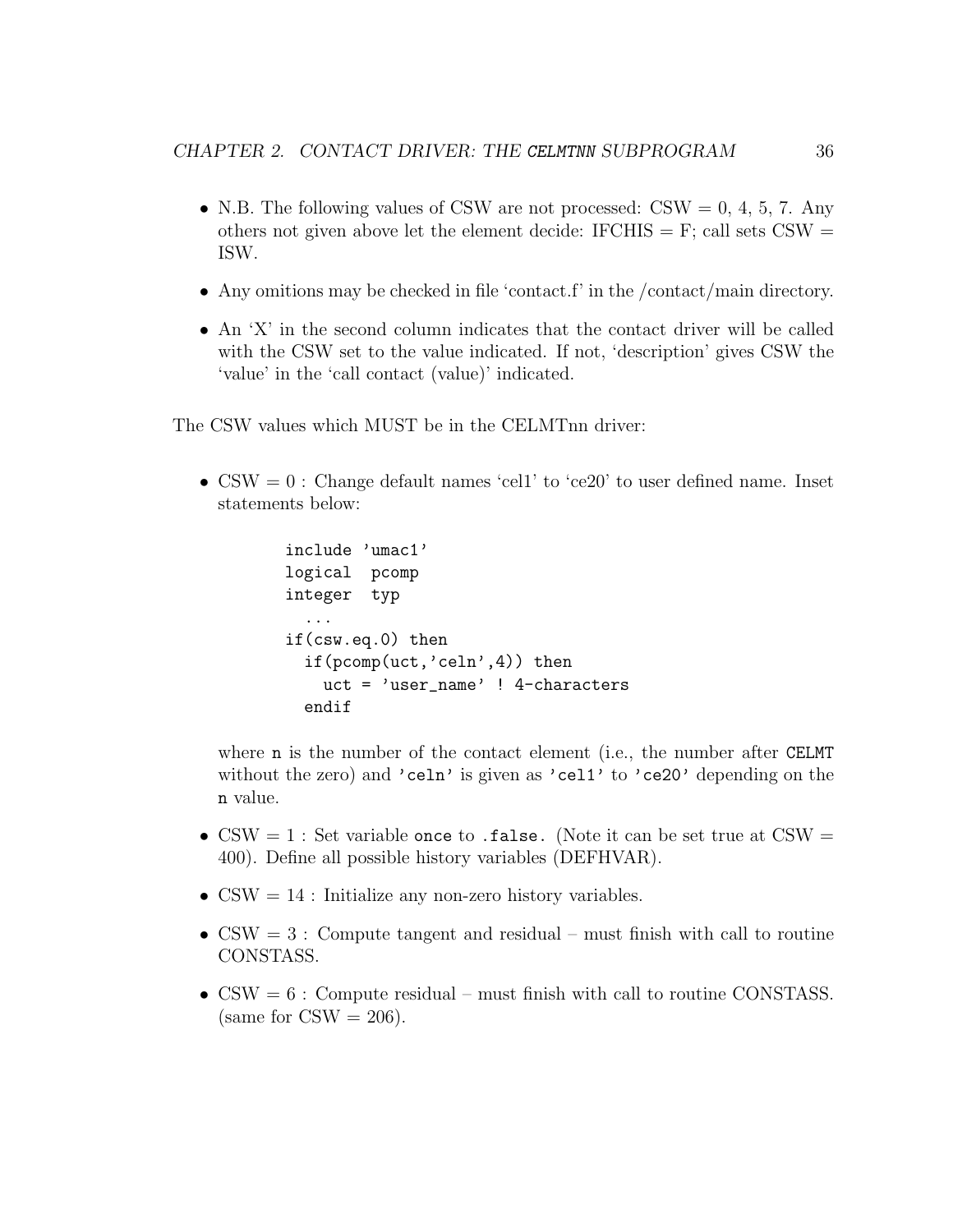- $\text{CSW} = 103$ : Do search for active contact elements. For some cases it may be best to do little here and do most in 403. I think you should be able to use the statement structure in file CNTS2D.F to do the search (except for GEOPAR's). In particular, the routine GLOSCLN and MASTSEG should work for the 3-d case (Note you must then have the same values for the  $ww1(1)$ ,  $ww1(2)$  and  $ww1(3)$  in your DEFHVAR routine) ch.(p1(1)) is the number of the master facet for the current slave node; ch. $(p1(2))$  is the number of the closest local node; and  $ch(p1(3))$  is an indicator on what may be happening near an intersection between two facets (when the search cannot make up its mind which should be used). Generally if the output is not 1 (unity) one should use both facets and do a corner condition (I think!).
- $\text{CSW} = 304$ : Do search to find active contact elements. Same details as for  $CSW = 103$  this form is used when the command sequence is

```
LOOP,check,no_ck
  CONTact CHECk [call contact(304)]
 LOOP,newton,no_nt
    TANG,,1 (or UTAN,,1)
 NEXT, newton
NEXT,check
```
instead of just

```
LOOP,newton,no_nt
  TANG, 1 (or UTAN,,1) [call contact(103)]
NEXT,newton
```
(which should check state contact each iteration) and generally leads to more robust performance.

When the form for  $\text{CSW} = 304$  is coded the flag IFISTGN (located in common **C\_CONTAC.**H must be checked in the CSW =  $103$  portion. If it is *false* no contact search should be performed (however, the location of the contact position on the currently active master should be recomputed); if the value is true then the full check should be made. Careful attention to the details in coding these two values of CSW must be taken to ensure good performance overall. (As a side note, the standard features in the three types of contact elements currently in the program do not perform correctly for both algorithms.)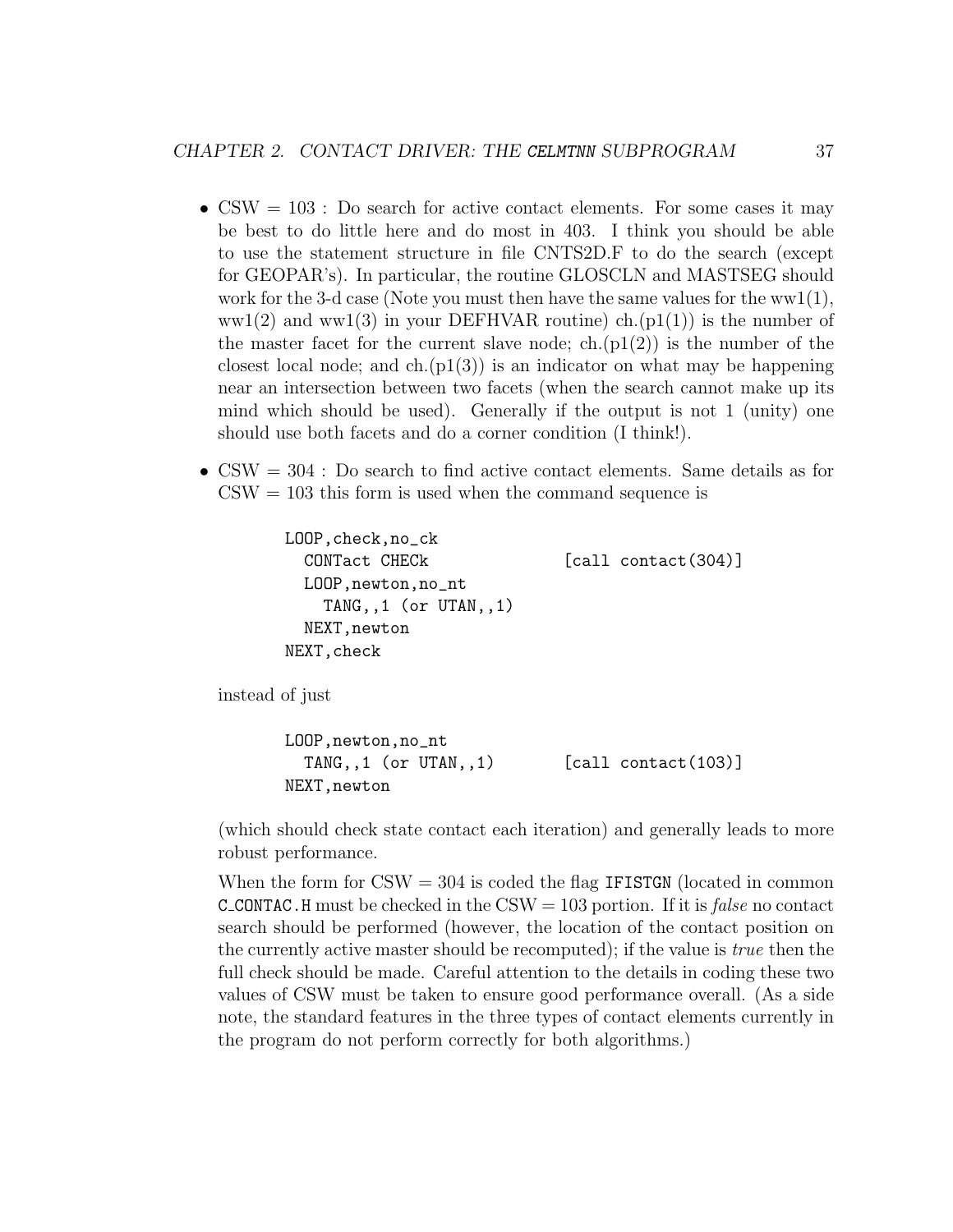- CSW  $= 313$ : Activate the history variables which INPUT says are needed (ACTHVAR).
- $\text{CSW} = 403$ : Set list of elements which will be active in next solution. Called when  $\text{CSW} = 103$ , but to work for all solution options (e.g., profile or sparse) the call to MODPROF must be given when  $CSW = 403$ .

Optional CSW which may be good to implement:

- 10 : Do augmented update. Check flag: IFAUGM  $\chi$  0. When true do augmented update on the contact force:  $F_n|_aug < -F_n|_aug + k_n * gap_n$  N.B. When augmenting is done one MUST check on the sign of  $F_n$  to determine when contact is made. The value of the  $gap_n$  can only be used to check if the gap is really open and no contact has ever occurred. Also, it will be necessary to monitor the  $gap_n$  to detect an initial contact (i.e., when  $F_n$  is zero the solution will run until the  $gap_n$  penetrates and then one introduces the 'penalty' solution to prevent further penetration. Once this has happened (i.e., the value of  $F_n|_aug$  will be zero) the computation of the force  $F_n$  will be done as  $F_n = F_n|_aug + k_n * gap_n$  and then check conditions on the state of contact. One does this because at convergence  $gap_n \rightharpoonup 0$  (and may change sign due to roundoff in computing the zero!).
- 204 : May want to output some values for history variables which can be useful for a 'user' to know. (or maybe for debugging).
- 305 : Plot of the slideline surfaces. This helps to ensure date has been input. You should be able to use the statements below:

```
elseif(csw.eq.305) then
  call c2geoplt(ix1,ix2,2,6) ! 2 = i x1, 6 = i x2 colors
elseif(csw.eq.....
```
#### <span id="page-41-0"></span>2.5.1 Lagrange multiplier constraints

One solution option within the PAIR command if LAGM. This option permits the imposition of constraints using a Lagrange multiplier method. For this option to function correctly, users must check the solution flag IFSOLM. Values of the flag for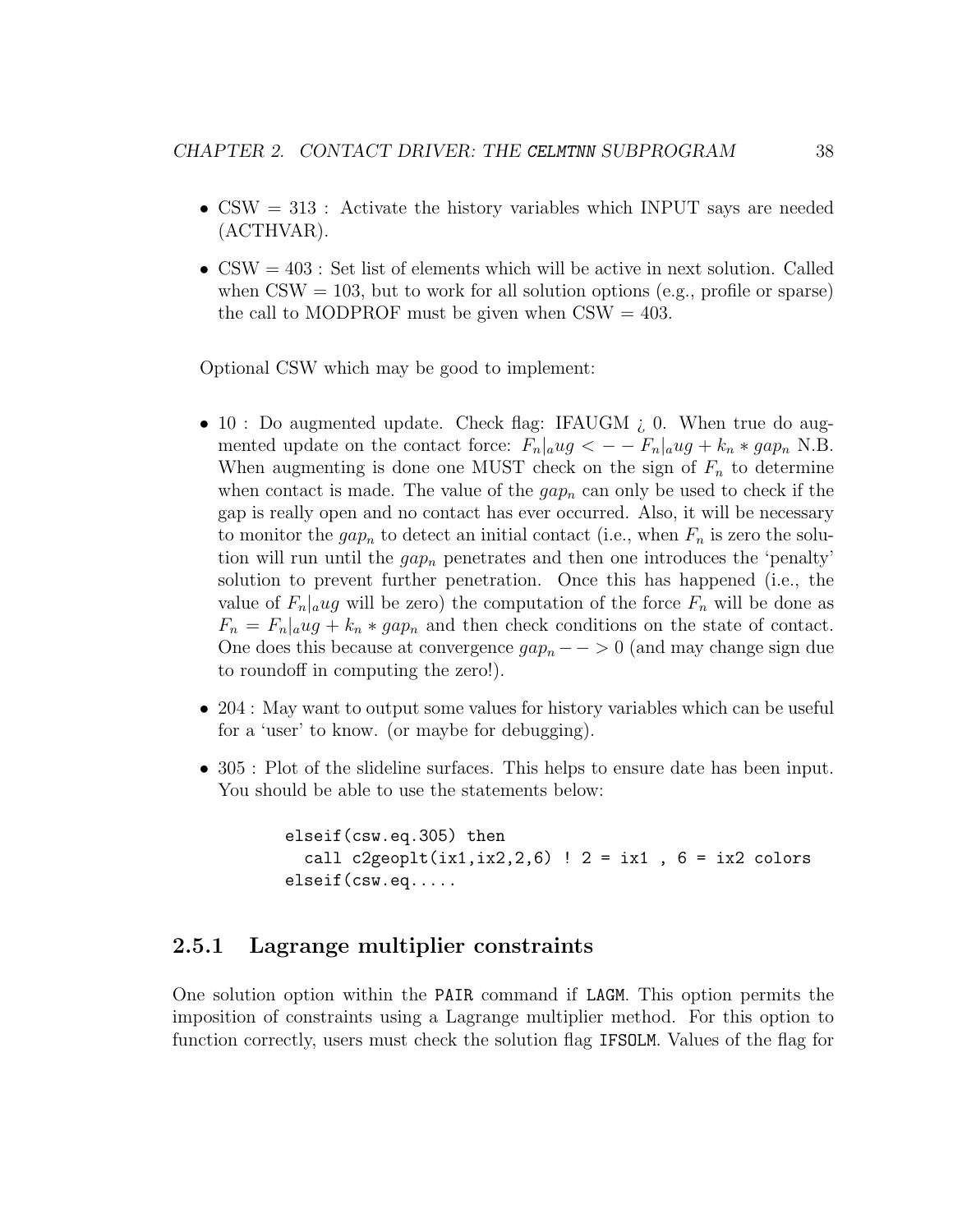a penalty solution are set to unity (1) and for a Lagrange multiplier method to two (2).

For a Lagrange multiplier to be properly handled users should have the following options (in addition to or modified from those above):

- In the definition of history variables provisions must be made to store the values of all the Lagrange multipliers in each element. These should be activated when IFSOLM is two  $(2)$ .
- For CSW = 3: Assembly should be performed according to:

```
if (ifsolm.eq.1) then
  call constass(ixl,ida,nnod,ndof,ilm, 0, 0,size,s,r)
elseif(ifsolm.eq.2) then
  call constass(ixl,ida,nnod,ndof,ilm,lnod,nlag,size,s,r)
endif
```
where IXL is an array storing the NNOD nodal values which are active in the current element; IAD is an NDOF array defining the degrees of freedom to be assembled; ILM is a list of LNOD nodes to which Lagrange multipliers are associated (N.B. There is no scheme to associate them to a contact element); and NLAG is the number of multipliers at each node (all nodes are assumed to have the same number within the driver elements); SIZE is the first dimension of the tangent stiffness array S; and R is the residual vector.

A similar assembly scheme must be included for residual calculations computed when  $CSW = 6$  or 206.

• For CSW = 403: The program must include a call to the routines which perform calculation of the profile. These are given by:

```
if (ifsolm.eq.1) then
 call modprof(ixl,ida,nnod,ndof)
elseif(ifsolm.eq.2) then
 call modprof(ixl,ida,nnod,ndof,ilm,lnod,nlag)
endif
```
where the parameters are identical to those described for the call to the CONSTASS subprogram.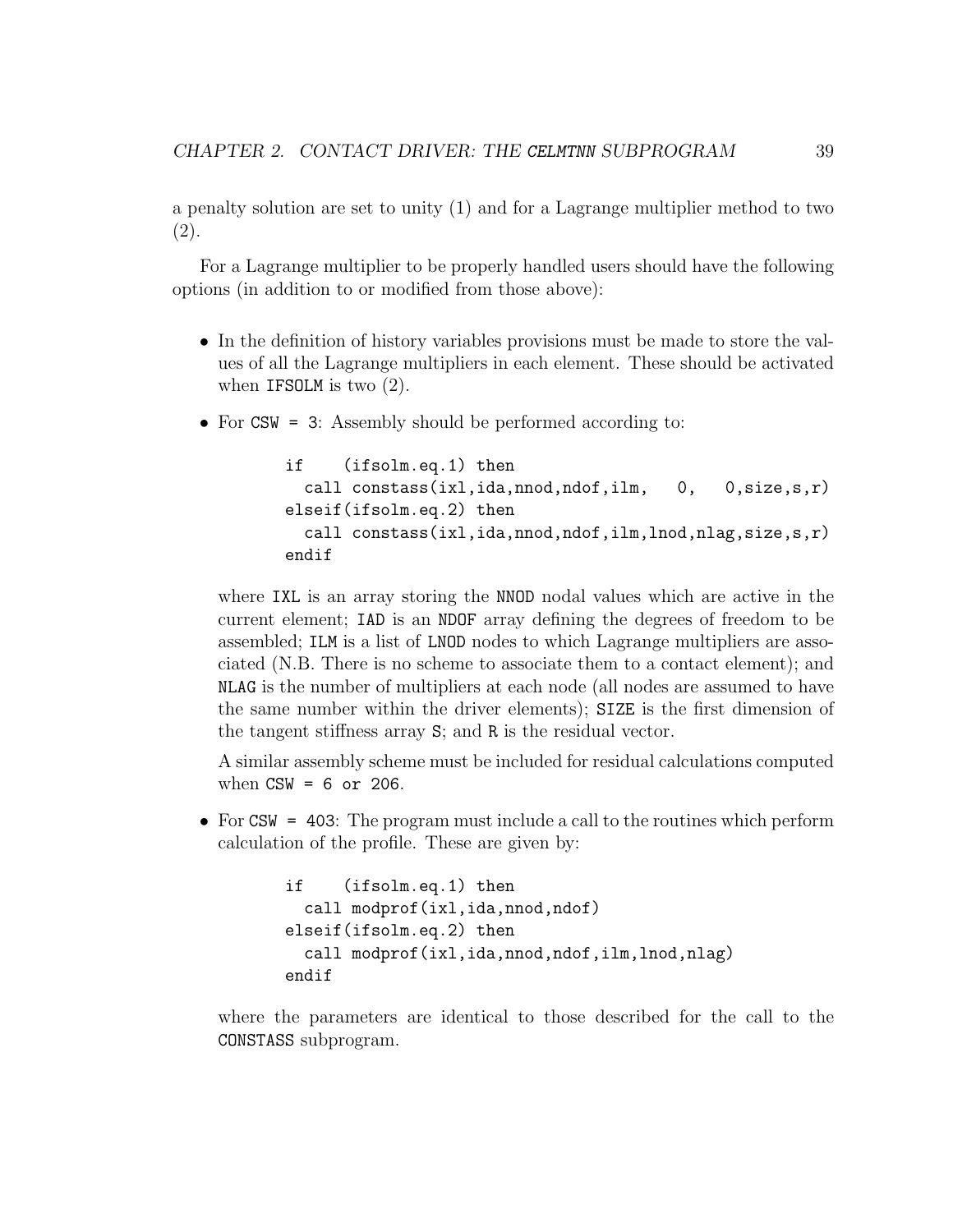• For CSW = 314: Updates of the Lagrange multipliers should be performed using the following call

```
if(contact_active) then
  call getlagm(ilm,lnod,nlag,ch2(p1(.),kset))
else
  ch2(p1(.),kset) <-- zero
endif
```
Here the  $CH2(p1(.)$ , kset) are the history variables for the current time (there must be LNOD\*NLAG values available. They should be set to zero whenever the element is inactive.

The actual calculations for all the operations necessary to insert the multiplier equations into the profile are carried out by the main program CONTACT and the subprograms called above. Operations performed by each user are merely the building of the node lists IXL and ILM together with their sizes.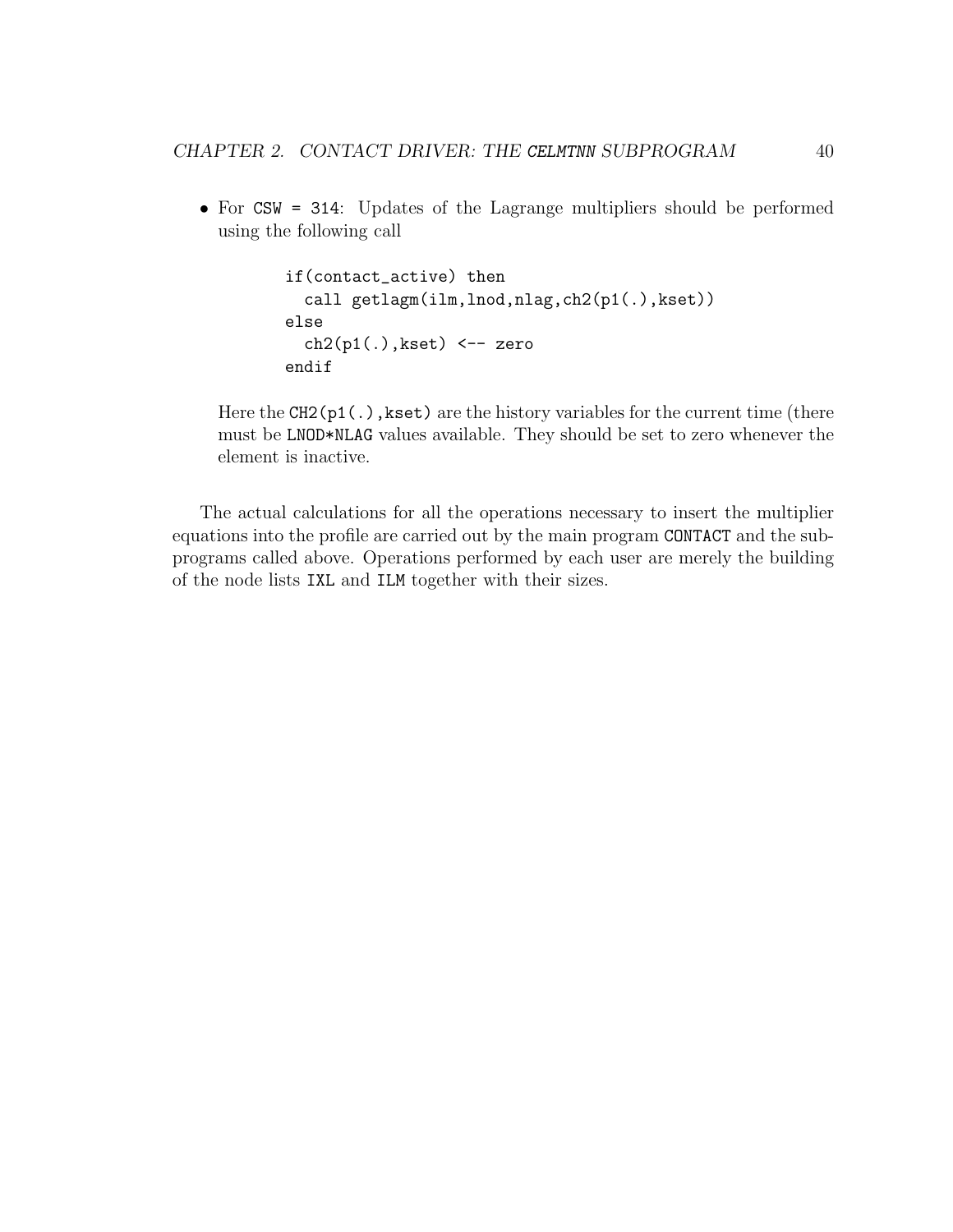| Calling       |                | CSW   | Description of action to be performed                   |
|---------------|----------------|-------|---------------------------------------------------------|
| Routine       |                | Value | in contact driver routine.                              |
| PMACR3        | X              | 203   | Executed on command 'OPTI' profile. $CSW =$             |
|               |                |       | 103                                                     |
|               |                |       | First pass: $CSW = 103$                                 |
|               |                |       | Second pass: $CSW = 403$ : $ICCOM = 1$ ; NCEN           |
|               |                |       | $= 0$ ; NUMELC $= 0$ .                                  |
|               |                |       | Third pass: $CSW = 403$ : $ICCOM = 2; NUMBER$           |
|               |                |       | $= 0.$                                                  |
| PMACR1        | $\overline{X}$ | 204   | Called when 'STRE, CONT' given to output any            |
|               |                |       | contact "stress" values.                                |
| <b>PTIMPL</b> | $\overline{X}$ | 206   | Called to set 'cpl(*)' array values for any contact     |
|               |                |       | time history values. Activated by 'CONT, N1, N2'        |
|               |                |       | after a 'TPLO't command.                                |
| <b>PCONTR</b> |                | 300   | Start of new problem. Program sets flags $IFCT =$       |
|               |                |       | $F$ ; IFDB = F; LAGRM = F.                              |
| <b>AUTBAC</b> | X              | 301   | Set values to start a time step ('TIME') This call      |
|               |                |       | occurs during an auto time step. Generally not          |
|               |                |       | necessary to do anything.                               |
| PMACR2        | X              | 301   | Set values to start a time step ('TIME') Generally      |
|               |                |       | not necessary to do anything.                           |
| <b>AUTBAC</b> | X              | 302   | Reset history data to start values ('BACK'). Gen-       |
|               |                |       | erally not necessary to do anything.                    |
| <b>OUTARY</b> |                | 303   | Called to 'dump' values to screen on a 'SHOW XX:        |
|               |                |       | $XX = CO$ , CH, CM, ICS, HIC'.                          |
| PMACR3        | $\overline{X}$ | 304   | Called on 'CONT, CHEC'k or 'CONT, NOCH'eck              |
|               |                |       | solution command.<br>IF 'CHEC' flag set to              |
|               |                |       | $\text{IFCHIST}$ = T; if 'NOCH' set to F before call to |
|               |                |       | contact element driver.                                 |
| <b>PPLTF</b>  | X              | 305   | Called on: PLOT, PAIR, k1, k2, k3 command.              |
| <b>RESTRT</b> |                | 306   | Called on 'REST'art solution command after all          |
|               |                |       | data has been read.                                     |
| <b>RESTRT</b> |                | 307   | Called on 'SAVE' solution command after all data        |
|               |                |       | has been written.                                       |
| <b>PPLTF</b>  | X              | 308   | Called on: $\overline{PLOT,CVAR}, k1, k2, k3$ command.  |
|               |                |       | First pass: $CSW = 308$ : Determine min/max.            |
|               |                |       | Second pass $CSW = 408$ . Do plot.                      |

<span id="page-44-0"></span>Table 2.5: Existing calls to contact drivers (Part 2)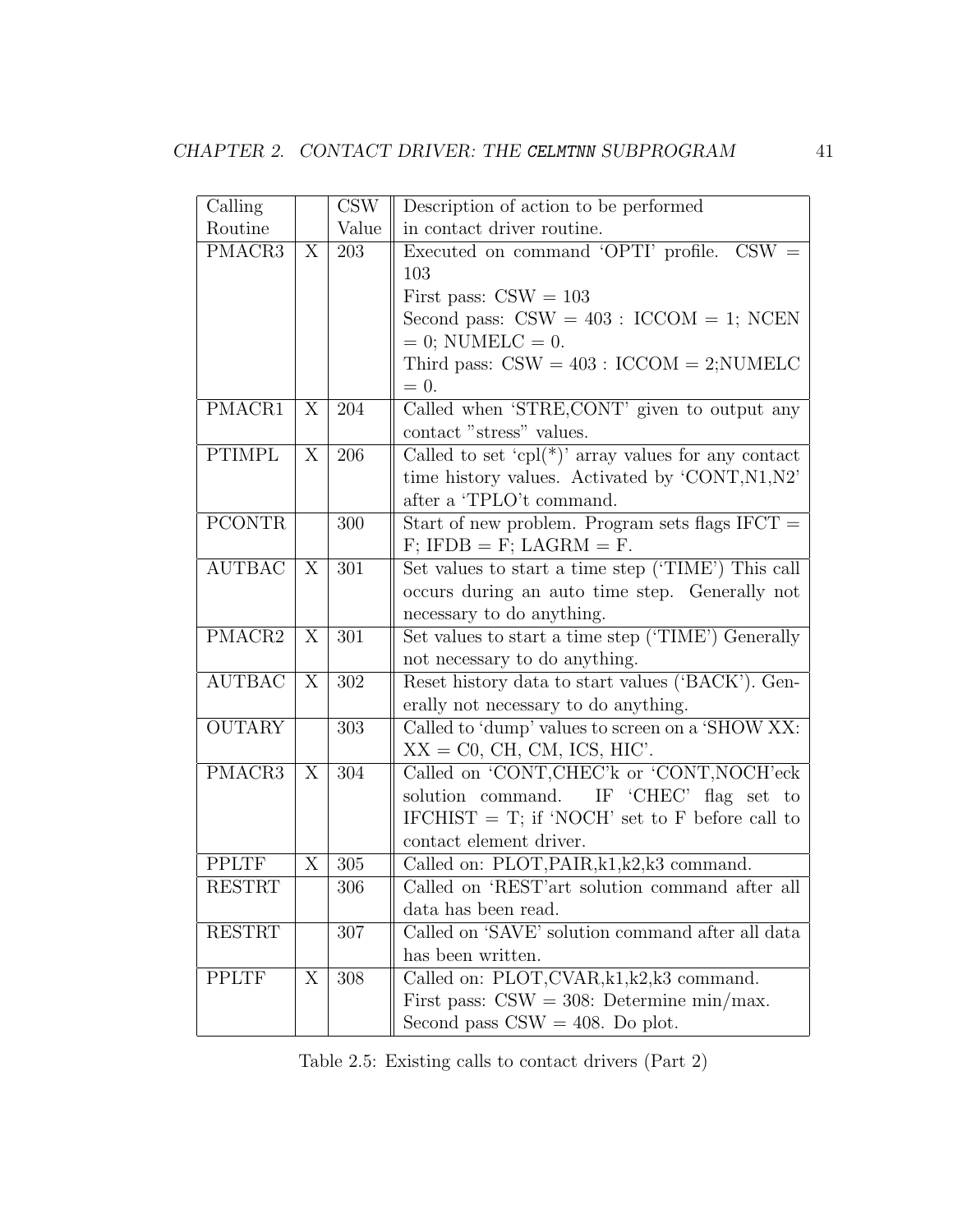| $\overline{\text{Calling}}$ |   |            |                                                    |
|-----------------------------|---|------------|----------------------------------------------------|
|                             |   | <b>CSW</b> | Description of action to be performed              |
| Routine                     |   | Value      | in contact driver routine.                         |
| PMACR3                      |   | 309        | Called on 'CONT, ON' or 'CONT, OFF' solution       |
|                             |   |            | command. For 'ON' set flag IFCT = T; if 'OFF'      |
|                             |   |            | set flag F.                                        |
| PMACR3                      | X | 310        | Called on 'CONT, PENA' or 'CONT, FRIC' solu-       |
|                             |   |            | tion command. Command is: CONT XXXX N1             |
|                             |   |            | V1 V2. IF XXXX = PENA, N1 is pair number,          |
|                             |   |            | $CVALUE(1) = V1$ ; $CVALUE(2) = V2$ . IF XXXX      |
|                             |   |            | $=$ FRIC: Flags set: IFFRON $=$ T; and IFCHIST     |
|                             |   |            | $=$ F. IF XXXX $=$ NOFR: Flags set: IFFRON $=$     |
|                             |   |            | $F$ ; and IFCHIST = F.                             |
| <b>PCONTR</b>               |   | 312        | Called after a 'TIE' to reset any eliminated node  |
|                             |   |            | numbers on the contact facet data.                 |
| <b>PCONTR</b>               | X | 313        | Called to ACTIVATE history variables. Users de-    |
|                             |   |            | fine all active history variables.                 |
|                             |   |            | First pass: $CSW = 313$ : Use ACTHVAR routine.     |
|                             |   |            | Second pass: $CSW = 400$ : Set 'once' true.        |
| <b>UPDATE</b>               | X | 314        | Perform any updates on history data. Called af-    |
|                             |   |            | ter a 'SOLV', 'TANG,,1' or 'UTAN',,1. Use for      |
|                             |   |            | updates on any contact solution variables. For ex- |
|                             |   |            | ample, Lagrange multipliers.                       |
|                             |   |            |                                                    |

<span id="page-45-0"></span>Table 2.6: Existing calls to contact drivers (Part 3)

| Calling |   | <b>CSW</b> | Description of action to be performed                       |
|---------|---|------------|-------------------------------------------------------------|
| Routine |   | Value      | in contact driver routine.                                  |
|         | X | 400        | From $CSW = 313$ . Used to avoid mult calls.                |
|         | X | 403        | From $\text{CSW} = 103$ . Users to determine active equa-   |
|         |   |            | tions and make a call to 'modprof' or 'modprof'             |
|         |   | 408        | From $\text{CSW} = 308$ . Do actual plotting for hist vari- |
|         |   |            | ables.                                                      |

<span id="page-45-1"></span>Table 2.7: Indirect calls to contact drivers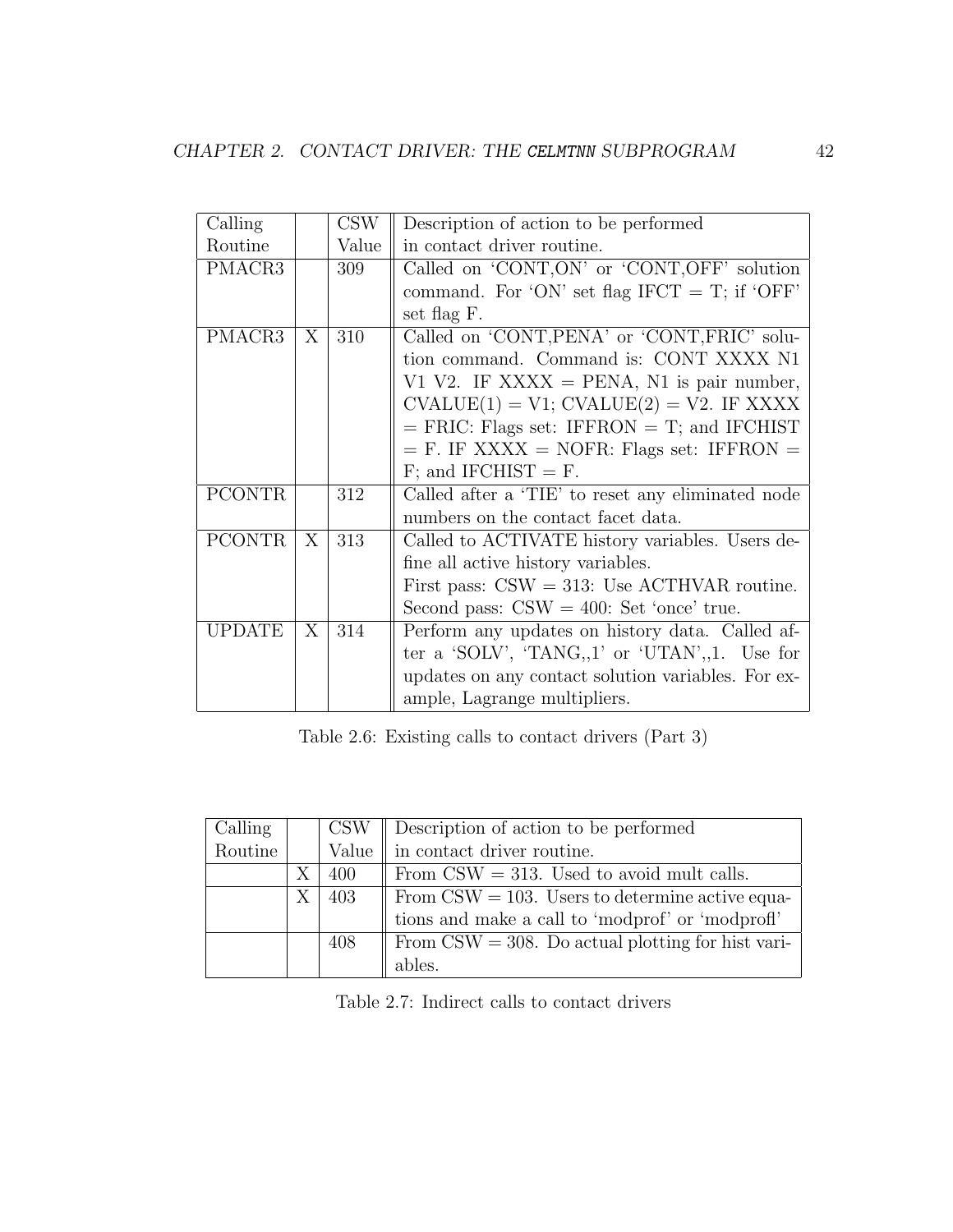## Bibliography

- <span id="page-46-0"></span>[1] O.C. Zienkiewicz and R.L. Taylor. The Finite Element Method: Solid Mechanics, volume 2. Butterworth-Heinemann, Oxford,  $5^{th}$  edition, 2000.
- <span id="page-46-1"></span>[2] S.K. Chan and I.S. Tuba. A finite element method for contact problems of solid bodies - Part I. Theory and validation. Int. J. Mech. Sci., 13:615–625, 1971.
- [3] S.K. Chan and I.S. Tuba. A finite element method for contact problems of solid bodies - Part II. Application to turbine blade fastenings. Int. J. Mech. Sci., 13:627–639, 1971.
- [4] T.F. Conry and A. Seireg. A mathematical programming method for design of elastic bodies in contact. J. Appl. Mech., 38:387–392, 1971.
- [5] J.J. Kalker and Y. van Randen. A minimum principle for frictionless elastic contact with application to non-Hertzian half-space contact problems. J. Engr. Math., 6:193–206, 1972.
- [6] A. Francavilla and O.C. Zienkiewicz. A note on numerical computation of elastic contact problems. International Journal for Numerical Methods in Engineering, 9:913–924, 1975.
- [7] T.J.R. Hughes, R.L. Taylor, J.L. Sackman, A. Curnier, and W. Kanoknukulchai. A finite element method for a class of contact-impact problems. Computer Methods in Applied Mechanics and Engineering, 8:249–276, 1976.
- [8] J.T. Oden. Exterior penalty methods for contact problems in elasticity. In K.-J. Bathe, E. Stein, and W. Wunderlich, editors, Europe-US Workshop: Nonlinear Finite Element Analysis in Structural Mechanics, Berlin, 1980. Springer.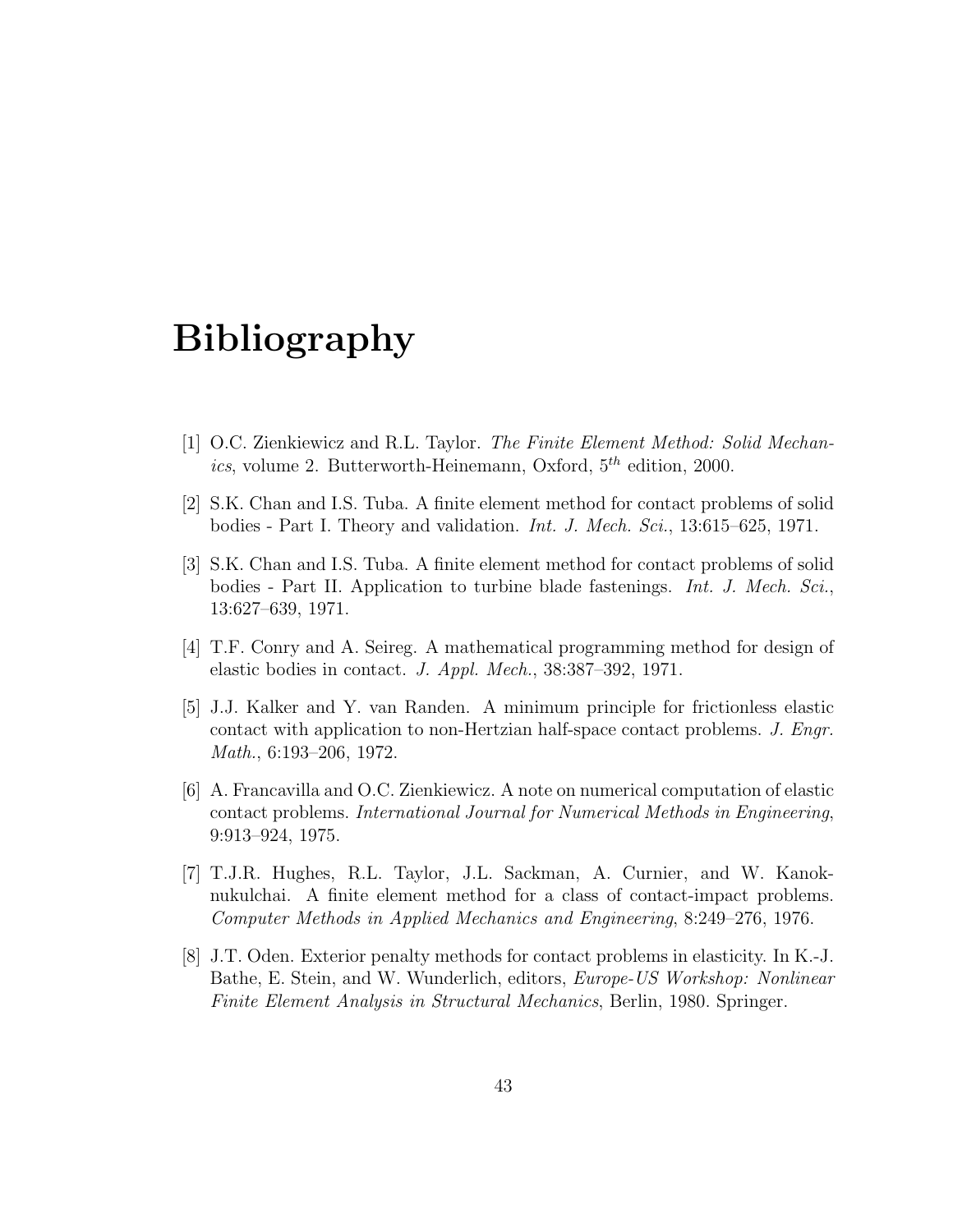- [9] K.-J. Bathe and A.B. Chaudhary. A solution method for planar and axisymmetric contact problems. International Journal for Numerical Methods in Engineering, 21:65–88, 1985.
- [10] J.O. Hallquist, G.L. Goudreau, and D.J. Benson. Sliding interfaces with contact-impact in large scale Lagrangian computations. Computer Methods in Applied Mechanics and Engineering, 51:107–137, 1985.
- [11] J.A. Landers and R.L. Taylor. An augmented Lagrangian formulation for the finite element solution of contact problems. Technical Report SESM 85/09, University of California, Berkeley, 1985.
- [12] J.C. Simo, P. Wriggers, and R.L. Taylor. A perturbed Lagrangian formulation for the finite element solution of contact problems. Computer Methods in Applied Mechanics and Engineering, 50:163–180, 1985.
- [13] P. Wriggers and J.C. Simo. A note on tangent stiffness for fully nonlinear contact problems. Comm. Appl. Num. Meth., 1:199–203, 1985.
- [14] A.B. Chaudhary and K.-J. Bathe. A solution method for static and dynamic analysis of three-dimensional contact problems with friction. Computers and Structures, 24:855–873, 1986.
- [15] J.C. Simo, P. Wriggers, K.H. Schweizerhof, and R.L Taylor. Finite deformation post-buckling analysis involving inelasticity and contact constraints. International Journal for Numerical Methods in Engineering, 23:779–800, 1986.
- [16] A. Curnier and P. Alart. A generalized Newton method for contact problems with friction. *Journal de Mecanique Theorique et Appliquee*, 7:67–82, 1988.
- [17] J.-W. Ju and R.L. Taylor. A perturbed Lagrangian formulation for the finite element solution of nonlinear frictional contact problems. Journal de Mecanique Theorique et Appliquee, 7(Supplement, 1):1–14, 1988.
- [18] J.J. Kalker. Contact mechanical algorithms. Comm. Appl. Num. Meth., 4:25– 32, 1988.
- [19] N. Kikuchi and J.T. Oden. Contact Problems in Elasticity: A Study of Variational Inequalities and Finite Element Methods, volume 8. SIAM, Philadelphia, 1988.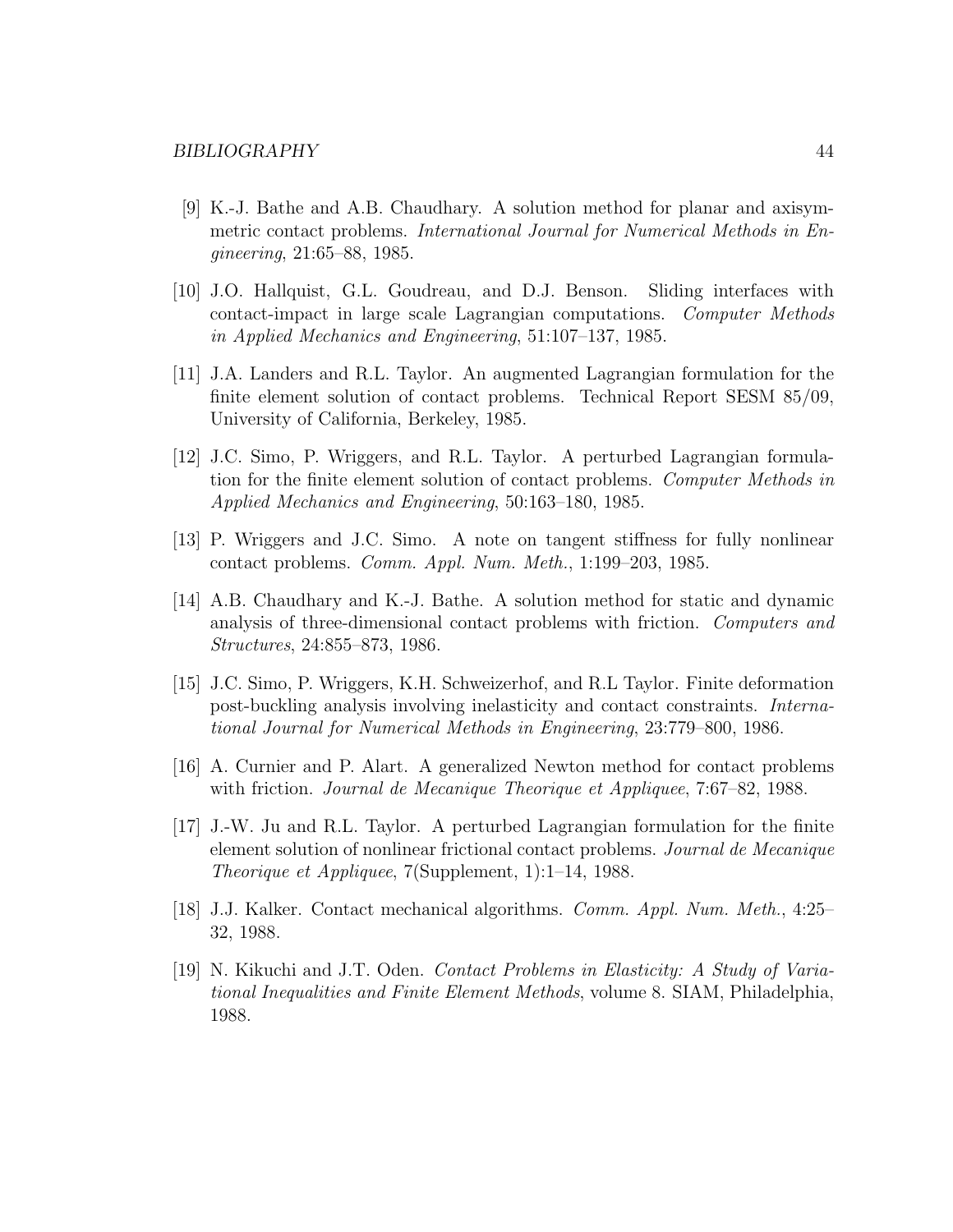- [20] H. Parisch. A consistent tangent stiffness matrix for three dimensional nonlinear contact analysis. International Journal for Numerical Methods in Engineering, 28:1803–1812, 1989.
- [21] D.J. Benson and J.O. Hallquist. A single surface contact algorithm for the postbuckling analysis of shell structures. Computer Methods in Applied Mechanics and Engineering, 78:141–163, 1990.
- [22] P. Wriggers, T. Vu Van, and E. Stein. Finite element formulation of large deformation impact-contact problems with friction. Computers and Structures, 37:319–331, 1990.
- [23] P. Alart and A. Curnier. A mixed formulation for frictional contact problems prone to Newton like solution methods. Computer Methods in Applied Mechanics and Engineering, 92:353–375, 1991.
- [24] T. Belytschko and M.O. Neal. Contact-impact by the pinball algorithm with penalty and Lagrangian methods. International Journal for Numerical Methods in Engineering, 31:547–572, 1991.
- [25] N.J. Carpenter, R.L. Taylor, and M.G. Katona. Lagrange constraints for transient finite element surface contact. International Journal for Numerical Methods in Engineering, 32:103–128, 1991.
- [26] P. Papadopoulos. On the Finite Element Solution of General Contact Problems. Ph.D dissertation, Department of Civil Engineering, University of California at Berkeley, Berkeley, USA, 1991.
- [27] R.L. Taylor and P. Papadopoulos. A patch test for contact problems in two dimensions. In P. Wriggers and W. Wagner, editors, Nonlinear Computational Mechanics, pages 690–702. Springer, Berlin, 1991.
- [28] A. Klarbring and G. Bjorkman. Solution of large displacement contact problems with friction using Newton's method for generalised equations. *International* Journal for Numerical Methods in Engineering, 34:249–269, 1992.
- [29] J.C. Simo and T.A. Laursen. An augmented Lagrangian treatment of contact problems involving friction. Computers and Structures, 42:97–116, 1992.
- [30] R.L. Taylor and P. Papadopoulos. On a finite element method for dynamic contact-impact problems. International Journal for Numerical Methods in Engineering, 36:2123–2139, 1993.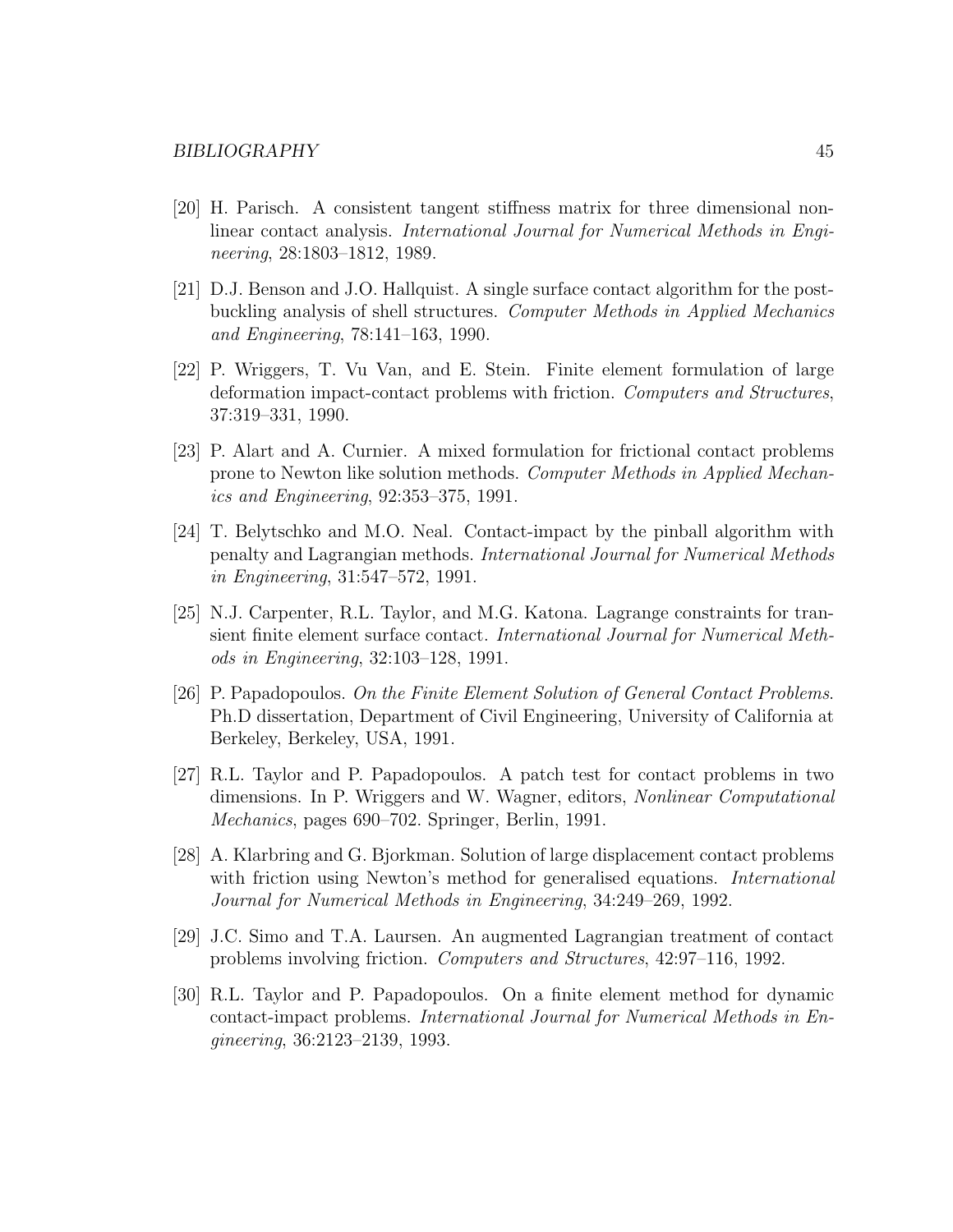- [31] Z. Zhong and J. Mackerle. Static contact problems a review. Engineering Computations, 9:3–37, 1992.
- [32] J.-H. Heegaard and A. Curnier. An augmented Lagrangian method for discrete large-slip contact problems. International Journal for Numerical Methods in Engineering, 36:569–593, 1993.
- [33] T.A. Laursen and J.C. Simo. A continuum-based finite element formulation for the implicit solution of multibody, large-deformation, frictional, contact problems. International Journal for Numerical Methods in Engineering, 36:3451– 3486, 1993.
- [34] T.A. Laursen and J.C. Simo. Algorithmic symmetrization of Coulomb frictional problems using augmented Lagrangians. Computer Methods in Applied Mechanics and Engineering, 108:133–146, 1993.
- [35] P. Wriggers and G. Zavarise. Application of augmented Lagrangian techniques for non-linear constitutive laws in contact interfaces. Communications in Numerical Methods in Engineering, 9:813–824, 1993.
- [36] T.A. Laursen and V.G. Oancea. Automation and assessment of augmented lagrangian algorithms for frictional contact problems. J. Appl. Mech, 61:956– 963, 1994.
- [37] T.A. Laursen and S. Govindjee. A note on the treatment of frictionless contact between non-smooth surfaces in fully non-linear problems. Communications in Numerical Methods in Engineering, 10:869–878, 1994.
- [38] P. Papadopoulos and R.L. Taylor. A mixed formulation for the finite element solution of contact problems. Computer Methods in Applied Mechanics and Engineering, 94:373–389, 1992.
- [39] P. Wriggers and C. Miehe. Contact constraints within coupled thermomechanical analysis – A finite element model. Computer Methods in Applied Mechanics and Engineering, 113(3–4):301–319, 1994.
- [40] P. Papadopoulos, R.E. Jones, and J.M. Solberg. A novel finite element formulation for frictionless contact problems. International Journal for Numerical Methods in Engineering, 38:2603–2617, 1995.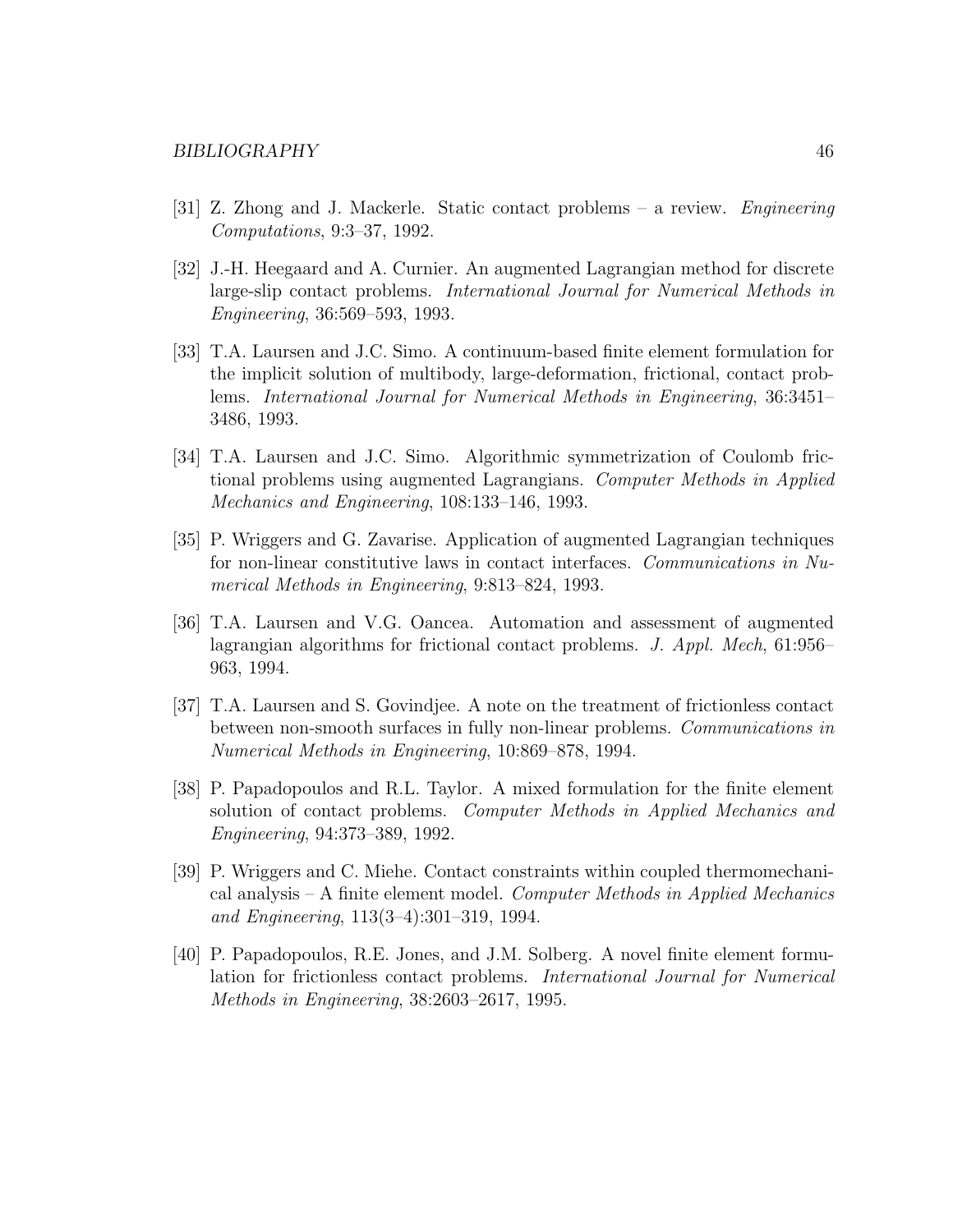- [41] F. Auricchio and E. Sacco. Augmented Lagrangian finite elements for plate contact problems. International Journal for Numerical Methods in Engineering, 39:4141–4158, 1996.
- [42] A. Heege and P. Alart. A frictional contact element for strongly curved contact problems. International Journal for Numerical Methods in Engineering, 39:165– 184, 1996.
- [43] C. Agelet de Saracibar. A new frictional time integration algorithm for large slip multi-body frictional contact problems. Computer Methods in Applied Mechanics and Engineering, 142:303–334, 1997.
- [44] K.-J. Bathe and P.A. Bouzinov. On the constraint function method for contact problems. Computers and Structures, 64(5/6):1069–1085, 1997.
- [45] T.A. Laursen and V. Chawla. Design of energy conserving algorithms for frictionless dynamic contact problems. International Journal for Numerical Methods in Engineering, 40:863–886, 1997.
- [46] W. Ling and H.K. Stolarski. A contact algorithm for problems involving quadrilateral approximation of surfaces. Computers and Structures, 63:963–975, 1997.
- [47] W. Ling and H.K. Stolarski. On elasto-plastic finite element analysis of some frictional contact problems with large sliding. Engineering Computations, 14:558–580, 1997.
- [48] C. Agelet de Saracibar. Numerical analysis of coupled thermomechanical frictional contact. Computational model and applications. Archives of Computational Methods in Engineering, 5(3):243–301, 1998.
- [49] E. Bittencourt and G.J. Creus. Finite element analysis of three-dimensional contact and impact in large deformation problems. Computers and Structures, 69:219–234, 1998.
- [50] M. Cuomo and G. Ventura. Complementary energy approach to contact problems based on consistent augmented Lagrangian formulation. *Mathematical*  $\mathcal{B}$ Computer Modelling, 28:185–204, 1998.
- [51] F. Jourdan, P. Alart, and M. Jean. A gauss-seidel like algorithm to solve frictional contact problems. Computer Methods in Applied Mechanics and Engineering, 155:31–47, 1998.